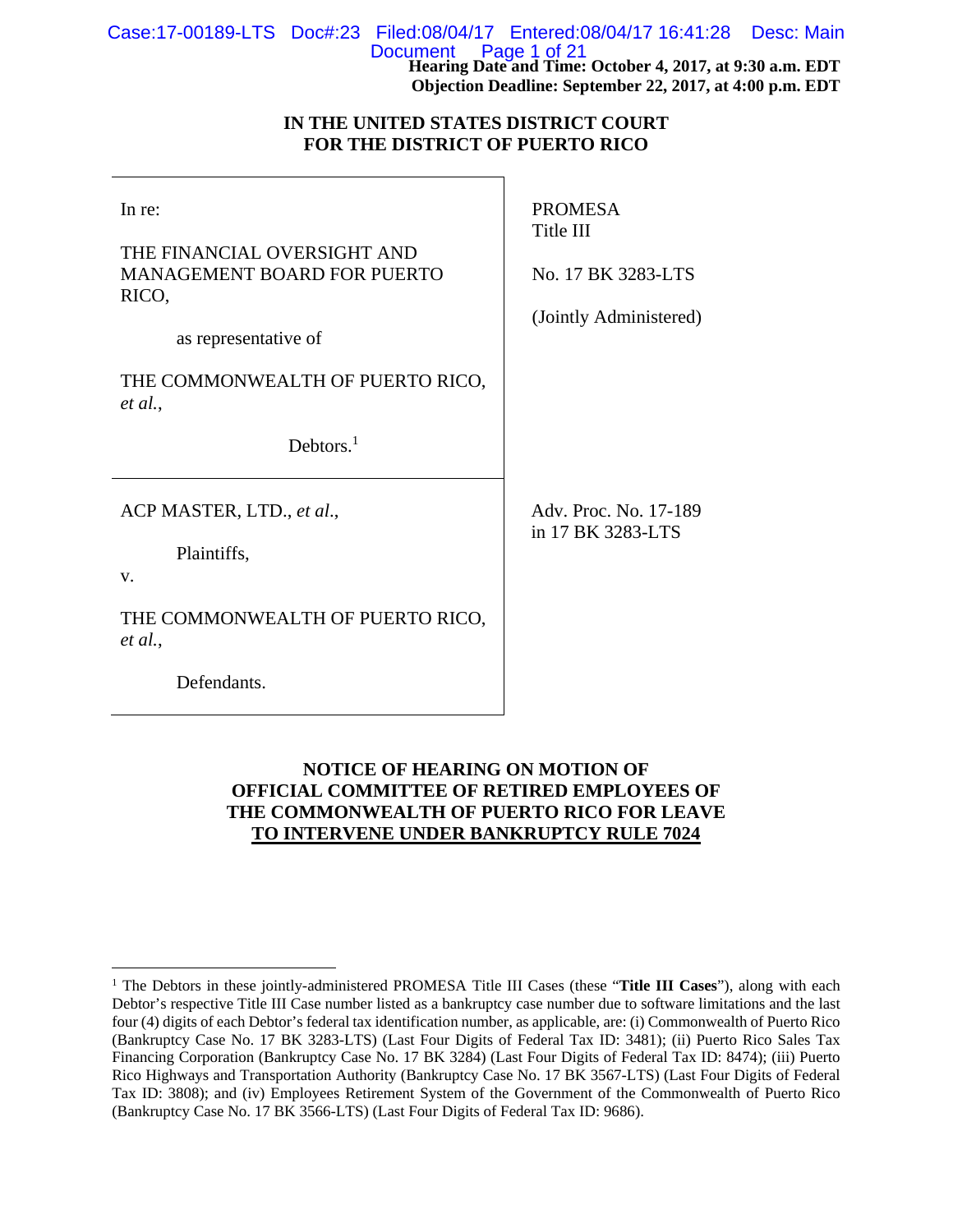#### Case:17-00189-LTS Doc#:23 Filed:08/04/17 Entered:08/04/17 16:41:28 Desc: Main Document Page 2 of 21

**PLEASE TAKE NOTICE** that a hearing on the annexed *Motion of Official Committee of Retired Employees of the Commonwealth of Puerto Rico for Leave to Intervene Under Bankruptcy Rule 7024* (the "**Motion**") filed by the Official Committee of Retired Employees of Puerto Rico, pursuant to section 1103(a)(1) of the Bankruptcy Code, made applicable to these cases by section 301 of the Puerto Rico Oversight, Management, and Economic Stability Act of 2016 ("**PROMESA**"), will be held before the Honorable Laura Taylor Swain, United States District Court Judge, at the United States District Court for the District of Puerto Rico, Room 3, 150 Carlos Chardón Street, Federal Building, Office 150, San Juan, Puerto Rico 00918-1767 on **October 4, 2017 at 9:30 a.m. (Prevailing Eastern Time)** (the "**Hearing**").

**PLEASE TAKE FURTHER NOTICE** that any response or objection (any "**Objection**") to the Motion must be in writing, must conform to the Federal Rules of Bankruptcy Procedure and the Local Bankruptcy Rules for the District of Puerto Rico, must be filed with the Court (a) by attorneys practicing in the Court, including attorneys admitted *pro hac vice*, electronically in accordance with Rule 5 of the Local Rules for the District of Puerto Rico, and (b) by all other parties in interest, on a CD-ROM, in text-searchable portable document format (PDF), to the extent applicable, and shall be served in accordance with the First Amended Case Management Procedures (Dkt. No. 262-1), so as to be filed and received no later than **September 22, 2017 at 4:00 p.m. (Prevailing Eastern Time)** (the "**Objection Deadline**").

**PLEASE TAKE FURTHER NOTICE** that if an Objection to the Motion is not received by the Objection Deadline, the relief requested shall be deemed unopposed, and the Court may enter an order granting the relief sought without a hearing pursuant to the First Amended Case Procedures.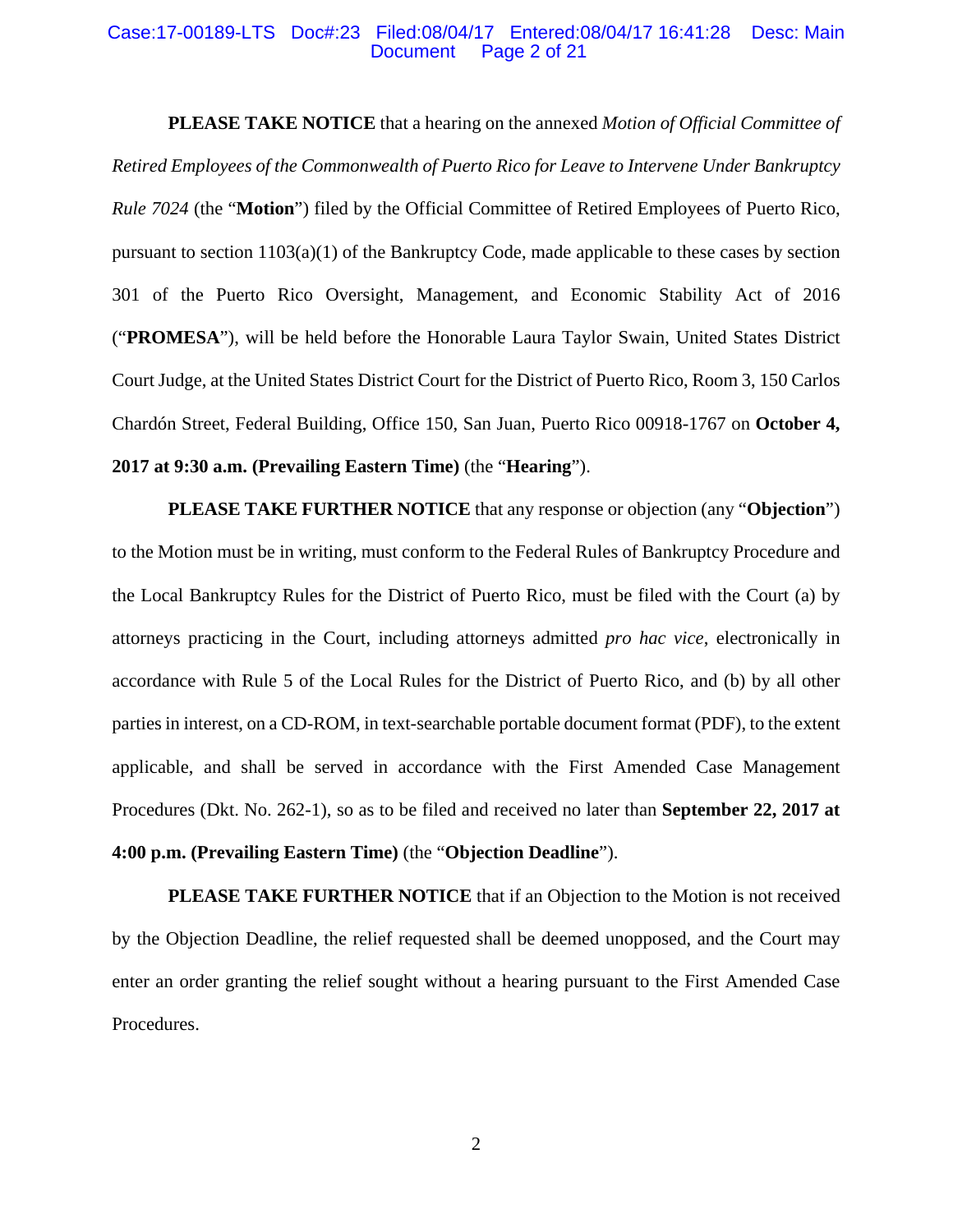# Case:17-00189-LTS Doc#:23 Filed:08/04/17 Entered:08/04/17 16:41:28 Desc: Main Page 3 of 21

August 4, 2017

JENNER & BLOCK LLP

By:

*/s/ Robert Gordon* 

Robert Gordon (admitted *pro hac vice*) Richard Levin (admitted *pro hac vice*) 919 Third Ave New York, NY 10022-3908 rgordon@jenner.com rlevin@jenner.com 212-891-1600 (telephone) 212-891-1699 (facsimile)

Catherine Steege (admitted *pro hac vice*) Melissa Root (admitted *pro hac vice*) 353 N. Clark Street Chicago, IL 60654 csteege@jenner.com mroot@jenner.com 312-222-9350 (telephone) 312-239-5199 (facsimile)

Respectfully submitted,

BENNAZAR, GARCÍA & MILIÁN, C.S.P.

By:

*/s/ A.J. Bennazar-Zequeira* 

A.J. Bennazar-Zequeira Edificio Union Plaza PH-A piso 18 Avenida Ponce de León #416 Hato Rey, San Juan Puerto Rico 00918 ajb@bennazar.org 787-754-9191 (telephone) 787-764-3101 (facsimile)

*Proposed Counsel for The Official Committee of Retired Employees of Puerto Rico*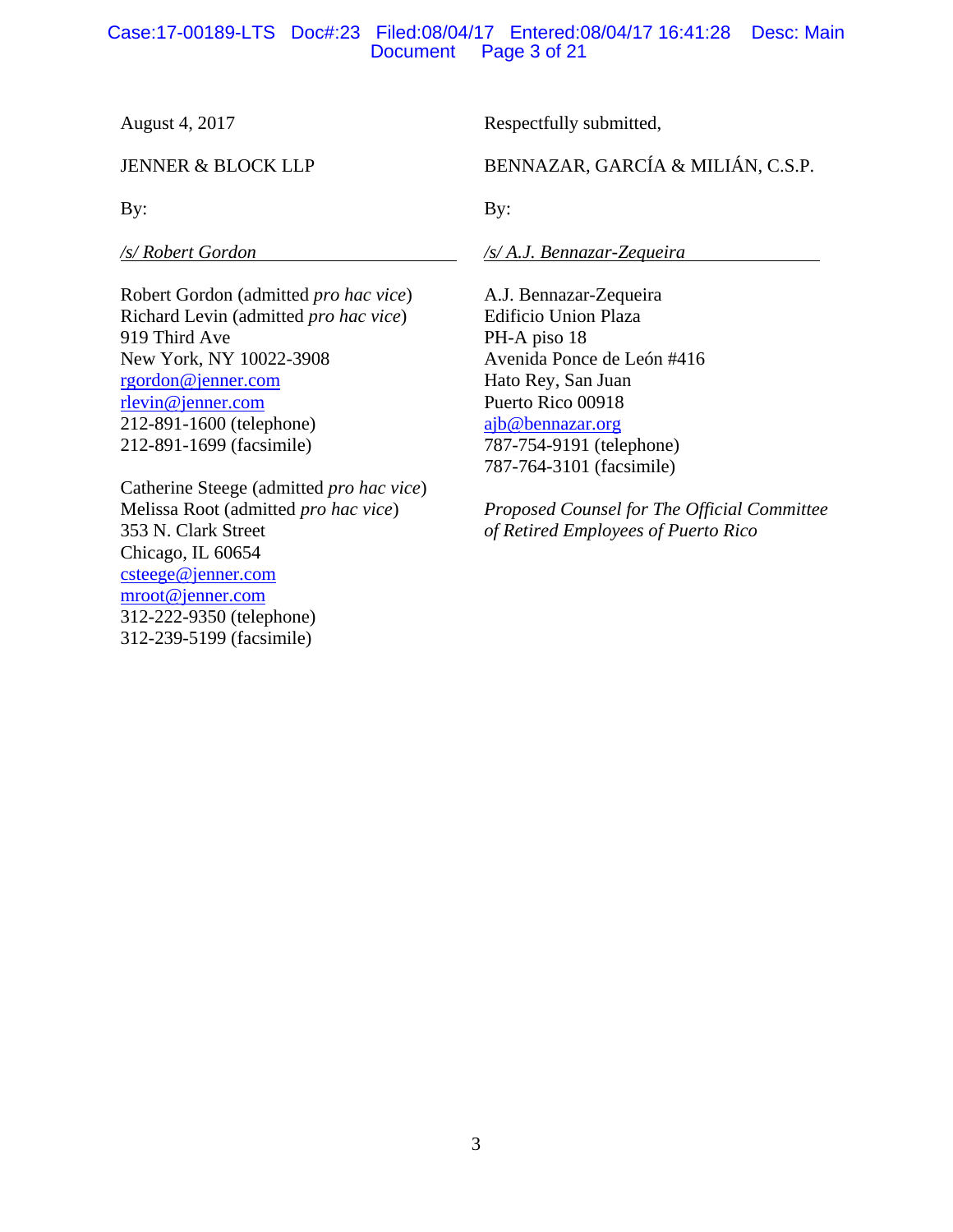| Case:17-00189-LTS Doc#:23 Filed:08/04/17 Entered:08/04/17 16:41:28 Desc: Main |  |                                                                                |  |
|-------------------------------------------------------------------------------|--|--------------------------------------------------------------------------------|--|
|                                                                               |  | Document Page 4 of 21<br>Hearing Date and Time: October 4, 2017, 9:30 a.m. EDT |  |
|                                                                               |  | Objection Deadline: September 22, 2017, 4:00 p.m. EDT                          |  |

## **IN THE UNITED STATES DISTRICT COURT FOR THE DISTRICT OF PUERTO RICO**

| In re:<br>THE FINANCIAL OVERSIGHT AND<br><b>MANAGEMENT BOARD FOR PUERTO</b><br>RICO,<br>as representative of | <b>PROMESA</b><br>Title III<br>No. 17 BK 3283-LTS<br>(Jointly Administered) |
|--------------------------------------------------------------------------------------------------------------|-----------------------------------------------------------------------------|
| THE COMMONWEALTH OF PUERTO RICO,<br>et al.,<br>Debtors. $1$                                                  |                                                                             |
| ACP MASTER, LTD., et al.,<br>Plaintiffs,<br>V.<br>THE COMMONWEALTH OF PUERTO RICO,                           | Adv. Proc. No. 17-189<br>in 17 BK 3283-LTS                                  |
| et al.,<br>Defendants.                                                                                       |                                                                             |

# **MOTION OF OFFICIAL COMMITTEE OF RETIRED EMPLOYEES OF THE COMMONWEALTH OF PUERTO RICO FOR LEAVE TO INTERVENE UNDER BANKRUPTCY RULE 7024**

 $\overline{a}$ 

 $1$  The Debtors in these jointly-administered PROMESA Title III Cases, along with each Debtor's respective Title III Case number listed as a bankruptcy case number due to software limitations and the last four (4) digits of each Debtor's federal tax identification number, as applicable, are: (i) Commonwealth of Puerto Rico (Bankruptcy Case No. 17 BK 3283-LTS) (Last Four Digits of Federal Tax ID: 3481); (ii) Puerto Rico Sales Tax Financing Corporation (Bankruptcy Case No. 17 BK 3284) (Last Four Digits of Federal Tax ID: 8474); (iii) Puerto Rico Highways and Transportation Authority (Bankruptcy Case No. 17 BK 3567-LTS) (Last Four Digits of Federal Tax ID: 3808); and (iv) Employees Retirement System of the Government of the Commonwealth of Puerto Rico (Bankruptcy Case No. 17 BK 3566-LTS) (Last Four Digits of Federal Tax ID: 9686).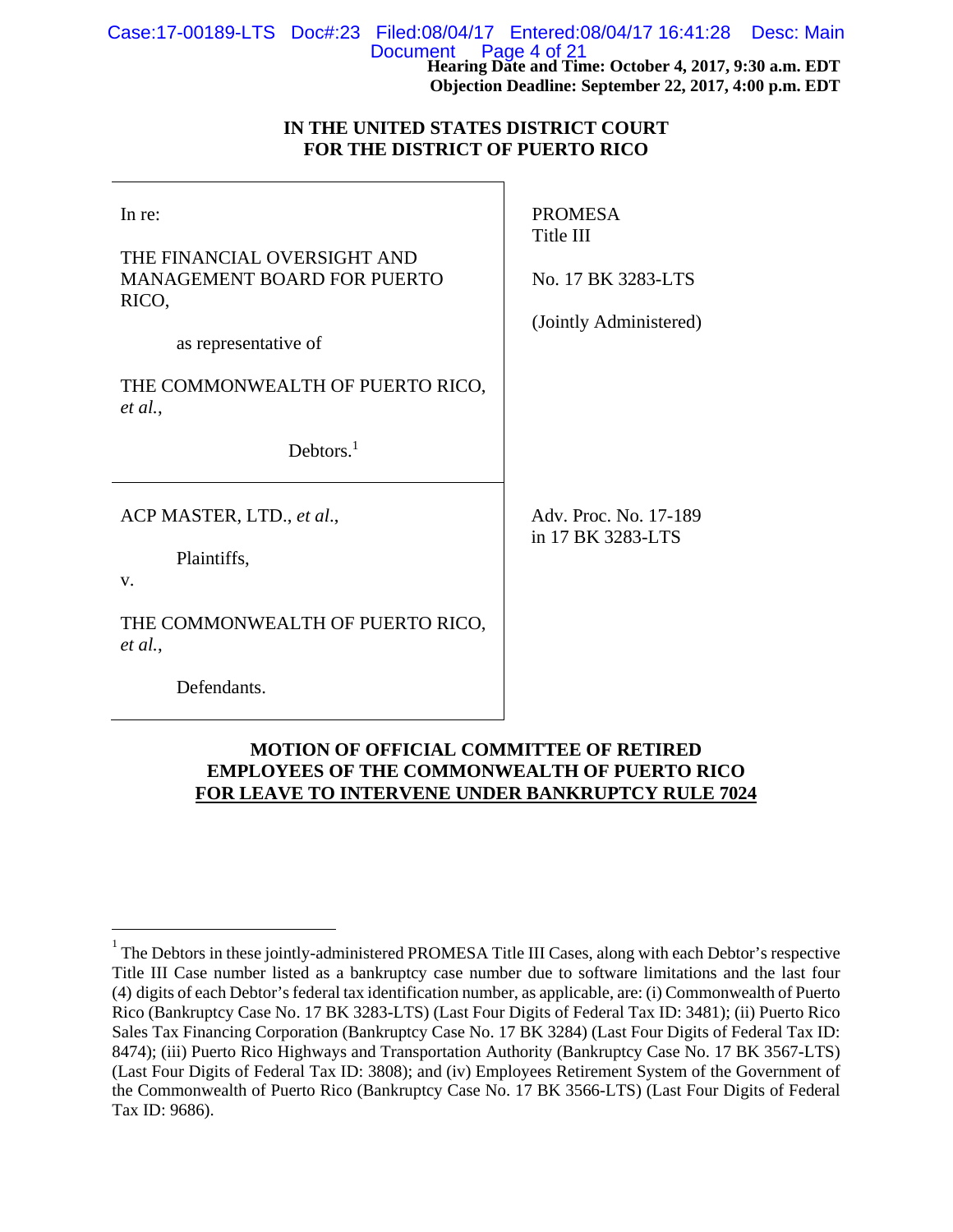# **TABLE OF CONTENTS**

| I.        |                                                                                                                                                                |  |  |
|-----------|----------------------------------------------------------------------------------------------------------------------------------------------------------------|--|--|
| II.       |                                                                                                                                                                |  |  |
| III.      | The Retiree Committee Is Entitled To Intervene In The Adversary Proceeding As<br>A Matter Of Right Under Rule 24(a)(1) Of The Federal Rules Of Civil Procedure |  |  |
| IV.       | The Retiree Committee Satisfies The Requirements For Intervention In Rules                                                                                     |  |  |
| A.        | The Retiree Committee Satisfies The Requirements Of Rule $24(a)(2)$ Of                                                                                         |  |  |
| <b>B.</b> | The Retiree Committee Satisfies The Requirements For Permissive<br>Intervention Under Rule 24(b) Of The Federal Rules Of Civil Procedure13                     |  |  |
|           |                                                                                                                                                                |  |  |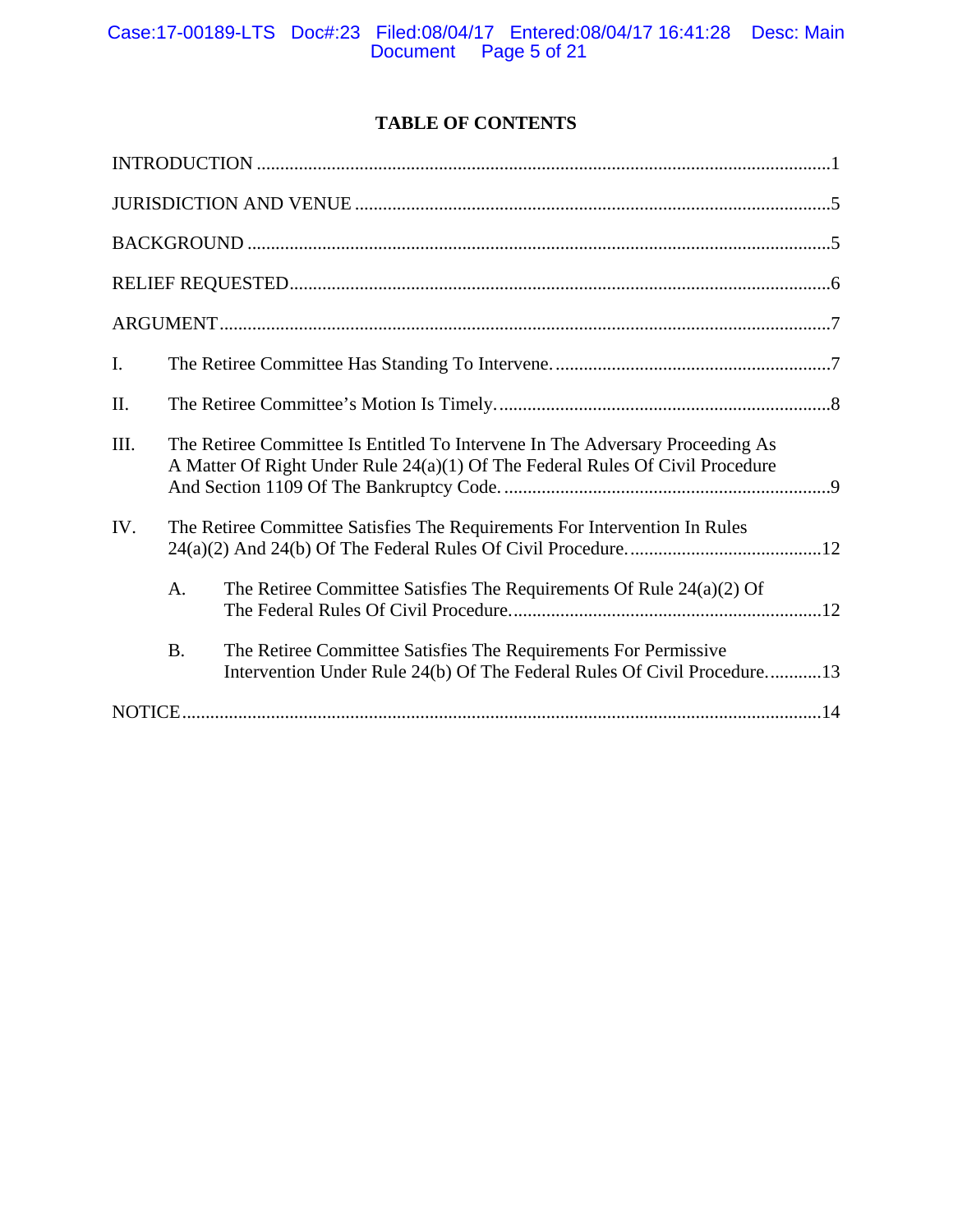# **TABLE OF AUTHORITIES**

# **Page(s)**

| <b>CASES</b>                                                                             |  |
|------------------------------------------------------------------------------------------|--|
| B. Fernandez & Hnos., Inc. v. Kellogg USA, Inc.,                                         |  |
| Banco Popular de P.R. v. Greenblatt,                                                     |  |
| Citibank, N.A. v. Roanca Realty, Inc. (In re Roanca Realty, Inc.),                       |  |
| Cotter v. Massachusetts Ass'n of Minority Law Enf't Officers,                            |  |
| Daggett v. Comm'n on Governmental Ethics & Election Practices,                           |  |
| In re Caldor Corp.,                                                                      |  |
| In re El Comandante Mgmt. Co., LLC,                                                      |  |
| In re Marin Motor Oil, Inc.,                                                             |  |
| In re Rovira Ortiz,                                                                      |  |
| In re Thompson,                                                                          |  |
| Motor Vehicle Casualty Co. v. Thorpe Insulation Co. (In re Thorpe Insulation<br>$Co.$ ), |  |
| Sea Hunters, L.P. v. S.S. PORT NICHOLSON,                                                |  |
| <b>STATUTES</b>                                                                          |  |
|                                                                                          |  |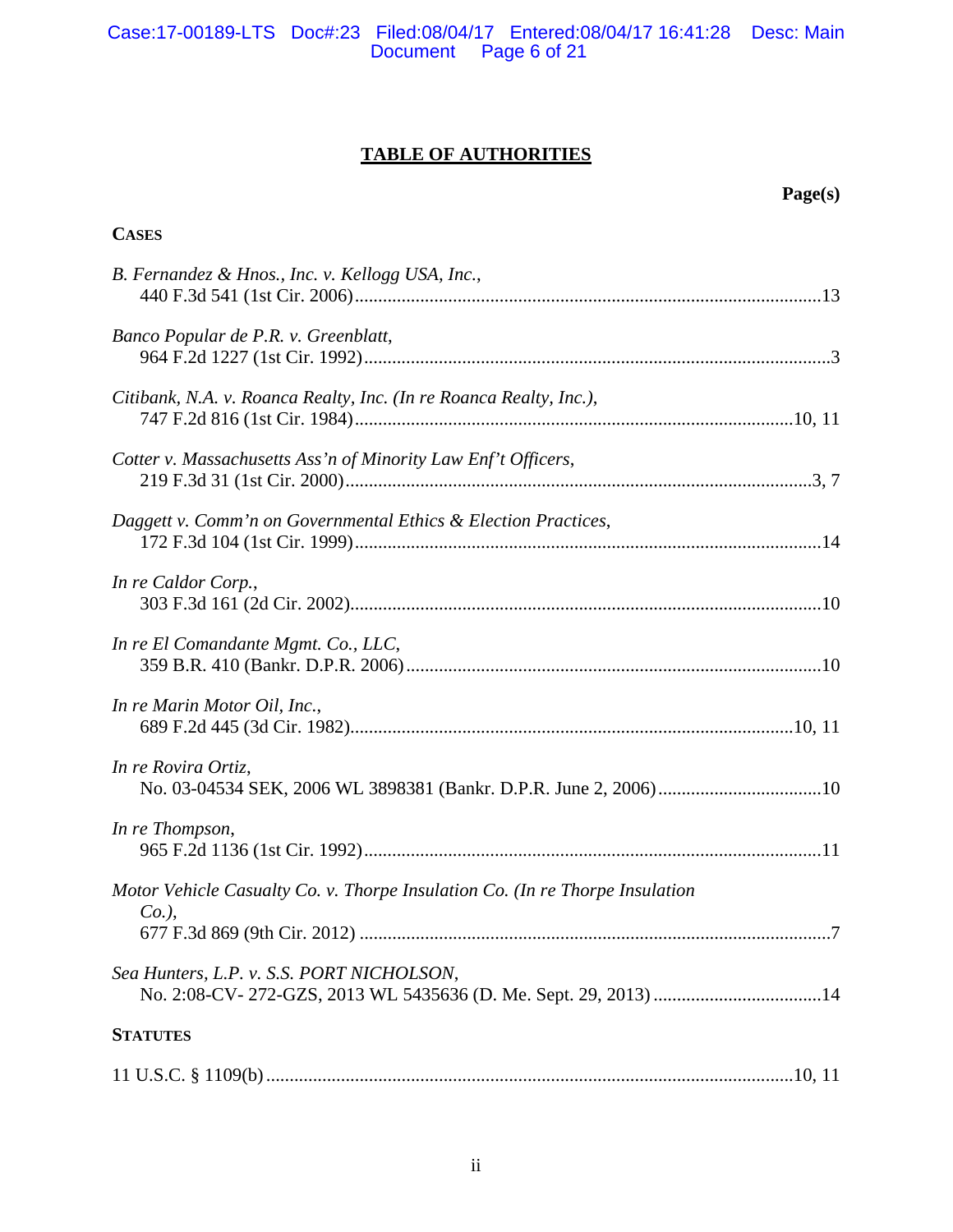# **MOTION OF OFFICIAL COMMITTEE OF RETIRED EMPLOYEES OF THE COMMONWEALTH OF PUERTO RICO FOR LEAVE TO INTERVENE UNDER BANKRUPTCY RULE 7024**

The Official Committee of Retired Employees of the Commonwealth of Puerto Rico (the "**Retiree Committee**") respectfully moves this Court for entry of an order, pursuant to Bankruptcy Rule 7024, made applicable by section 310 of the *Puerto Rico Oversight, Management and Economic Stability Act* ("**PROMESA**"),<sup>2</sup> authorizing the Retiree Committee to intervene in the above-captioned adversary proceeding (the "**Adversary Proceeding**") filed by certain holders of general obligation bonds (the "**GO Bondholders**"). In support of this motion (the "**Motion**"), the Retiree Committee respectfully states as follows:

# **INTRODUCTION**

1. The Retiree Committee seeks to intervene in the Adversary Proceeding to move to dismiss or stay the GO Bondholders' Complaint and, if the Court does not dismiss or stay the Adversary Proceeding, to intervene for all purposes to protect the rights and interests of the Commonwealth's retirees.

2. As set forth in the *Motion Of Intervenor Official Committee Of Retired Employees' To Dismiss Or, In The Alternative, To Stay The Complaint* (the "**Motion to Dismiss or Stay**"), attached hereto as Exhibit A, the relief the GO Bondholders seek through their Complaint is premature and in conflict with PROMESA and the Bankruptcy Code. In their Complaint, the GO Bondholders directly attack the rights of Puerto Rico's 160,000 retired teachers, police officers, firefighters, judges, municipal clerks, engineers, and other government workers of all categories

 $\overline{a}$ 

<sup>&</sup>lt;sup>2</sup> PROMESA is codified at 48 U.S.C. §§ 2101–2241. Unless otherwise noted, PROMESA section 301(a) makes all Bankruptcy Code sections cited in this Motion applicable to the Title III Cases and this Adversary Proceeding (each as defined herein).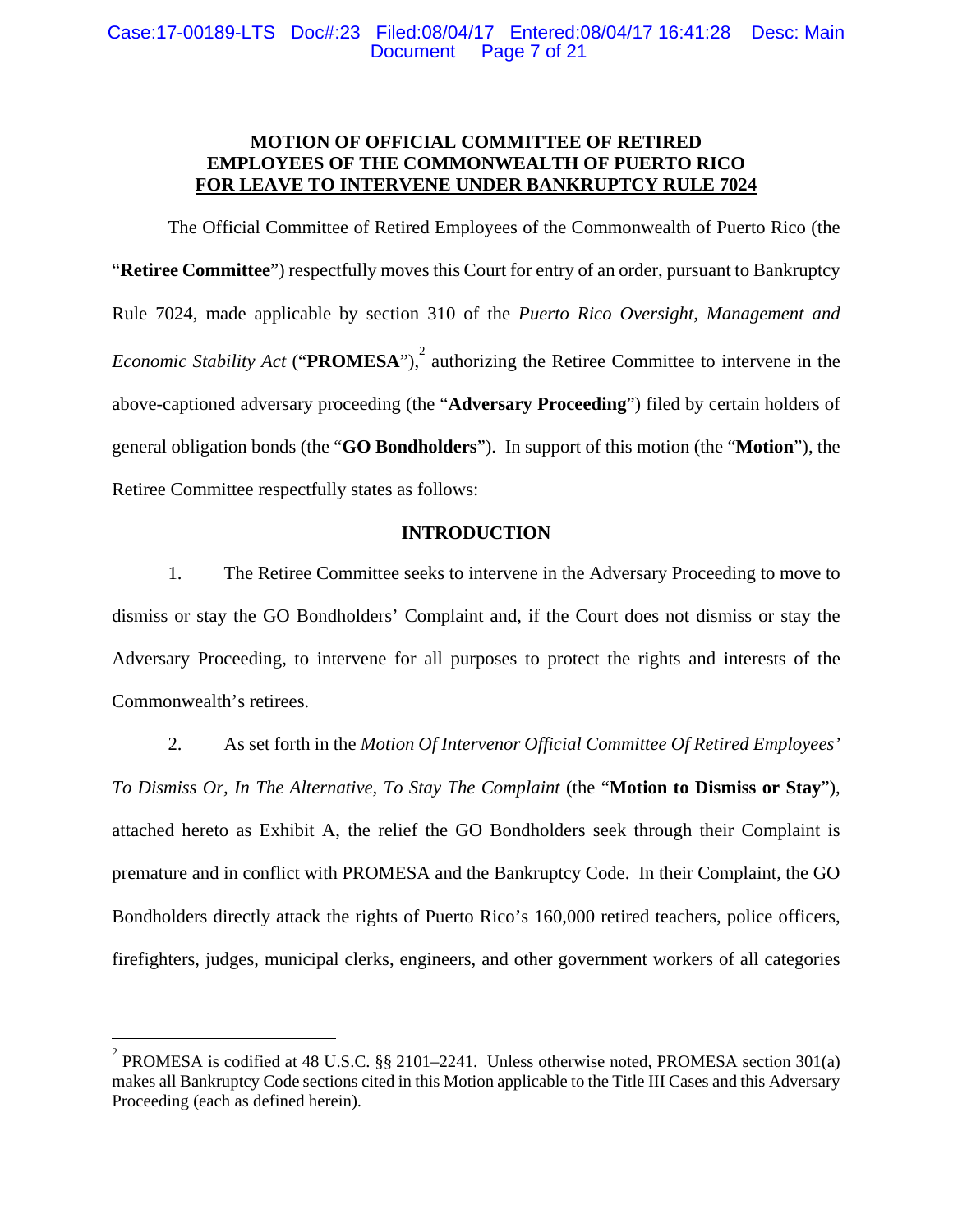#### Case:17-00189-LTS Doc#:23 Filed:08/04/17 Entered:08/04/17 16:41:28 Desc: Main Page 8 of 21

to receive their pensions, arguing that the Financial Oversight and Management Board ("**FOMB**") may propose a plan of adjustment *only* if such plan grants the GO Bondholders priority over all other creditors, including retirees. (*See, e.g.,* Complaint ¶ 93.) Although the Complaint ostensibly is directed at stopping the Commonwealth from using two sources of revenue for purposes other than repayment of GO bond debt, the underlying purpose of the Complaint is to establish the priority of payment of GO bond debt relative to all other Commonwealth debt under any future plan of adjustment—and to do so outside of the plan confirmation process.

3. Indeed, the GO Bondholders' Complaint would have this Court determine—in a purported two-party dispute between only the GO Bondholders and the Commonwealth and in the very early stages of these Title III Cases—that the GO Bondholders are entitled to certain funds and sources of revenue to the exclusion of the Commonwealth's retirees and other creditors based upon their asserted priority right to these funds. An adversary proceeding, which by its very nature does not include all creditors, is not the appropriate forum to resolve priority of claim issues. Instead, these issues should be determined in the context of the plan confirmation hearing as part of the Court's determination about whether the plan of adjustment satisfies the requirements of section 1129 of the Bankruptcy Code. Because PROMESA mandates that modifications to the Commonwealth's debt can take place only through a confirmed plan of adjustment, the Retiree Committee respectfully requests that it be permitted to intervene to prosecute the attached Motion to Dismiss or Stay.

4. As set forth below, the Retiree Committee satisfies the requirements for intervention. *First*, the Retiree Committee has Article III standing to intervene in this Adversary Proceeding. The GO Bondholders seek declaratory and equitable relief from this Court with the express aim of establishing a priority scheme that will shift billions of dollars from retirees to

2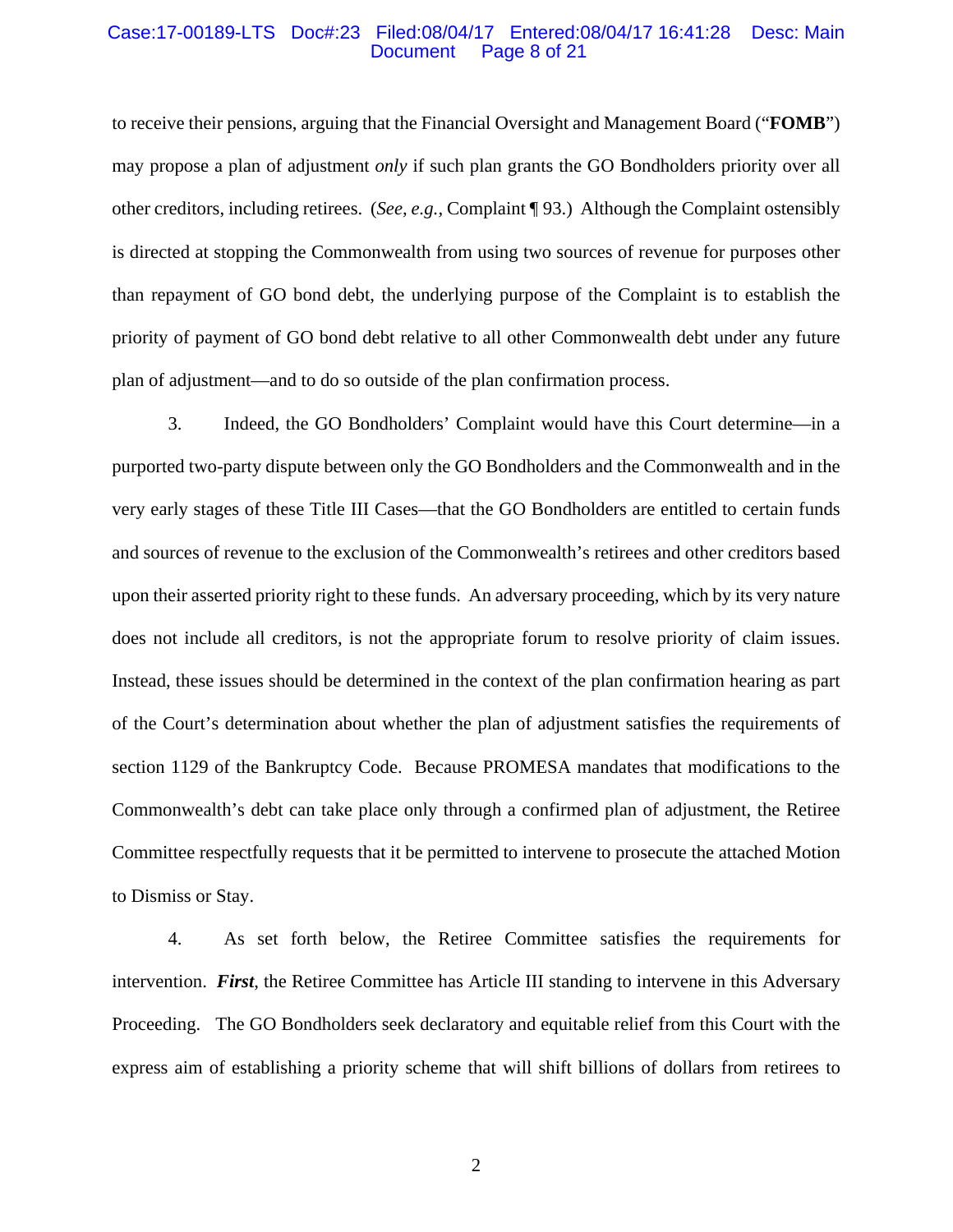#### Case:17-00189-LTS Doc#:23 Filed:08/04/17 Entered:08/04/17 16:41:28 Desc: Main Page 9 of 21

themselves. The GO Bondholders do not disguise this goal, repeatedly attacking the Commonwealth's proposed treatment of retirees' pensions in their Complaint. (*See, e.g.*, Complaint ¶¶ 95, 99, 126, 147, 152.) The harm to the retirees were the Court to grant this relief would be immediate and substantial. Because section 1102 of the Bankruptcy Code authorizes the Retiree Committee to represent the interests of the retirees, the Retiree Committee, on behalf of its constituents, has "a concrete stake in the outcome." *Cotter v. Mass. Ass'n of Minority Law Enf't Officers*, 219 F.3d 31, 33 (1st Cir. 2000).

5. *Second*, the Retiree Committee's Motion is timely. The Retiree Committee seeks to intervene prior to the deadline by which the named defendants must answer or move to dismiss the Complaint. No discovery has taken place in the Adversary Proceeding, nor has there been any substantive briefing on the issues presented by the Complaint. Accordingly, there is no risk that the Retiree Committee's intervention in the very early stages of this Adversary Proceeding will cause "last minute disruption" or prejudice to any parties. *See Banco Popular de P.R. v. Greenblatt*, 964 F.2d 1227, 1232 (1st Cir. 1992).

6. **Third,** as a statutory committee appointed under section  $1102(a)(1)$  of the Bankruptcy Code, the Retiree Committee has an unconditional right to intervene in this Adversary Proceeding. Section 1109 of the Bankruptcy Code provides: "[a] party in interest, including . . . a creditors' committee . . . may raise and may appear and be heard on any issue in a case." 11 U.S.C. § 1109(b). Rule 24(a)(1) of the Federal Rules of Civil Procedure provides: "[o]n timely motion, the court must permit anyone to intervene who is given an unconditional right to intervene by a federal statute." Fed. R. Civ. P. 24(a)(1). Here, the Retiree Committee is a "party in interest," as its constituents' pecuniary interests are at direct issue in the Adversary Proceeding. Moreover, the relief the GO Bondholders seek in the Adversary Proceeding goes to the central issue of these Title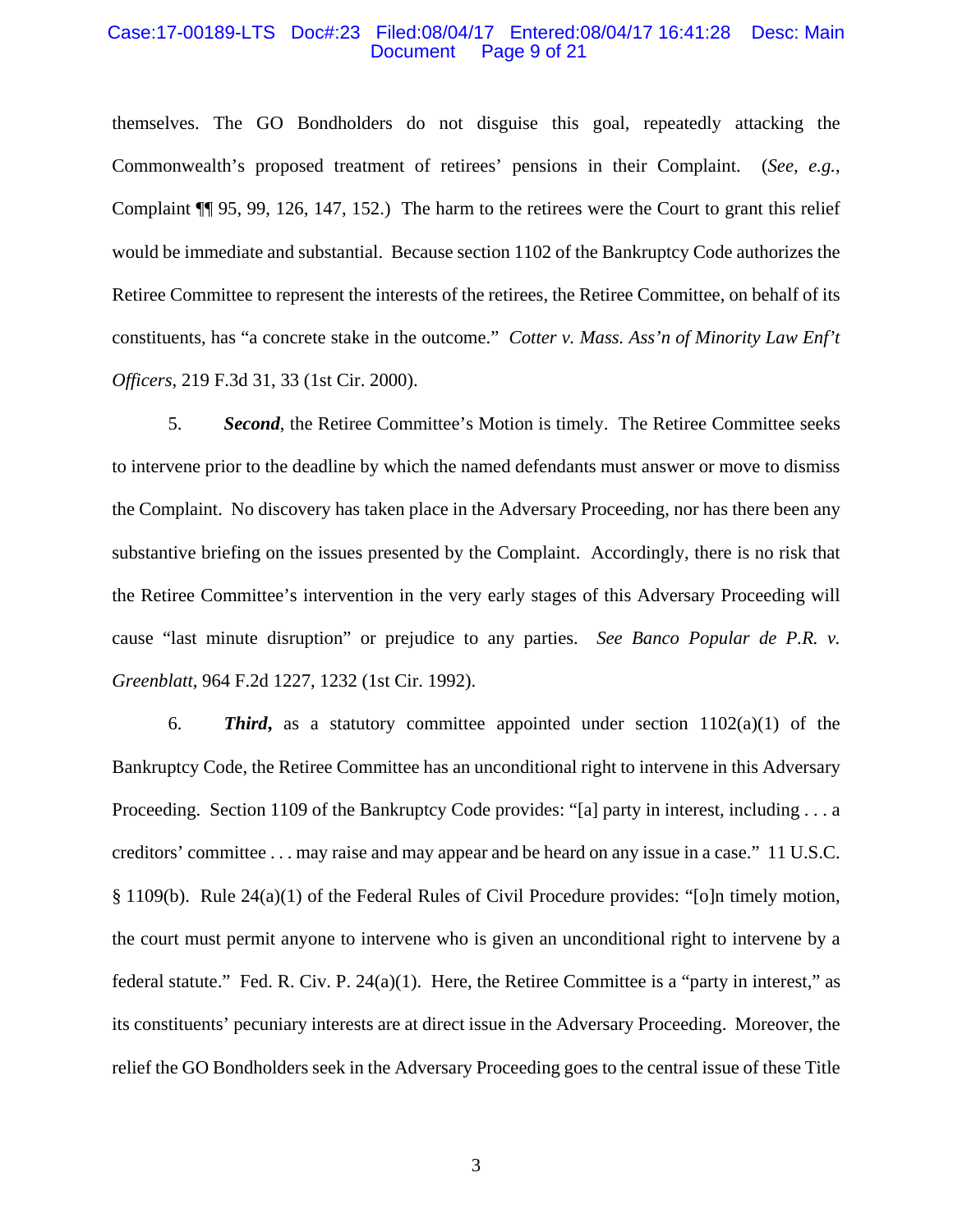#### Case:17-00189-LTS Doc#:23 Filed:08/04/17 Entered:08/04/17 16:41:28 Desc: Main Page 10 of 21

III Cases—the restructuring of the Commonwealth's indebtedness and the relative priorities of various creditor bodies, including retirees. Thus, Rule 24(a)(1), read together with section 1109 of the Bankruptcy Code, mandates granting intervention.

7. *Fourth***,** Rule 24(a)(2) and 24(b) provide alternate bases to support the Retiree Committee's intervention. As the First Circuit has explained, Rule  $24(a)(2)$  mandates intervention where an intervenor demonstrates: "(i) the timeliness of its motion to intervene; (ii) the existence of an interest relating to the property or transaction that forms the basis of the pending action; (iii) a realistic threat that the disposition of the action will impede its ability to protect that interest; and (iv) the lack of adequate representation of its position by any existing party." *P.R. Tel. Co. v. Sistema de Retiro de los Empleados del Gobierno y la Judicatura*, 637 F.3d 10, 14 (1st Cir. 2011). As set forth herein, the Retiree Committee satisfies each of these requirements, justifying intervention under Rule 24(a)(2) and supporting permissive intervention under the more limited requirements of Rule 24(b).

8. Accordingly, the Retiree Committee respectfully requests that this Court enter the proposed Order attached hereto as Exhibit B, granting the Retiree Committee leave to intervene in the Adversary Proceeding to file the Motion to Dismiss or Stay and for all other purposes.3

1

<sup>&</sup>lt;sup>3</sup> The Retiree Committee has reviewed this Court's *Memorandum Order Granting Urgent Motion Of Official Committee Of Unsecured Creditors To Expedite Consideration Of Motion For Leave To Intervene And Denying Motion For Leave To Intervene Under Bankruptcy Rule 7024* (Dkt. No. 301) in which this Court denied the motion of the Official Committee of Unsecured Creditors (the "**UCC**") to intervene, in part, on the basis that the UCC was not appointed as a committee in the COFINA Title III Case. Here, the Retiree Committee was appointed as a committee in the Commonwealth's Title III Case, and the retirees it represents are owed their pensions by the Commonwealth. Accordingly, the Retiree Committee's Motion is distinguishable from that filed by the UCC.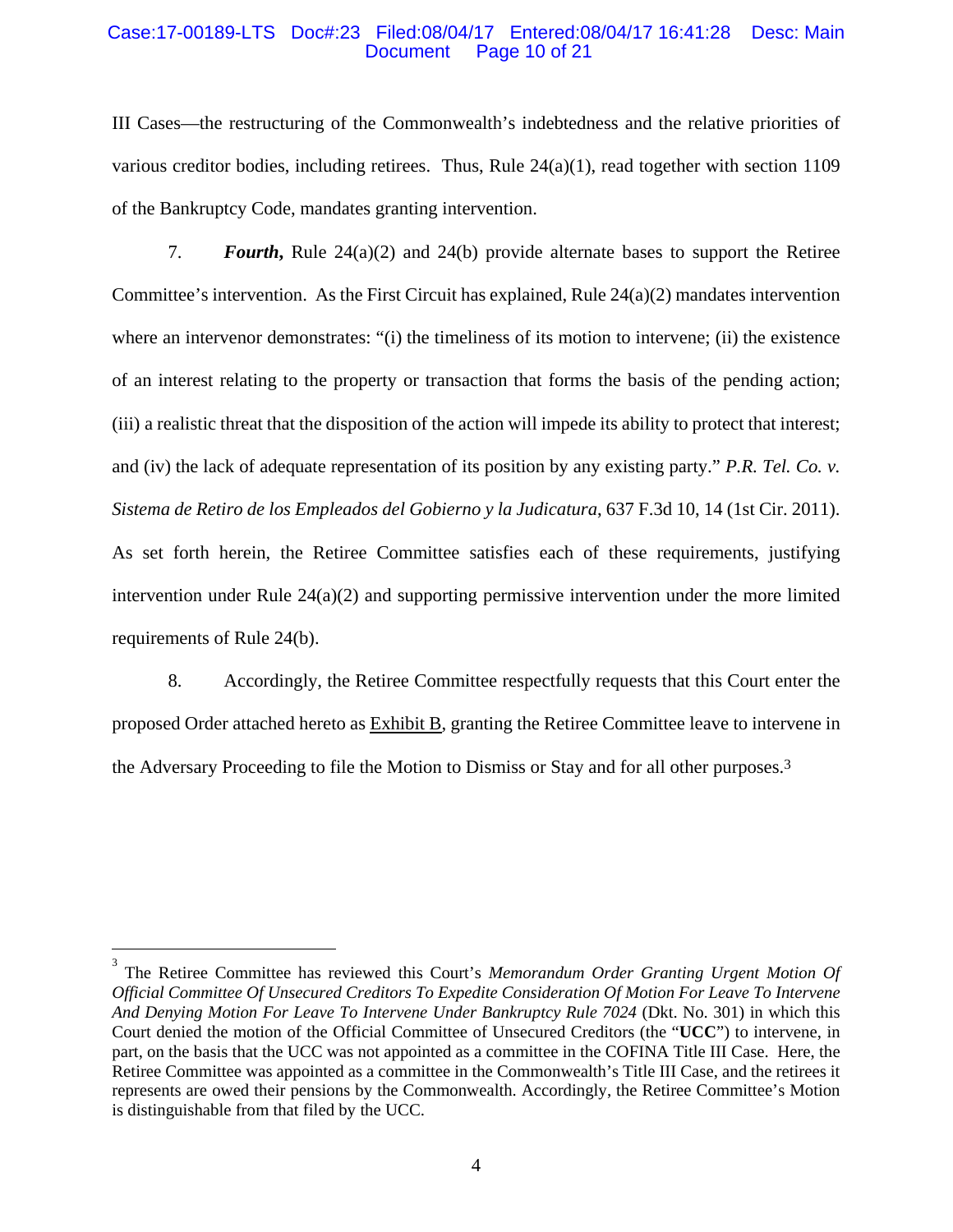#### **JURISDICTION AND VENUE**

9. The United States District Court for the District of Puerto Rico (the "**Court**") has subject matter jurisdiction over this matter pursuant to PROMESA section 306(a).

10. Venue is proper pursuant to PROMESA section 307(a).

11. The statutory bases for the relief requested herein are Bankruptcy Code section 1109(a), made applicable pursuant to PROMESA section 301(a), and Bankruptcy Rule 7024, made applicable pursuant to PROMESA section 310.

#### **BACKGROUND**

12. On May 3, 2017, the FOMB filed a Title III petition for the Commonwealth of Puerto Rico (the "**Commonwealth**"). Thereafter, the FOMB commenced Title III cases for each of the Puerto Rico Sales Tax Financing Corporation ("**COFINA**"), the Puerto Rico Highways and Transportation Authority ("**HTA**"), and the Employees Retirement System of the Government of the Commonwealth of Puerto Rico ("**ERS**").

13. Through Orders of this Court, the Commonwealth, COFINA, HTA, and ERS Title III Cases (the "**Title III Cases**") are jointly administered for procedural purposes only, pursuant to PROMESA section 304(g) and Bankruptcy Rule 1015, made applicable to these Title III Cases by PROMESA section 310. (Dkt. Nos. 242, 537.)

14. On June 15, 2017, the United States Trustee, pursuant to section 1102(a)(1) of the Bankruptcy Code, appointed nine individuals to the Retiree Committee: Blanca Paniagua, Carmen Nunez, José Marin, Juan Ortiz, Lydia Pellot, Marcos A. Lopez, Miguel Fabre, Milagros Acevedo, and Rosario Pacheco. (Dkt. No. 340.) The Retiree Committee represents approximately 160,000 retired employees of the Commonwealth and various governmental bodies and their surviving beneficiaries, including Puerto Rico's retired teachers, police officers, firefighters, judges, municipal clerks, engineers, and other government workers of all categories.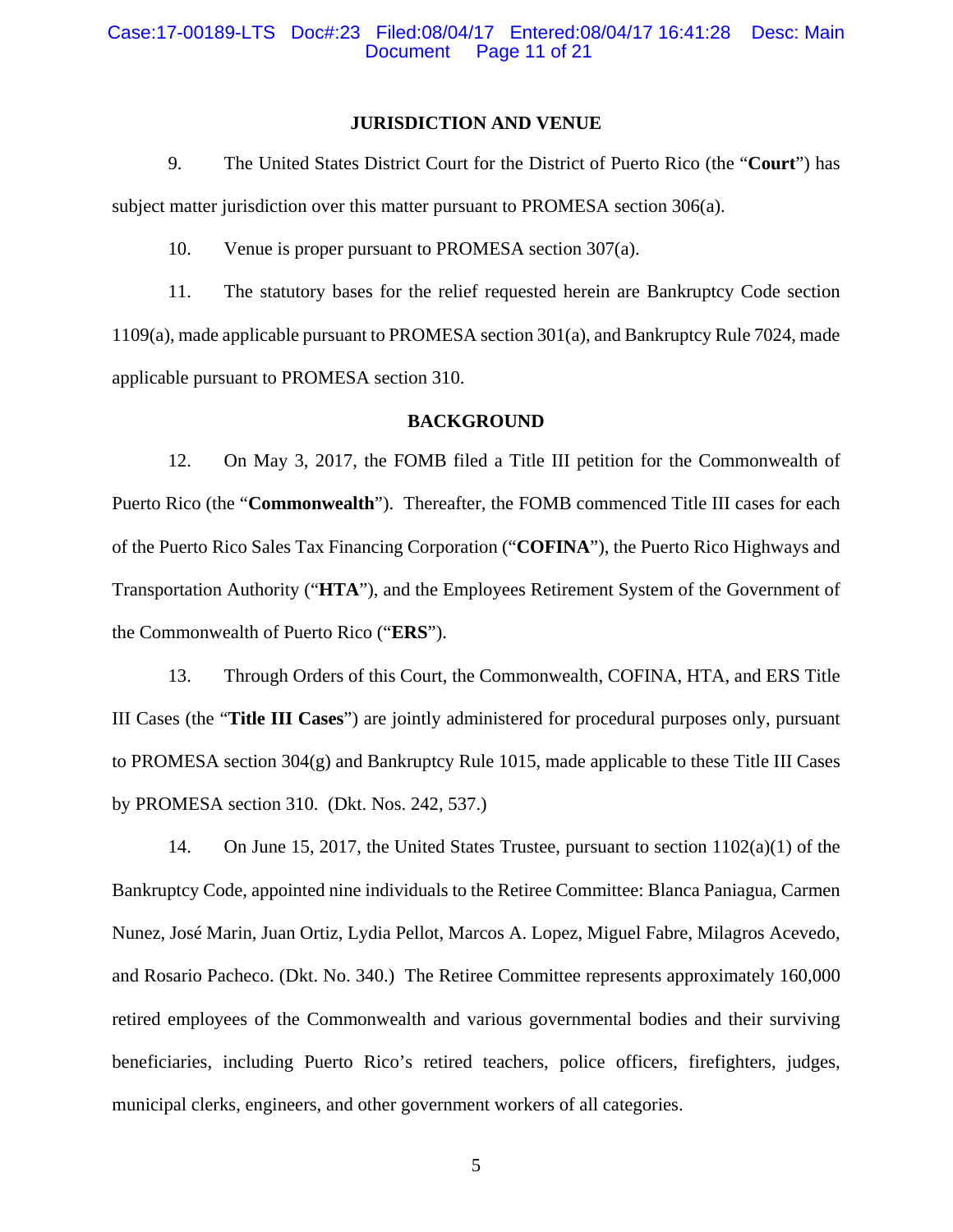#### Case:17-00189-LTS Doc#:23 Filed:08/04/17 Entered:08/04/17 16:41:28 Desc: Main Page 12 of 21

15. On June 29, 2017, the GO Bondholders commenced the Adversary Proceeding seeking "a declaratory judgment and related equitable relief recognizing and enforcing the GO Bondholders' rights and interest in, and Defendants' obligations with respect to, certain revenues committed by the Puerto Rico Constitution, by statute, and by contract, to payment of public debt." (Complaint ¶ 1.)

16. The GO Bondholders executed service of the summons against the named defendants, the Commonwealth of Puerto Rico, and the FOMB, on July 6, 2017. (Dkt. Nos. 15, 16.)

17. Throughout the Complaint, the GO Bondholders contend that the Fiscal Plan which already seeks to impose a significant 10 percent cut to retiree pensions—impermissibly favors retirees. Among other contentions, the GO Bondholders assert that the proposed 10 percent reduction in aggregate pension liabilities is "inconsistent with Puerto Rico's Constitution and laws" (Complaint ¶ 126); criticize Governor Rosselló's proposal to increase tax exemptions for pensioners (Complaint ¶ 148); claim the Fiscal Plan's "unabashed elevation of pension claims is a flagrant violation of PROMESA" (Complaint ¶ 152); and allege that, as a result of pension reimbursements and asset sales, the Commonwealth's pensions have not reached pay-go thresholds, and instead "hold substantially more assets" available to reduce future pension liabilities. (Complaint ¶ 165 & n.74.)

18. The Complaint seeks declaratory relief that would advance the interests of the GO Bondholders over those of the Commonwealth's retirees.

#### **RELIEF REQUESTED**

19. To protect the interests of its constituents, the Retiree Committee requests entry of an Order authorizing it to intervene in the Adversary Proceeding to file and prosecute the Retiree Committee's Motion to Dismiss or Stay. To the extent the Adversary Proceeding is not dismissed

6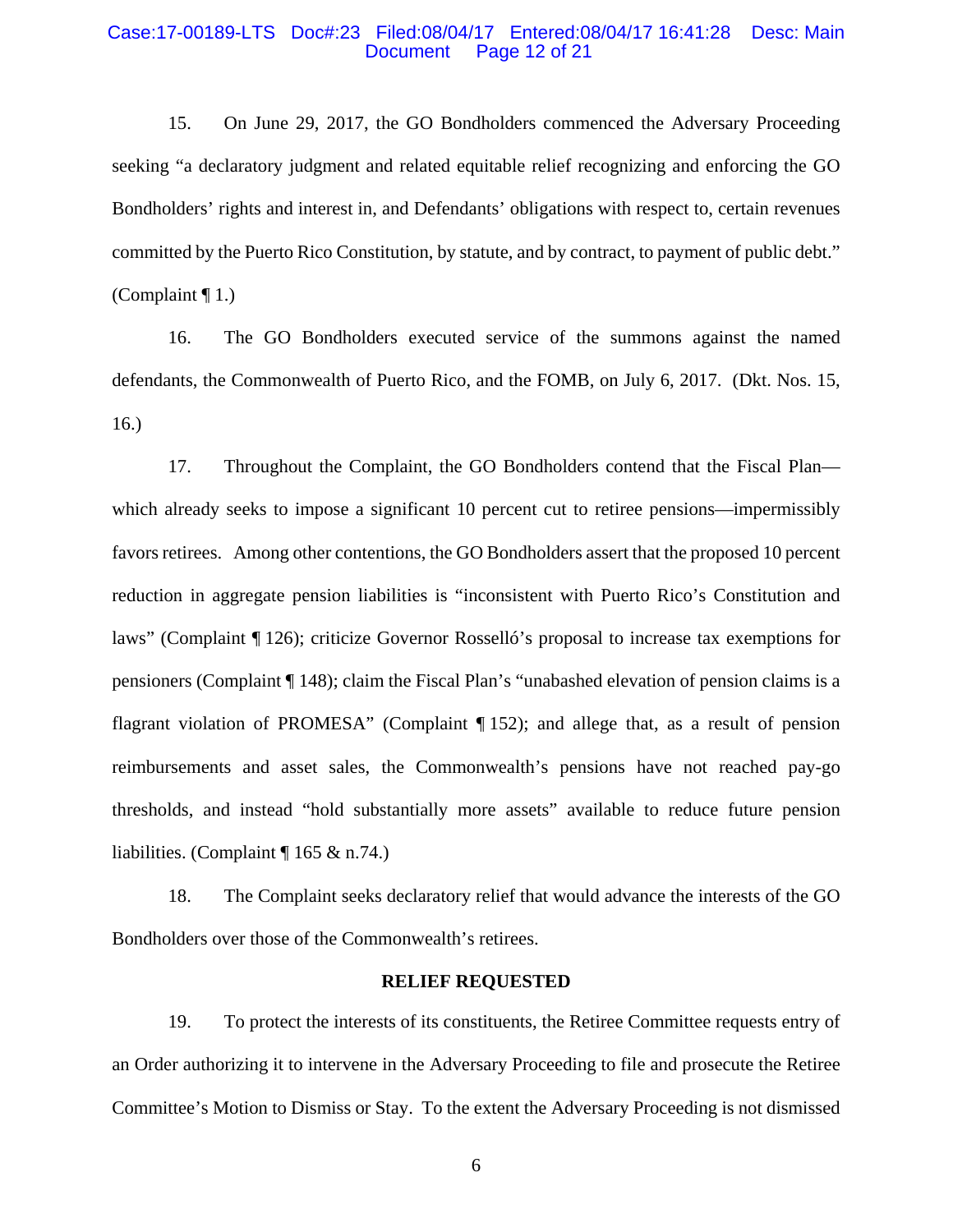#### Case:17-00189-LTS Doc#:23 Filed:08/04/17 Entered:08/04/17 16:41:28 Desc: Main Page 13 of 21

or stayed, the Retiree Committee seeks authority to: (i) participate fully in the discovery process as it relates to any and all aspects of the Adversary Proceeding, including, without limitation, the right to propound discovery requests, examine witnesses, and receive and examine all discovery materials; (ii) receive and review copies of all pleadings, memoranda and any other discovery or document which have been obtained or exchanged in the Adversary Proceeding; (iii) receive notice of and be authorized to attend and participate fully at all scheduled depositions, document productions and hearings; (iv) make and respond to motions; (v) participate in any settlement of the Adversary Proceeding, including without limitation all discussion of settlement; and (vi) be heard on the merits of any issue in the Adversary Proceeding.

#### **ARGUMENT**

### **I. The Retiree Committee Has Standing To Intervene.**

20. To establish standing under Article III, a party must have "a concrete stake in the outcome of a dispute that is otherwise fit for resolution by the courts." *Cotter*, 219 F.3d at 33. "Article III standing exists where the participant holds a financial stake in the outcome of the proceeding such that the participant has an appropriate incentive to participate in an adversarial form to protect his or her interests." *Motor Vehicle Cas. Co. v. Thorpe Insulation Co. (In re Thorpe Insulation Co.)*, 677 F.3d 869, 887 (9th Cir. 2012) (citations and internal quotations omitted).

21. The Retiree Committee has Article III standing. The interests of Puerto Rico's approximately 160,000 retirees who spent their working years earning the pensions and other benefits that allow them to live and obtain basic medical care, are directly targeted by the Adversary Proceeding. As the statutorily-appointed representative of the retirees, the Retiree Committee therefore has a direct economic interest in the outcome of this litigation. In *Official Committee of Unsecured Creditors of WorldCom, Inc. v. SEC*, the Second Circuit held that a statutory committee, like the Retiree Committee in this case, meets the requirements for Article III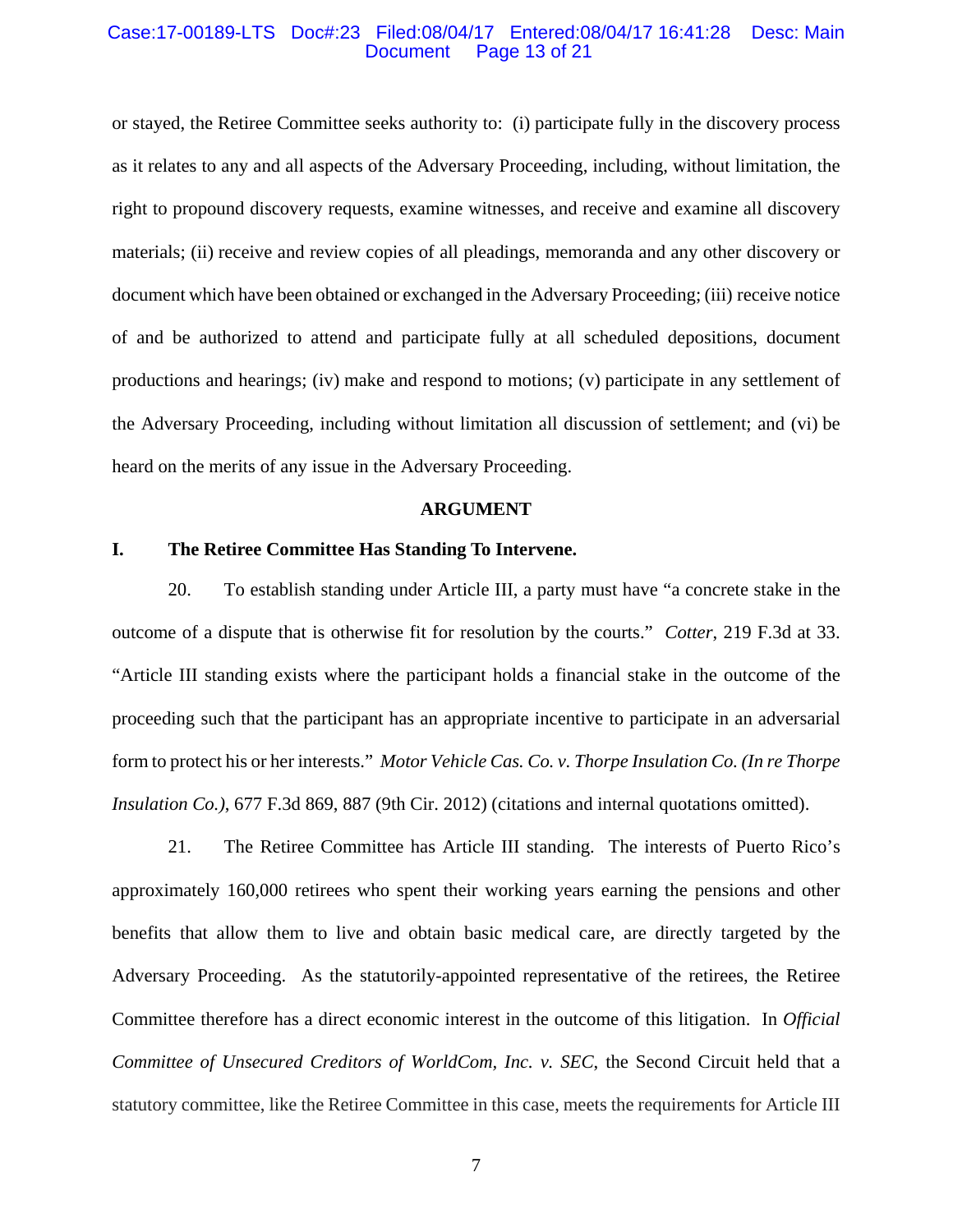#### Case:17-00189-LTS Doc#:23 Filed:08/04/17 Entered:08/04/17 16:41:28 Desc: Main Page 14 of 21

standing "[b]ecause the Committee is composed of creditors who suffered economic injuries that are fairly traceable to WorldCom's violations of the securities laws, and because it seeks financial compensation to redress those losses." 467 F.3d 73, 77 (2d Cir. 2006).

22. In their Complaint, the GO Bondholders request declaratory and injunctive relief that would modify the pecuniary and legal interests of the retirees by subordinating their right to pension payments and allocating funds reserved for the payment of pensions to the GO Bondholders. Far from the speculative or attenuated harm that is insufficient to confer standing, the GO Bondholders ask this Court to reallocate potentially billions of dollars from the retirees. Worse, the GO Bondholders seek to avoid the collective debt-adjustment mechanism Congress enacted in PROMESA and instead adjudicate the retirees' rights in two-party litigation that excludes the retirees. The Retiree Committee's constituents have a vested and very personal interest in the relief sought in this adversary proceeding, and the Retiree Committee has standing to intervene.

#### **II. The Retiree Committee's Motion Is Timely.**

23. The Retiree Committee's Motion, filed even before a response to the Complaint is due, is timely. As the First Circuit has explained, "the concept of timeliness ... is not measured, like a statute of limitations, in terms of specific units of time, but rather derives meaning from assessment of prejudice in the context of the particular litigation." *P.R. Tel. Co.*, 637 F.3d at 15 (finding no prejudice where parties sought intervention six weeks after their counsel became aware that named defendants would not adequately defend their clients' interests). "The purpose of the [timeliness] requirement . . . is to prevent last minute disruption of painstaking work by the parties and the court." *Banco Popular de P.R.*, 964 F. 2d at 1232 (quoting *Culbreath v. Dukakis*, 630 F.2d 15, 22 (1st Cir. 1980)). Factors considered in determining timeliness include: "(1) the length of time the applicant knew or reasonably should have known that its interest was imperiled before it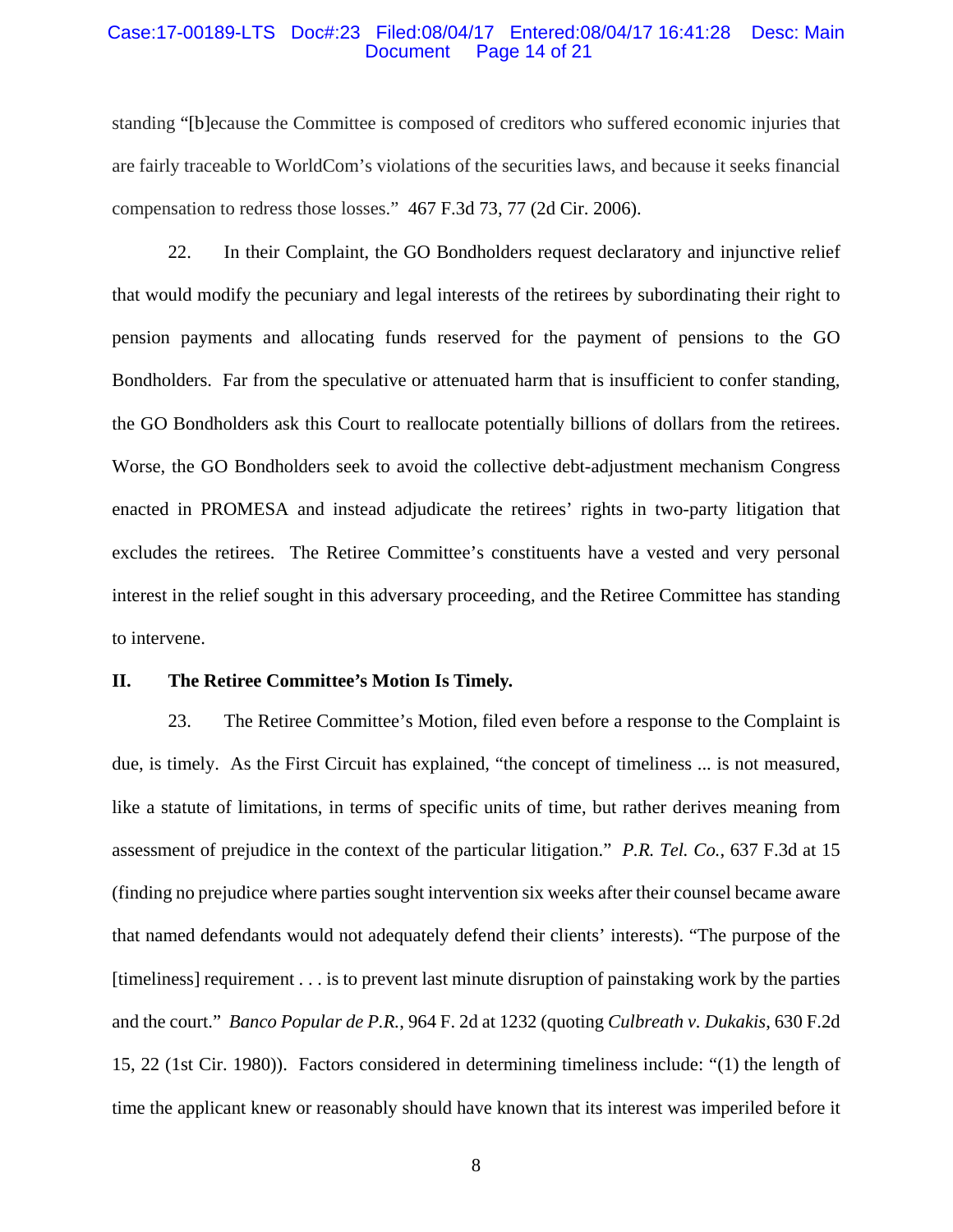#### Case:17-00189-LTS Doc#:23 Filed:08/04/17 Entered:08/04/17 16:41:28 Desc: Main Page 15 of 21

moved to intervene; (2) the foreseeable prejudice to existing parties if intervention is granted; (3) the foreseeable prejudice to the applicant if intervention is denied; and (4) idiosyncratic circumstances which, fairly viewed, militate for or against intervention." *Id.* at 1231.

24. Here, the GO Bondholders filed suit on June 29, 2017, and served Defendants on July 6, 2017. (Dkt. Nos. 15, 16.) Accordingly, without any extensions, the deadline for Defendants to answer or otherwise plead is August 7, 2017. No discovery has commenced. The Adversary Proceeding is in its "initial stages," and the Retiree Committee's proposed intervention filed before the initial deadline for responding to the Complaint will not cause any disruption or prejudice to the existing parties.

# **III. The Retiree Committee Is Entitled To Intervene In The Adversary Proceeding As A Matter Of Right Under Rule 24(a)(1) Of The Federal Rules Of Civil Procedure And Section 1109 Of The Bankruptcy Code.**

25. As a statutory committee formed pursuant to section  $1102(a)(1)$  of the Bankruptcy Code, the Retiree Committee is entitled to intervene in the Adversary Proceeding as a matter of right.

26. Federal Rule of Civil Procedure 24(a)(1), read together with section 1109 of the Bankruptcy Code, mandates granting intervention. Rule  $24(a)(1)$  provides, "[o]n timely motion, the court must permit anyone to intervene who is given an unconditional right to intervene by a federal statute." Fed. R. Civ. P.  $24(a)(1)$ . Section 1109 provides that "[a] party in interest, including the debtor, the trustee, a creditors' committee, an equity security holders' committee, a creditor, an equity security holder, or any indenture trustee, may raise and may appear and be heard on any issue in a case." 11 U.S.C. § 1109. Thus, section 1109 entitles the Retiree Committee to intervene as a matter of right because the Retiree Committee is a "party in interest," and the phrase "any issue in a case" encompasses the relief the GO Bondholders seek in this Adversary Proceeding.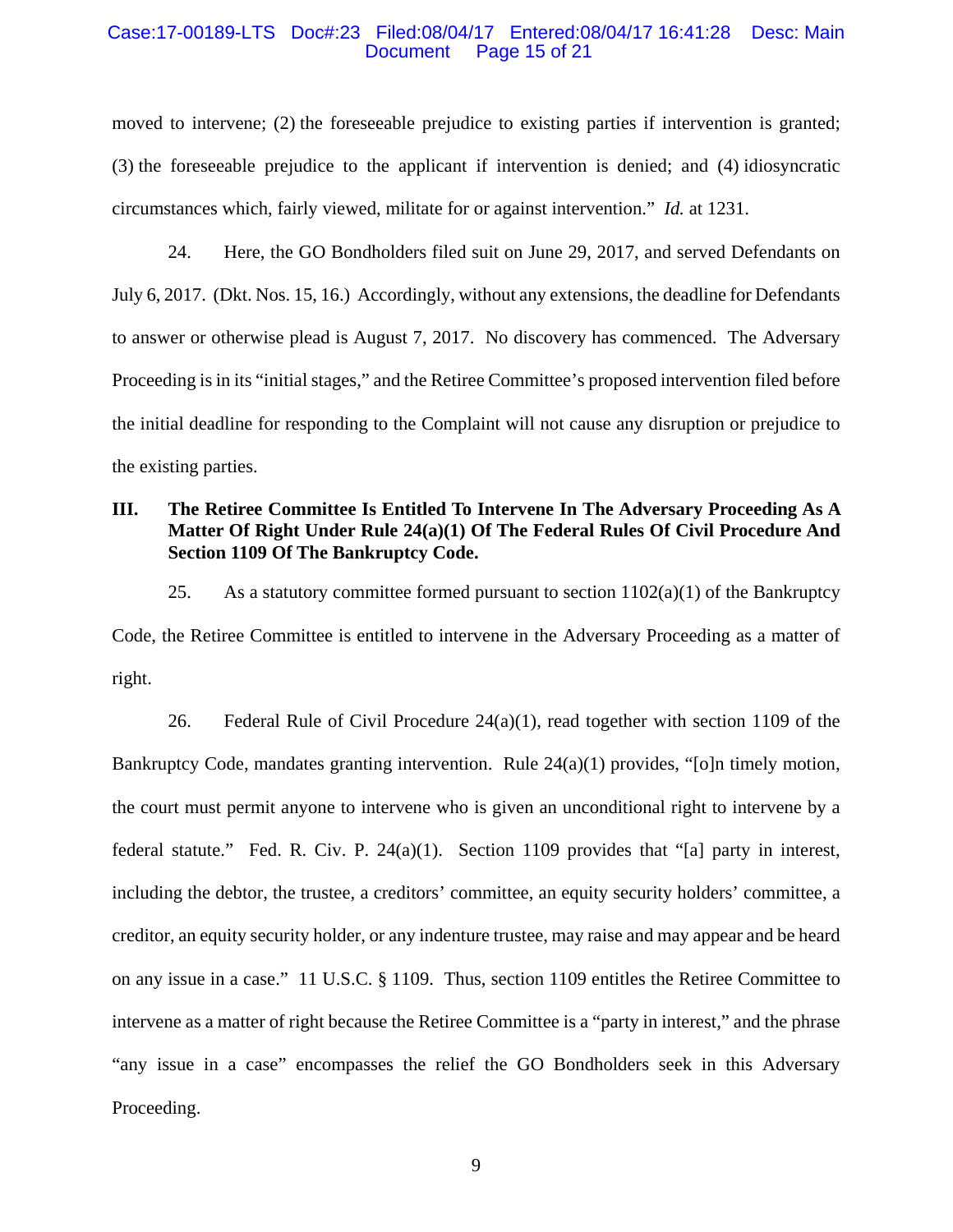#### Case:17-00189-LTS Doc#:23 Filed:08/04/17 Entered:08/04/17 16:41:28 Desc: Main Page 16 of 21

27. *First,* the Retiree Committee is a "party in interest" because it is a creditors committee appointed pursuant to section 1102 of the Bankruptcy Code, and thus an enumerated "party in interest" under section 1109. Moreover, the Retiree Committee's constituents have a direct "financial stake" in the outcome of this Adversary Proceeding. *See In re El Comandante Mgmt. Co., LLC,* 359 B.R. 410, 417 (Bankr. D.P.R. 2006) ("Generally, any person or entity, who holds a financial stake in the outcome of the debtor's estate, is a party in interest"); *see also In re Rovira Ortiz,* No. 03-04534 SEK, 2006 WL 3898381, at \*2 (Bankr. D.P.R. June 2, 2006) ("A party in interest is defined as one whose pecuniary interests are directly affected by the bankruptcy proceedings.") (citations and internal quotations omitted).

28. *Second*, section 1109 permits parties in interest to intervene on any "issue in a case" as a matter of right. The Second and Third Circuits have both held that a committee's status as a party in interest under section 1109(b) creates an unconditional right for statutory committees to intervene in adversary proceedings. *See In re Caldor Corp.*, 303 F.3d 161, 169 (2d Cir. 2002); *In re Marin Motor Oil, Inc.*, 689 F.2d 445, 451 (3d Cir. 1982). The *Caldor* court explained:

It is important to recognize, as the Third Circuit did, that the "exact language" of § 1109(b) "grants a right to appear and be heard not in 'a case' but 'on any issue in a case.'" . . . The "issues" referred to in § 1109(b) occur in proceedings, which themselves occur in and constitute part of the "case." While the bankruptcy rules "distinguish . . . between different types of litigated matters and divide them into contested matters and adversary proceedings," . . . the plain text of § 1109(b) does not distinguish between issues that occur in these different types of proceedings within a Chapter 11 case. . . . We hold, therefore, that the phrase "any issue in a case" plainly grants a right to raise, appear and be heard on any issue regardless whether it arises in a contested matter or an adversary proceeding.

303 F.3d at 169 (citations and internal quotations omitted).

29. Although the First Circuit has not decided whether section 1109's "issue in a case" language includes adversary proceedings, in *dicta*, the First Circuit noted that "11 U.S.C. § 1109(b), [] allows any 'party in interest' to 'appear and be heard on any issue.'" *Citibank, N.A. v.*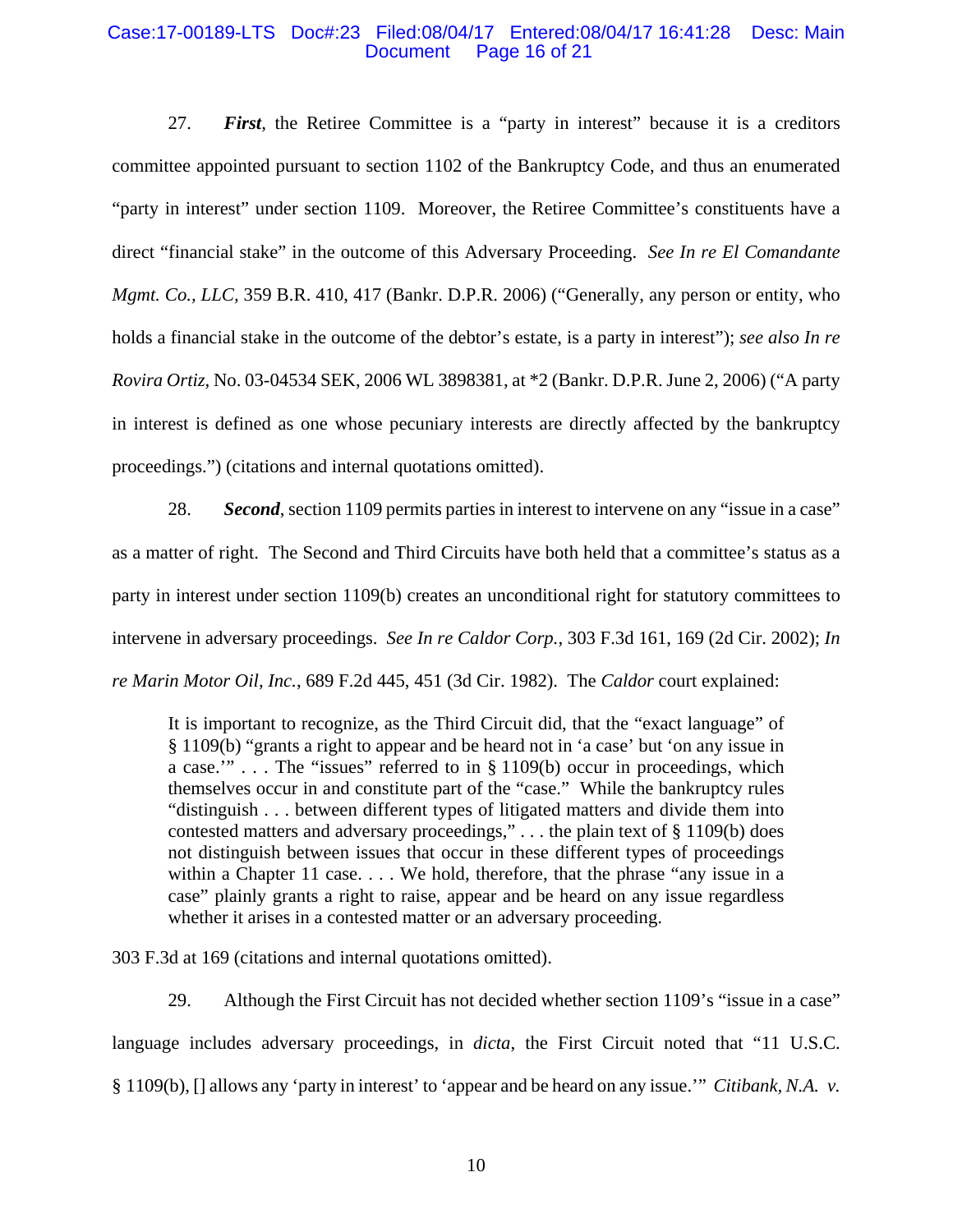#### Case:17-00189-LTS Doc#:23 Filed:08/04/17 Entered:08/04/17 16:41:28 Desc: Main Page 17 of 21

*Roanca Realty, Inc. (In re Roanca Realty, Inc.)*, 747 F.2d 816, 817 (1st Cir. 1984). The First Circuit's support for this statement was *Marin Motor Oil*—the Third Circuit's decision holding that committees have an unconditional right to intervene. *Id.* at 817.4 Moreover, as the Supreme Court has noted, the determination of whether an issue should be handled in an adversary proceeding or a contested matter "derives from the Bankruptcy Rules, see Rule Proc. 7001(6), which are procedural rules adopted by the Court for the orderly transaction of its business that are not jurisdictional," *United Student Aid Funds, Inc. v. Espinosa*, 559 U.S. 260, 272 (2010) (citations and internal quotations omitted). Therefore, since the distinction between a proceeding in the main case and an adversary proceeding is fundamentally procedural and not substantive, the fact that this intervention motion is filed in the context of an adversary proceeding should not be determinative of the Retiree Committee's ability to be heard.

30. The Retiree Committee submits that this Court should follow the Second and Third Circuits and recognize that section 1109 grants statutory committees an unconditional right to intervene in adversary proceedings. As noted in *Collier*, "[b]ecause every issue in a case may be raised and adjudicated only in the context of a proceeding of some kind, it is apparent that the reference in section 1109(b) to 'any issue in a case' subsumes issues in a proceeding. Any other conclusion would render section 1109(b) meaningless because there is no such thing as an issue

 $\overline{a}$ 

<sup>&</sup>lt;sup>4</sup> The First Circuit has stated in *dicta* that section 1109 "does not afford a right to intervene" under Rule 24(a)(1). *In re Thompson*, 965 F.2d 1136, 1142 n.8 (1st Cir. 1992). *Thompson*, however, is distinguishable for two reasons. First, the party seeking to be heard was not a committee. Second, Thompson did not involve a motion to intervene in an adversary proceeding. Rather it involved an appeal from a settlement agreement resolving an adversary proceeding in which the appellants had not intervened. In holding that the appellants lacked standing to appeal, the First Circuit ruled that "mere participation in a hearing on the approval of a settlement or compromise in an adversary proceeding [did] not constitute *de facto* intervention," and because the appellants had not moved to intervene, they lacked standing to appeal an order entered in that adversary proceeding. *Id.* at 1141-42.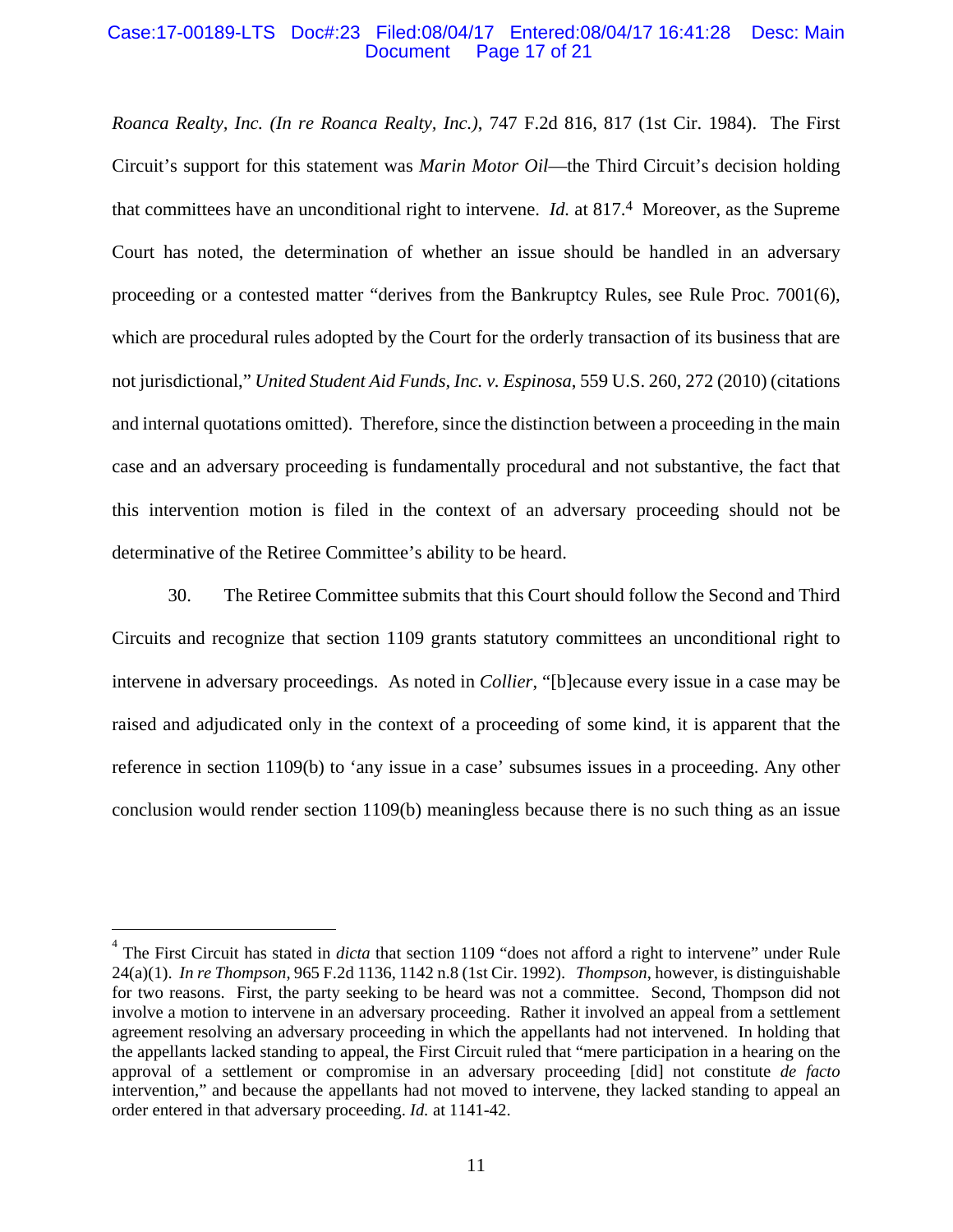#### Case:17-00189-LTS Doc#:23 Filed:08/04/17 Entered:08/04/17 16:41:28 Desc: Main Page 18 of 21

that arises exclusively in a 'case' and not in a proceeding." COLLIER ON BANKRUPTCY ¶ 1109.04[1][a][ii] (Alan N. Resnick & Henry J. Sommer eds., 16th ed.).

31. Moreover, even if this Court were to determine that section 1109's "issue in a case" language does not automatically apply to adversary proceedings, it should find that *this* Adversary Proceeding does present an "issue in a case." As set forth in the Motion to Dismiss or Stay, the GO Bondholders are attempting to use this Adversary Proceeding as a backdoor to present issues that are central to the resolution of the Title III Cases and which should be heard and decided only in connection with a plan of adjustment.

32. For these reasons, the Court should recognize the Retiree Committee's entitlement to intervene as a matter of statutory right under Rule  $24(a)(1)$  and section 1109 of the Bankruptcy Code.

# **IV. The Retiree Committee Satisfies The Requirements For Intervention In Rules 24(a)(2) And 24(b) Of The Federal Rules Of Civil Procedure.**

33. The Retiree Committee also satisfies the standards for intervention as a matter of right under Rule  $24(a)(2)$ , and for permissive intervention under Rule  $24(b)$ . Rule  $24(a)(2)$ mandates that an intervention request be granted if a would-be intervenor demonstrates "(i) its motion [to intervene] is timely; (ii) it has an interest relating to the property or transaction that forms the foundation of the ongoing action; (iii) the disposition of the action threatens to impair or impede its ability to protect this interest; and (iv) no existing party adequately represents its interest." *P.R. Tel. Co.*, 637 F.3d at 14.

## **A. The Retiree Committee Satisfies The Requirements Of Rule 24(a)(2) Of The Federal Rules Of Civil Procedure.**

34. As set forth above, the Retiree Committee's Motion is timely. *See supra* ¶¶ 23–24. The Committee also satisfies Rule  $24(a)(2)$ 's second and third prongs for the same reasons that it qualifies as a party in interest in the first place. *See supra* ¶ 27. The Adversary Proceeding will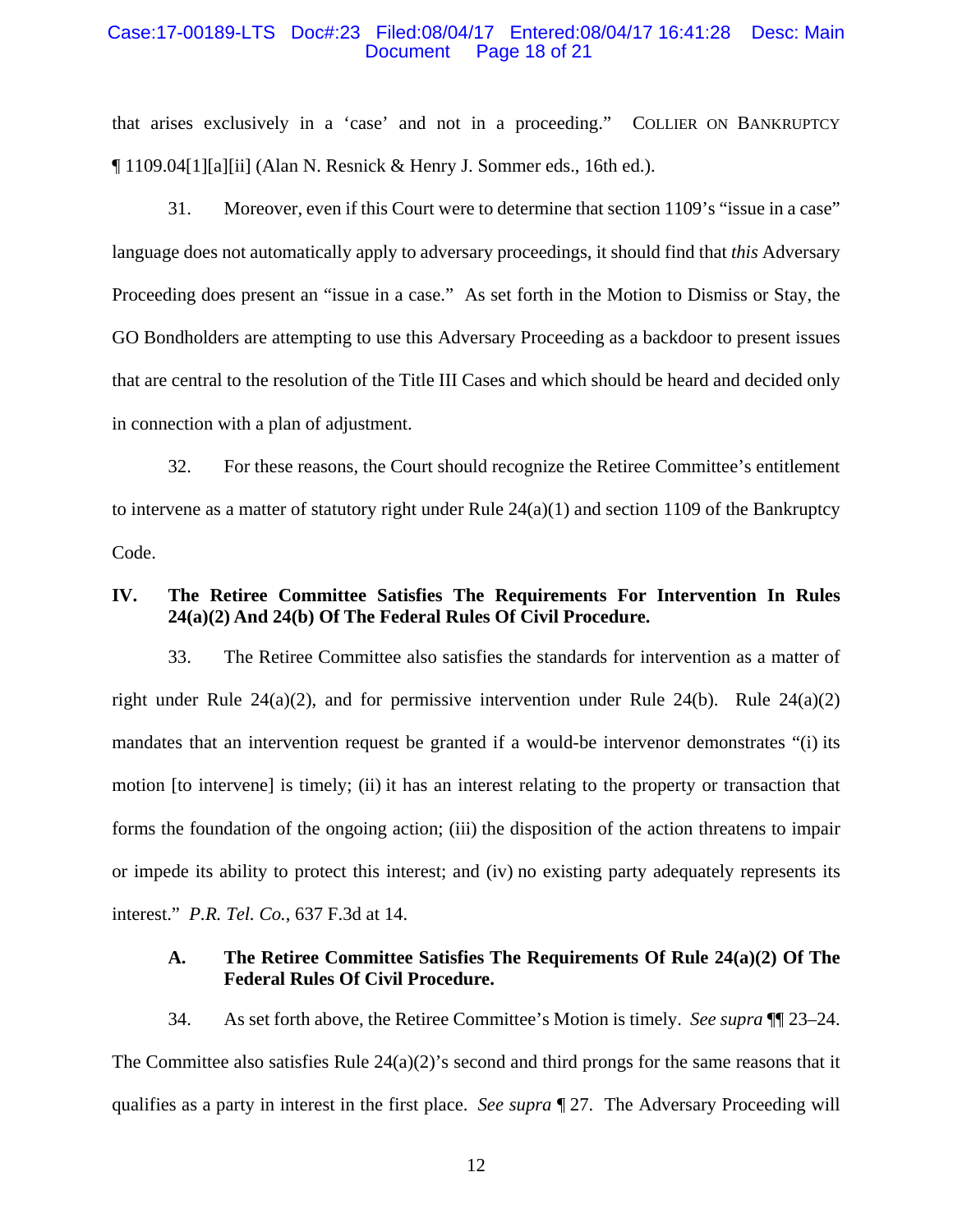#### Case:17-00189-LTS Doc#:23 Filed:08/04/17 Entered:08/04/17 16:41:28 Desc: Main Page 19 of 21

affect the amount of assets available to pay the retirees' future pension distributions. "An intervenor has a sufficient interest in the subject of the litigation where the intervenor's contractual rights may be affected by a proposed remedy." *B. Fernandez & Hnos., Inc. v. Kellogg USA, Inc.*, 440 F.3d 541, 545 (1st Cir. 2006).

35. With respect to the fourth prong, "[t]ypically, an intervenor need only make a 'minimal' showing that the representation afforded by a named party would prove inadequate." *Id.* at 545; *see also P.R. Tel. Co.*, 637 F.3d at 15 (intervention appropriate where named defendant would not aggressively advocate for defendant-intervenor's interests). Here, the United States Trustee appointed the Retiree Committee to represent the interests of the retirees because, as creditors of the Commonwealth, retirees are adverse to the Commonwealth and the FOMB and therefore, the Commonwealth and the FOMB cannot be expected to protect the interests of the retirees to the exclusion of other interests that might impact the Commonwealth's and FOMB's views on the priority of payment issue. Moreover, given the GO Bondholders' direct attack on retirees and their pensions, it is paramount that the Retiree Committee be permitted to intervene and represent its constituents' unique interests.

36. Thus, the Retiree Committee meets all requirements for intervention as a matter of right under Rule 24(a)(2) of the Federal Rules of Civil Procedure.

# **B. The Retiree Committee Satisfies The Requirements For Permissive Intervention Under Rule 24(b) Of The Federal Rules Of Civil Procedure.**

37. Even if this Court were to determine that the Retiree Committee is not entitled to intervene as a matter of right, the Retiree Committee still should be permitted to intervene under Rule 24(b)'s "permissive intervention" standards. Rule 24(b) provides that a "court may permit anyone to intervene who: (A) is given a conditional right to intervene by a federal statute; or (B) has a claim or defense that shares with the main action a common question of law or fact."

13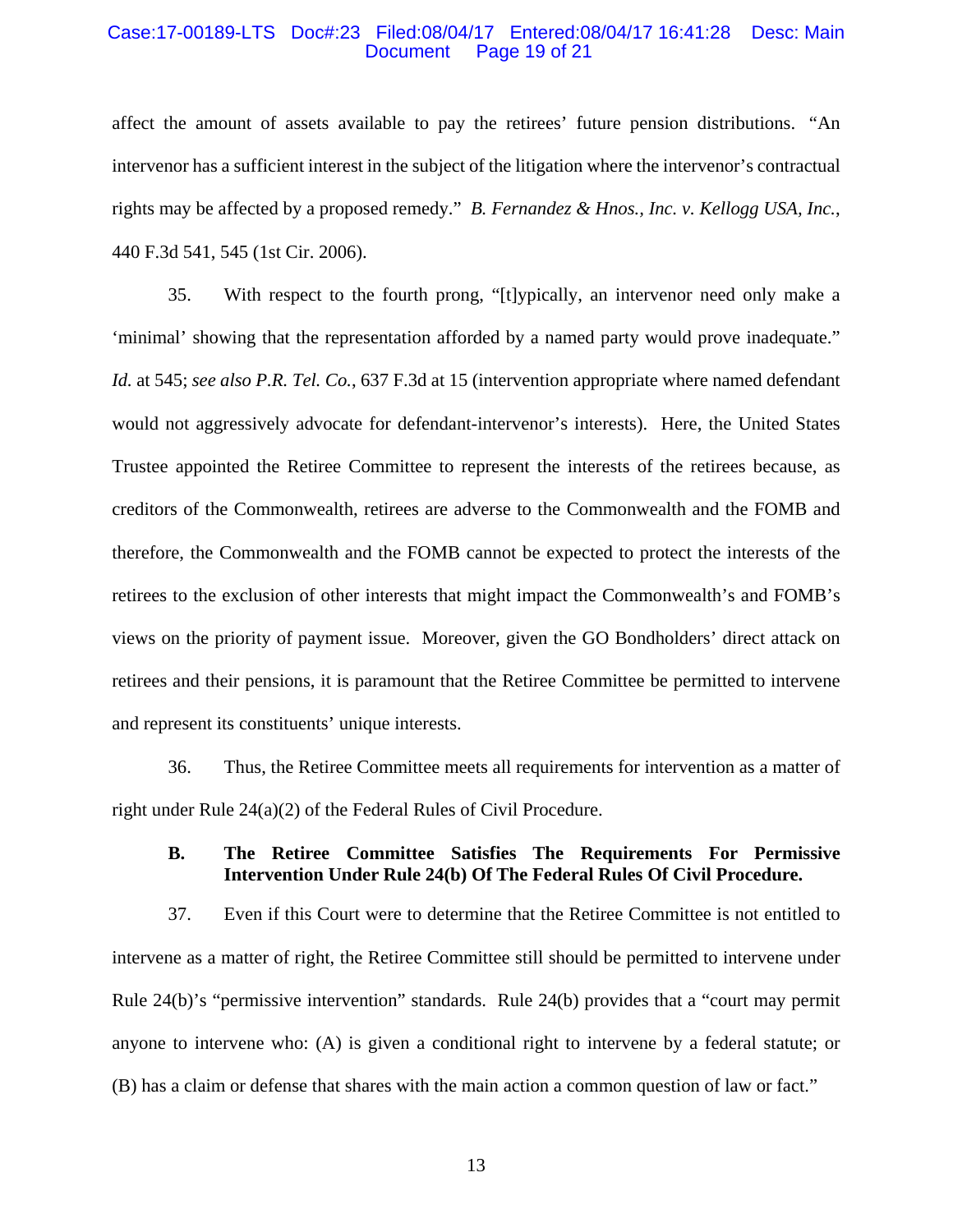#### Case:17-00189-LTS Doc#:23 Filed:08/04/17 Entered:08/04/17 16:41:28 Desc: Main Page 20 of 21

38. Courts "enjoy[] very broad discretion" to grant permissive intervention under Rule 24(b), and will consider whether the putative intervenor (i) files a "timely motion," (ii) "has a claim or defense that shares with the main action a common question of law or fact," and (iii) will not "unduly delay or prejudice the adjudication of the original parties' rights." Fed. R. Civ. P. 24(b); *see Daggett v. Comm'n on Gov't Ethics & Election Practices*, 172 F.3d 104, 113 (1st Cir. 1999)). Accordingly, "the threshold for permissive intervention is low." *Sea Hunters, L.P. v. S.S. Port Nicholson,* No. 2:08-CV- 272-GZS, 2013 WL 5435636, at \*1 (D. Me. Sept. 29, 2013). Once the threshold requirements are met, "the district court can [then] consider almost any factor rationally relevant but enjoys very broad discretion in granting or denying the motion." *Dagget,*  172 F.3d at 113.

39. As set forth above, the Motion is timely and intervention will not unduly prejudice the existing parties. And because the priority of payment under any plan of adjustment is a common question that directly impacts all creditors, including those represented by the Retiree Committee, permissive intervention is appropriate. Accordingly, permissive intervention is warranted to ensure the protection of unsecured retiree creditors by the only party charged with representing their interests.

#### **NOTICE**

40. Notice of this Application has been given in accordance with this Court's *Order (A) Imposing And Rendering Applicable Local Bankruptcy Rules To These Title III Cases, (B) Authorizing Establishment Of Certain Notice, Case Management, And Administrative Procedures, And (C) Granting Related Relief*, as amended. (Dkt. Nos. 249, 262.)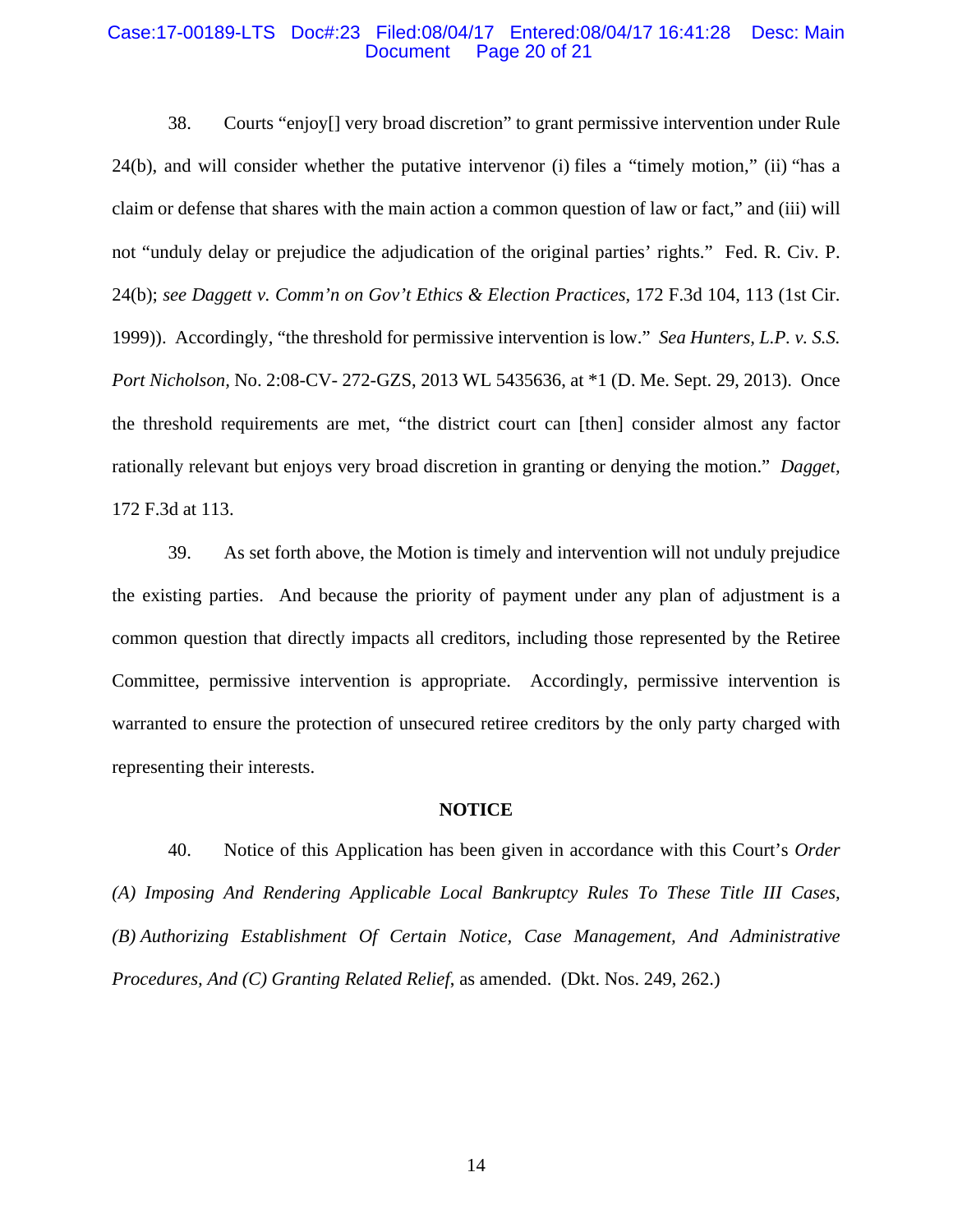### Case:17-00189-LTS Doc#:23 Filed:08/04/17 Entered:08/04/17 16:41:28 Desc: Main Page 21 of 21

WHEREFORE, the Retiree Committee respectfully requests the entry of an Order in the

form attached hereto as Exhibit B granting the relief requested in this Motion and granting such other relief as the Court deems just and proper.

By:

August 4, 2017

JENNER & BLOCK LLP

Respectfully submitted,

BENNAZAR, GARCÍA & MILIÁN, C.S.P.

By:

*/s/ Robert Gordon*  Robert Gordon (admitted *pro hac vice*) Richard Levin (admitted *pro hac vice*) 919 Third Ave New York, NY 10022-3908 rgordon@jenner.com rlevin@jenner.com 212-891-1600 (telephone) 212-891-1699 (facsimile)

Catherine Steege (admitted *pro hac vice*) Melissa Root (admitted *pro hac vice*) 353 N. Clark Street Chicago, IL 60654 csteege@jenner.com mroot@jenner.com 312-222-9350 (telephone) 312-239-5199 (facsimile)

*/s/ A.J. Bennazar-Zequeira*  A.J. Bennazar-Zequeira Edificio Union Plaza PH-A piso 18 Avenida Ponce de León #416 Hato Rey, San Juan Puerto Rico 00918 ajb@bennazar.org 787-754-9191 (telephone) 787-764-3101 (facsimile)

*Proposed Counsel for The Official Committee of Retired Employees of Puerto Rico*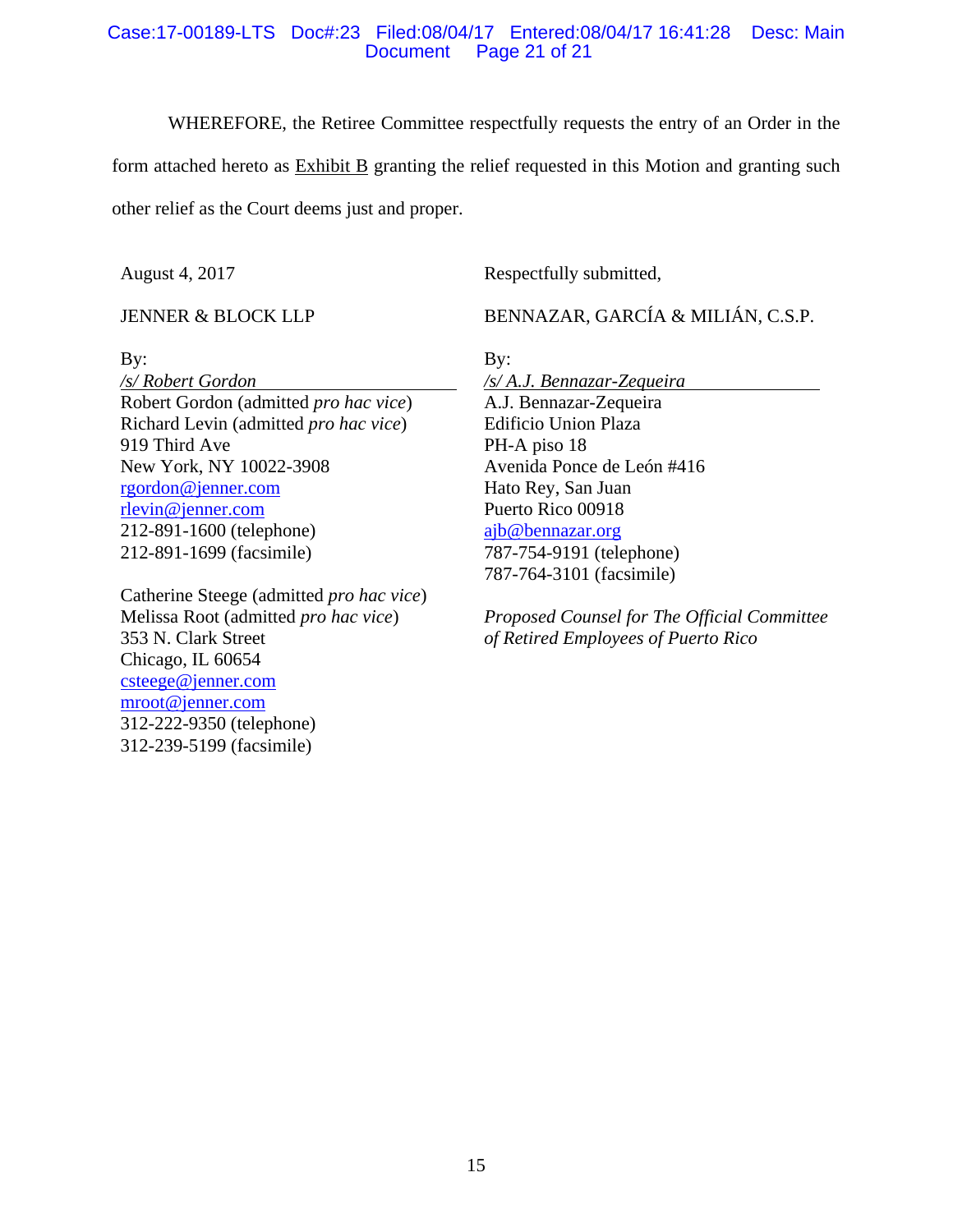Case:17-00189-LTS Doc#:23-1 Filed:08/04/17 Entered:08/04/17 16:41:28 Desc: Exhibit A - Motion to Dismiss Page 1 of 25

# *Exhibit A*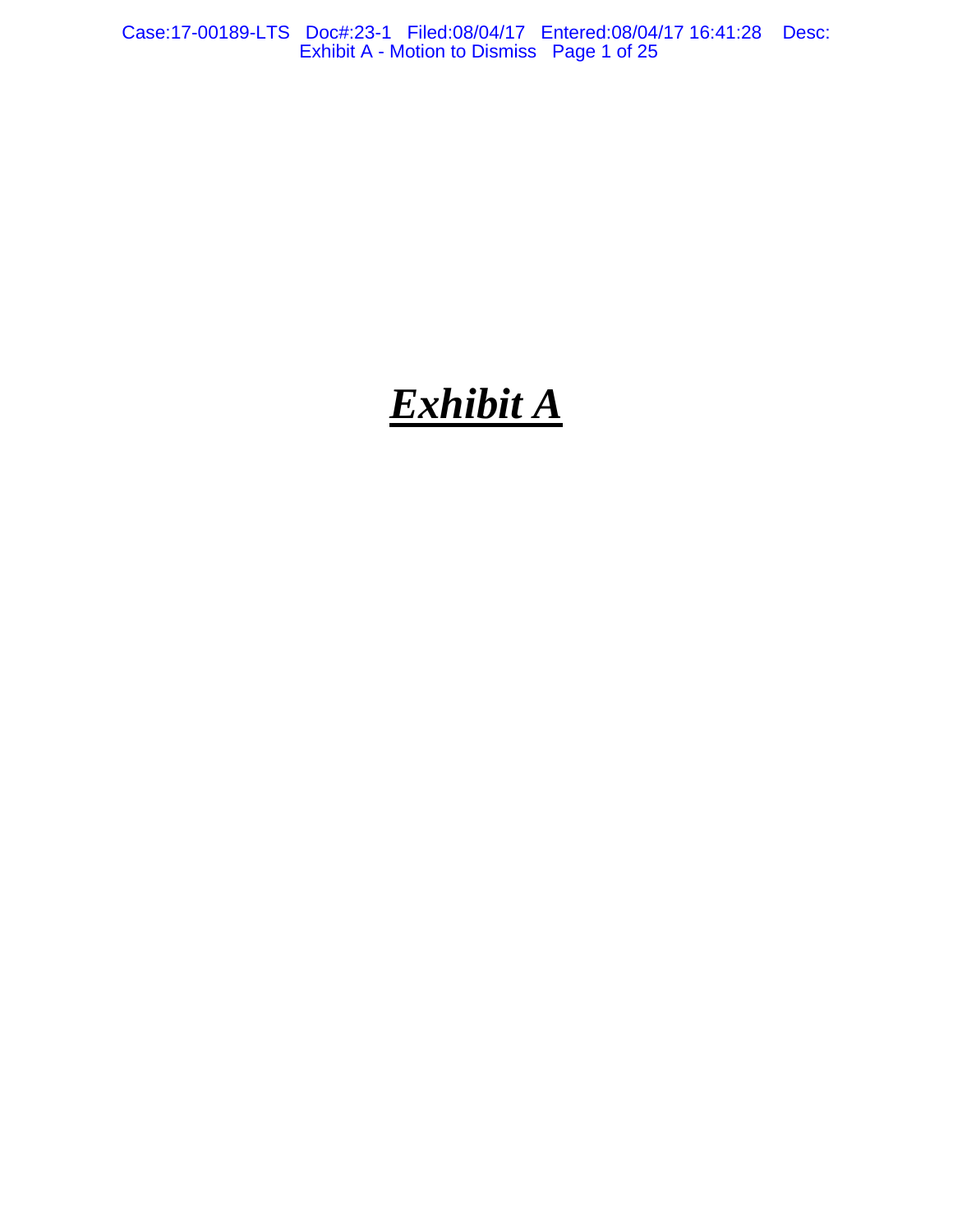# **IN THE UNITED STATES DISTRICT COURT FOR THE DISTRICT OF PUERTO RICO**

| In re:<br>THE FINANCIAL OVERSIGHT AND<br><b>MANAGEMENT BOARD FOR PUERTO</b><br>RICO,<br>as representative of | <b>PROMESA</b><br>Title III<br>No. 17 BK 3283-LTS<br>(Jointly Administered) |
|--------------------------------------------------------------------------------------------------------------|-----------------------------------------------------------------------------|
| THE COMMONWEALTH OF PUERTO RICO,<br>et al.,                                                                  |                                                                             |
| Debtors. $1$                                                                                                 |                                                                             |
| ACP MASTER, LTD., et al.,                                                                                    | Adv. Proc. No. 17-189<br>in 17 BK 3283-LTS                                  |
| Plaintiffs,<br>V.                                                                                            |                                                                             |
| THE COMMONWEALTH OF PUERTO RICO,<br>et al.,                                                                  |                                                                             |
| Defendants.                                                                                                  |                                                                             |

# **MOTION OF INTERVENOR THE OFFICIAL COMMITTEE OF RETIRED EMPLOYEES OF THE COMMONWEALTH OF PUERTO RICO TO DISMISS OR, IN THE ALTERNATIVE, TO STAY THE ADVERSARY PROCEEDING**

 $\overline{a}$ <sup>1</sup> The Debtors in these jointly-administered PROMESA title III cases, along with each Debtor's respective title III case number listed as a bankruptcy case number due to software limitations and the last four (4) digits of each Debtor's federal tax identification number, as applicable, are: (i) Commonwealth of Puerto Rico (Bankruptcy Case No. 17 BK 3283-LTS) (Last Four Digits of Federal Tax ID: 3481); (ii) Puerto Rico Sales Tax Financing Corporation (Bankruptcy Case No. 17 BK 3284) (Last Four Digits of Federal Tax ID: 8474); (iii) Puerto Rico Highways and Transportation Authority (Bankruptcy Case No. 17 BK 3567-LTS) (Last Four Digits of Federal Tax ID: 3808); and (iv) Employees Retirement System of the Government of the Commonwealth of Puerto Rico (Bankruptcy Case No. 17 BK 3566-LTS) (Last Four Digits of Federal Tax ID: 9686).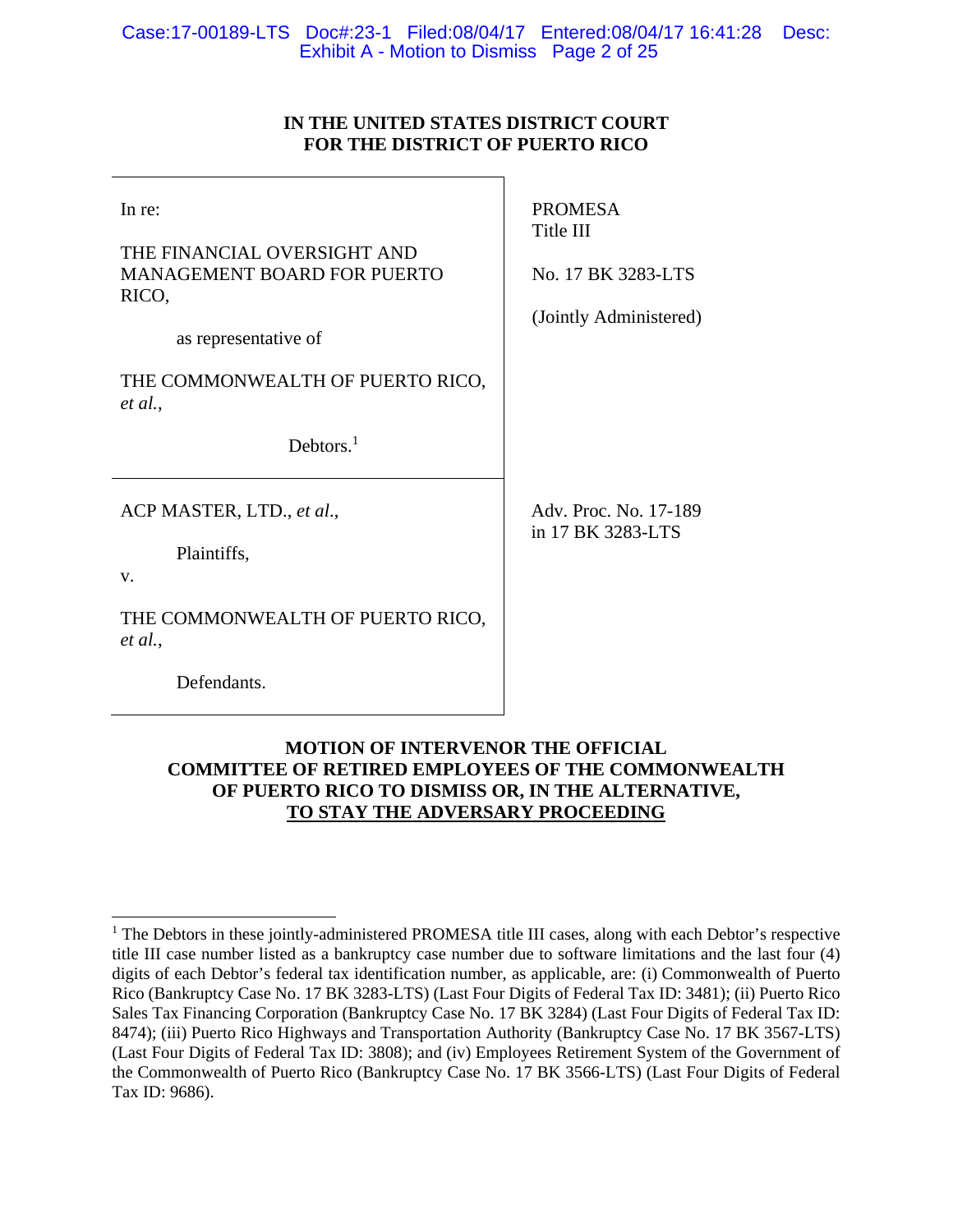# Case:17-00189-LTS Doc#:23-1 Filed:08/04/17 Entered:08/04/17 16:41:28 Desc:<br>Exhibit A - Motion to Dismiss Page 3 of 25

# **Table of Contents**

| A.              |           |                                                                    |  |
|-----------------|-----------|--------------------------------------------------------------------|--|
| <b>B.</b>       |           |                                                                    |  |
| $\mathcal{C}$ . |           |                                                                    |  |
|                 |           |                                                                    |  |
|                 |           |                                                                    |  |
| Ι.              |           |                                                                    |  |
|                 | A.        |                                                                    |  |
|                 | <b>B.</b> | The Adversary Proceeding Seeks Relief Unavailable Under PROMESA 10 |  |
|                 | C.        |                                                                    |  |
| П.              |           |                                                                    |  |
|                 |           |                                                                    |  |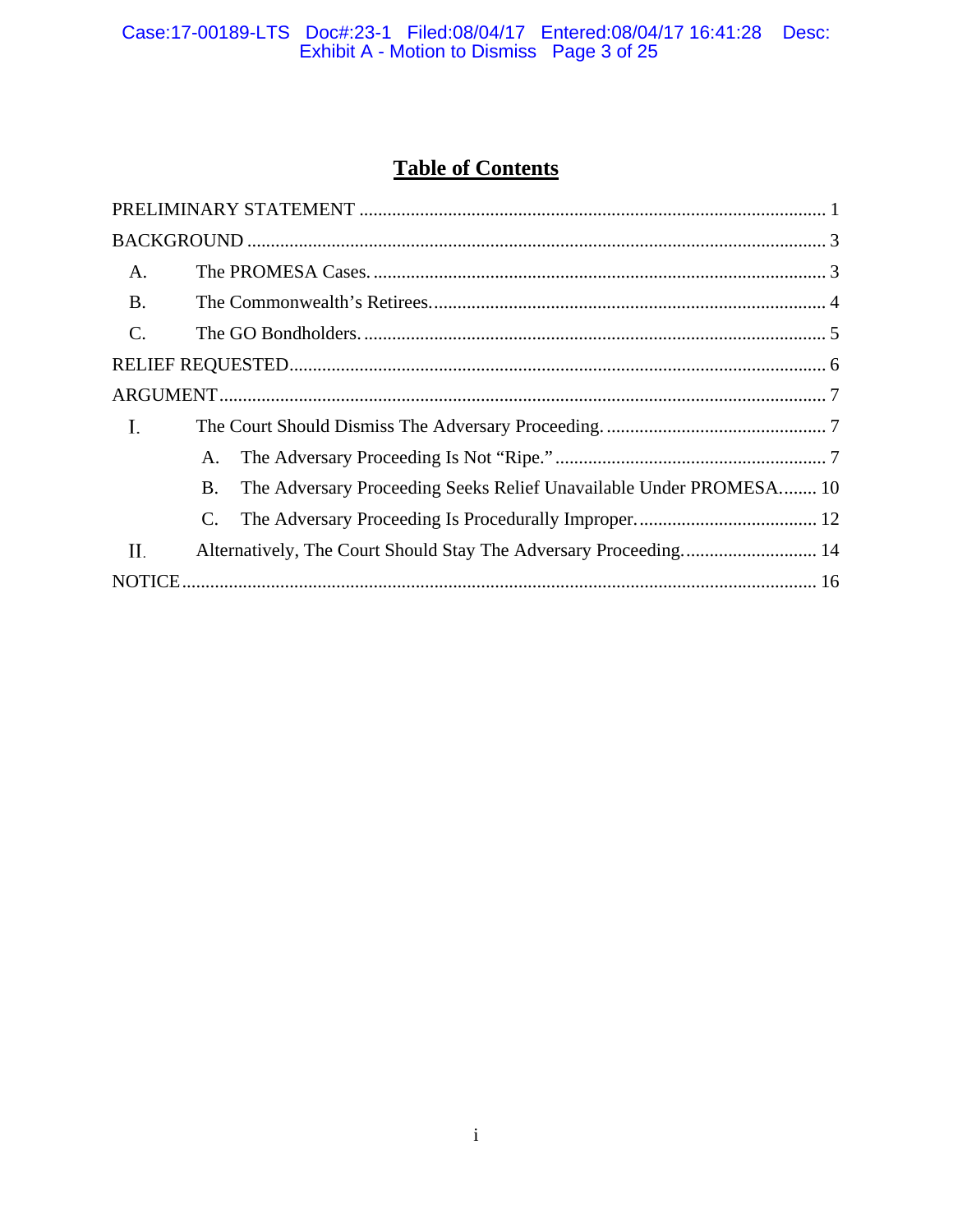Case:17-00189-LTS Doc#:23-1 Filed:08/04/17 Entered:08/04/17 16:41:28 Desc: Exhibit A - Motion to Dismiss Page 4 of 25

# **TABLE OF AUTHORITIES**

**Page(s)** 

| <b>CASES</b>                                                                                    |  |
|-------------------------------------------------------------------------------------------------|--|
| Ainsworth Aristocrat Int'l Pty. Ltd. v. Tourism Co. of P.R.,                                    |  |
| Bell Atlantic Corp. v. Twombly,                                                                 |  |
| Dade County Sch. Dist. v. John-Manville Corp. (In re Johns-Manville Corp.),                     |  |
| Flushing Nat'l Bank v. Mun. Assistance Corp. for City of New York,                              |  |
| In re Adelphia Commc'ns Corp.,                                                                  |  |
| In re Adelphia Communications Corp.,                                                            |  |
| In re Baldwin-United Corp. Litig.,                                                              |  |
| In re City of Detroit,<br>No. 13-53846 (SWR) (Bankr. E.D. Mich. Jan. 16, 2014), ECF No. 2521 10 |  |
| In re City of San Bernardino,                                                                   |  |
| In re City of Stockton,                                                                         |  |
| In re City of Vallejo,<br>No. 08-26813-A-9, 2008 WL 4180008 (Bankr. E.D. Cal. Sept. 5, 2008) 10 |  |
| In re Energy Future Holdings Corp.,                                                             |  |
| In re Sanitary & Imp. Dist. No. 7 of Lancaster Cty.,                                            |  |
| Kansas City S. Ry. Co. v. United States,                                                        |  |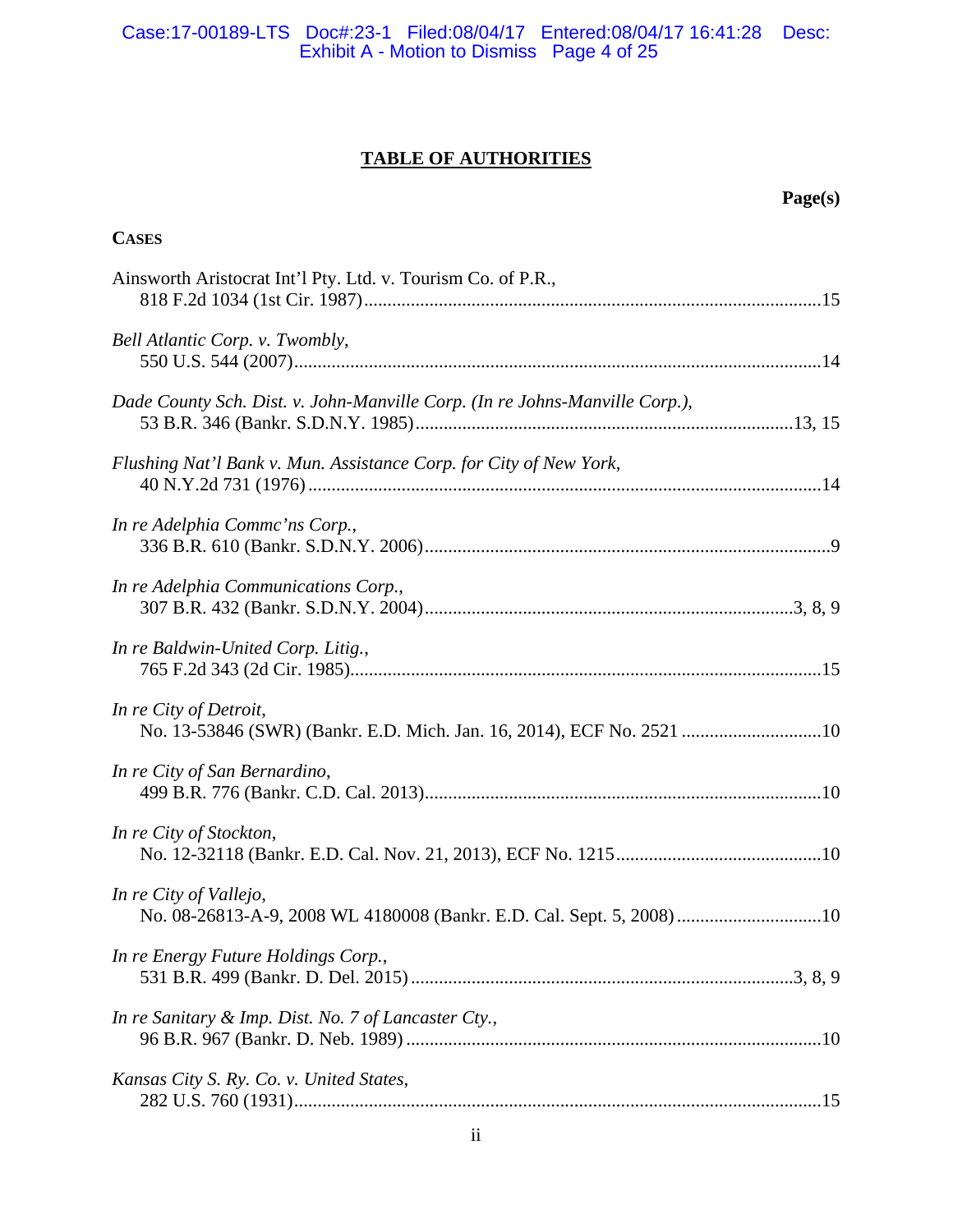# Case:17-00189-LTS Doc#:23-1 Filed:08/04/17 Entered:08/04/17 16:41:28 Desc: Exhibit A - Motion to Dismiss Page 5 of 25

| Landis v. N. Am. Co.,                          |  |
|------------------------------------------------|--|
|                                                |  |
| Lex Claims, LLC v. Fin. Oversight & Mgmt. Bd., |  |
|                                                |  |
| Marquis v. FDIC,                               |  |
|                                                |  |
| N.L.R.B. v. Bildisco & Bildisco,               |  |
|                                                |  |
| Reddy v. Foster,                               |  |
|                                                |  |
| Welt v. Conston Corp. (In re Conston, Inc.),   |  |
|                                                |  |
| <b>STATUTES</b>                                |  |
|                                                |  |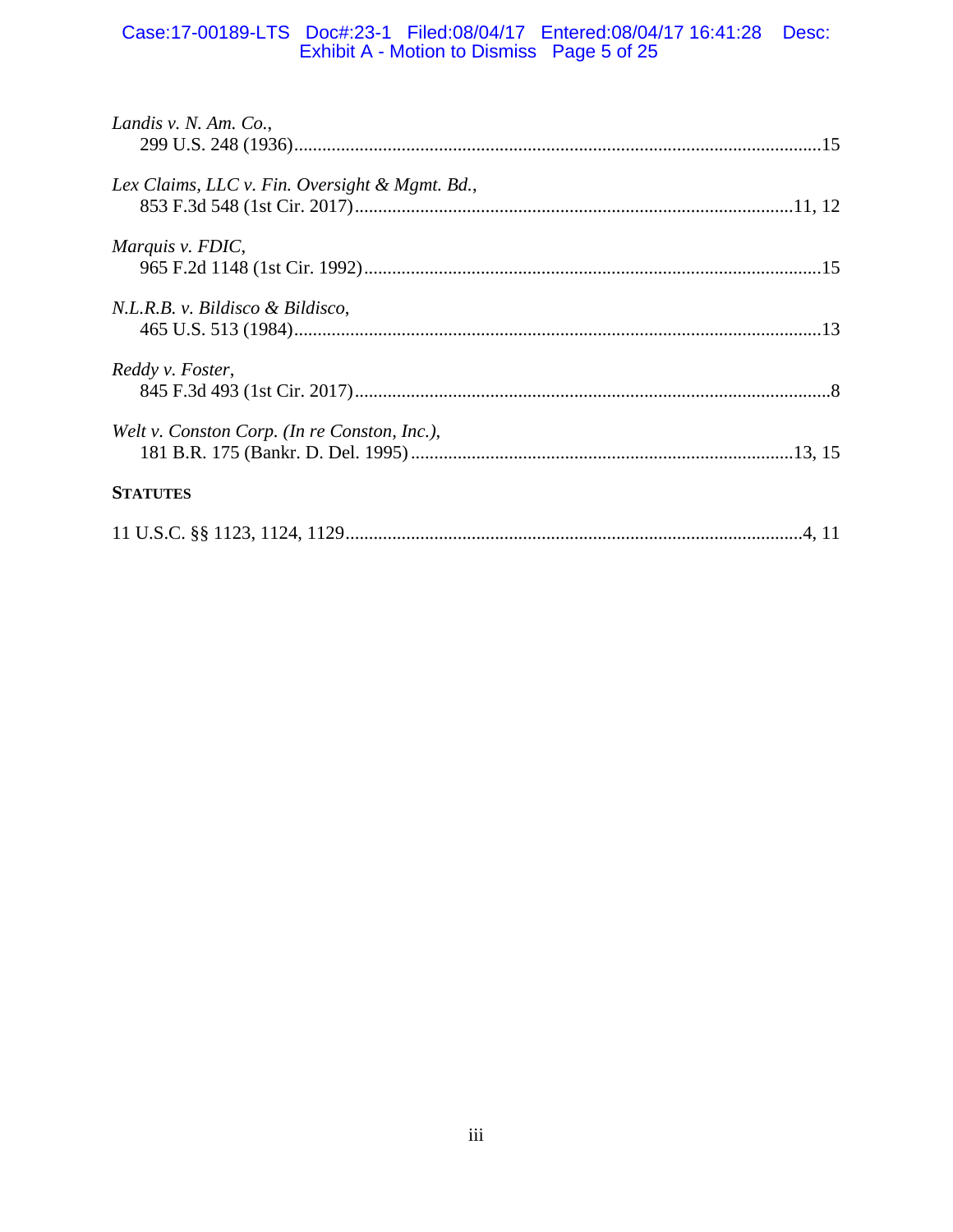# **MOTION OF INTERVENOR THE OFFICIAL COMMITTEE OF RETIRED EMPLOYEES OF THE COMMONWEALTH OF PUERTO RICO TO DISMISS OR, IN THE ALTERNATIVE, TO STAY THE ADVERSARY PROCEEDING**

Proposed Intervenor the Official Committee of Retired Employees of the Commonwealth of Puerto Rico (the "**Retiree Committee**") respectfully moves this Court for entry of an order, pursuant to Rule 7012 of the Federal Rules of Bankruptcy Procedure and Federal Rule of Civil Procedure 12(b)(1), made applicable by section 310 of the *Puerto Rico Oversight, Management*  and Economic Stability Act ("**PROMESA**"),<sup>2</sup> dismissing the above-captioned adversary proceeding (the "**Adversary Proceeding**"), or in the alternative, staying the Adversary Proceeding pending the Court's consideration of a plan of adjustment for the Commonwealth. In support of this motion (the "**Motion**"), the Retiree Committee respectfully states as follows:

# **PRELIMINARY STATEMENT**

1. The Retiree Committee moves to dismiss the Complaint filed by ACP Master, Ltd. and certain other plaintiffs (collectively, the "**GO Bondholders**") because the relief the GO Bondholders seek through the Adversary Proceeding is premature, in conflict with PROMESA, and procedurally flawed. In the alternative, the Retiree Committee requests that this Court use its equitable powers to stay litigation in the Adversary Proceeding pending the Court's consideration of the Commonwealth's plan of adjustment.

2. These Title III Cases present complex factual and legal issues involving overlapping constitutional, statutory, and contractual provisions; over a hundred billion dollars in debt and other obligations; numerous government instrumentalities; and an array of competing

 $\overline{a}$ 

<sup>&</sup>lt;sup>2</sup> PROMESA is codified at 48 U.S.C. §§ 2101–2241. Unless otherwise noted, PROMESA section 301(a) makes all Bankruptcy Code sections cited in this Motion applicable to the Title III Cases and this Adversary Proceeding (each as defined herein).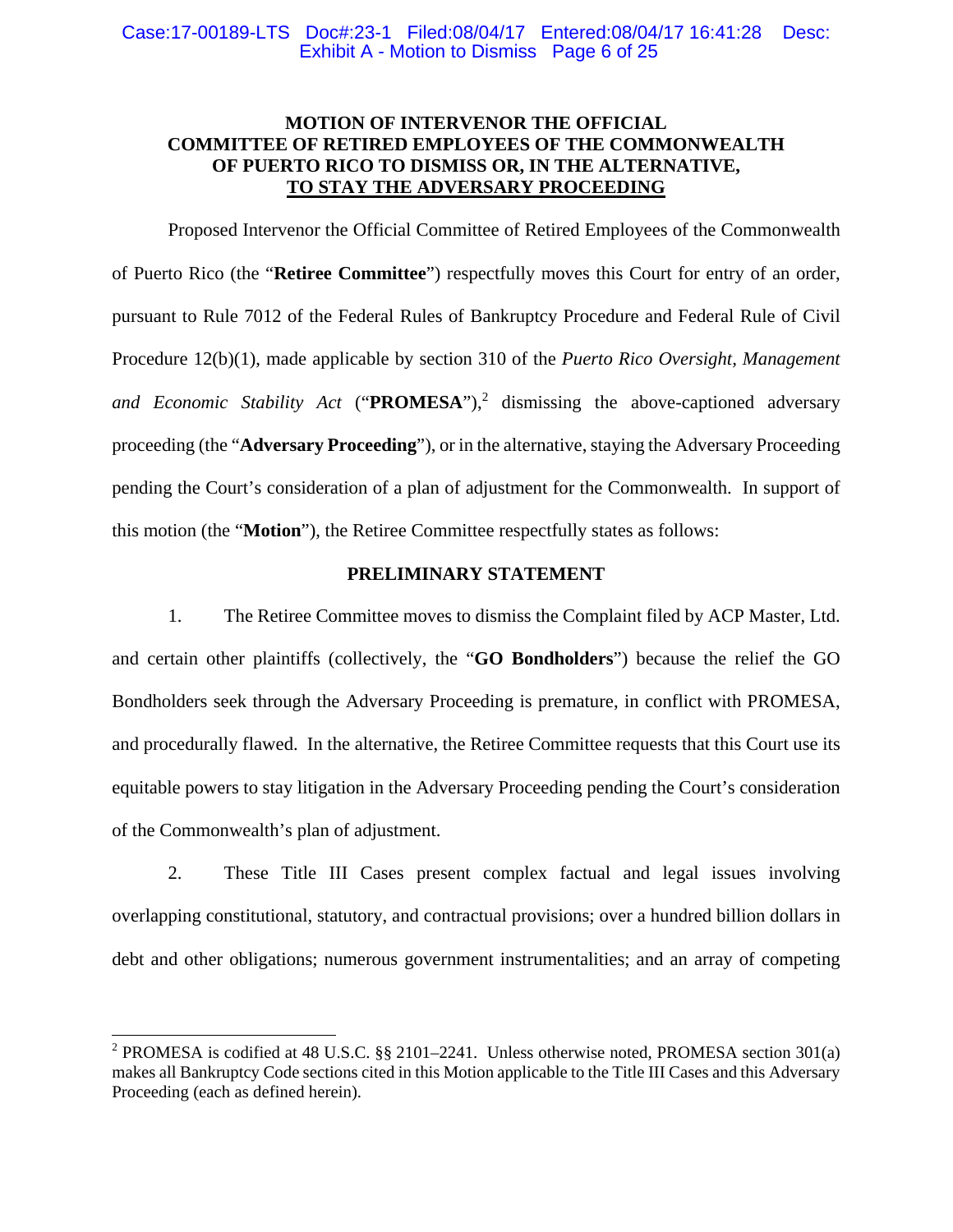#### Case:17-00189-LTS Doc#:23-1 Filed:08/04/17 Entered:08/04/17 16:41:28 Desc: Exhibit A - Motion to Dismiss Page 7 of 25

creditor constituencies. PROMESA provides for the resolution of these competing interests through a plan of adjustment process. The GO Bondholders seek to circumvent that process by asking this Court to determine—in a purportedly two-party dispute between only the GO Bondholders and the Commonwealth—that the GO Bondholders are entitled to super-priority treatment for their prepetition unsecured claims to the detriment of the Commonwealth's retirees and other creditors.

3. But an adversary proceeding, which by its very nature is intended for two-party disputes, not for issues involving all creditors, is not the appropriate forum to resolve priority of claim issues. Indeed, resolving these priority disputes in this fashion would impair the substantive due process rights of all other stakeholders. Under analogous circumstances, courts have held that a creditor's attempt to seek declaratory relief on issues central to a plan outside of the plan process is premature and not ripe and have granted motions to dismiss. *See, e.g.*, *In re Energy Future Holdings Corp.*, 531 B.R. 499 (Bankr. D. Del. 2015); *In re Adelphia Commc'ns. Corp.*, 307 B.R. 432 (Bankr. S.D.N.Y. 2004). Indeed, the GO Bondholders have cited *no* authority in support of granting the relief they seek at this early stage in the Title III Cases. None of the chapter 9 cases which the GO Bondholders cite in their Complaint support their position that the Court should decide a priority dispute which directly affects the interests of multiple creditor groups outside of the collective plan process and in the context of a two-party adversary proceeding. (Complaint  $\P(67.)$ 

4. The Complaint's direct attacks on the Commonwealth's retirees prove the point. Although they do not name the Retiree Committee or any retiree as a defendant, the GO Bondholders seek relief with the express aim of establishing a priority scheme that will shift billions of dollars from retirees to themselves. The GO Bondholders do not disguise this goal,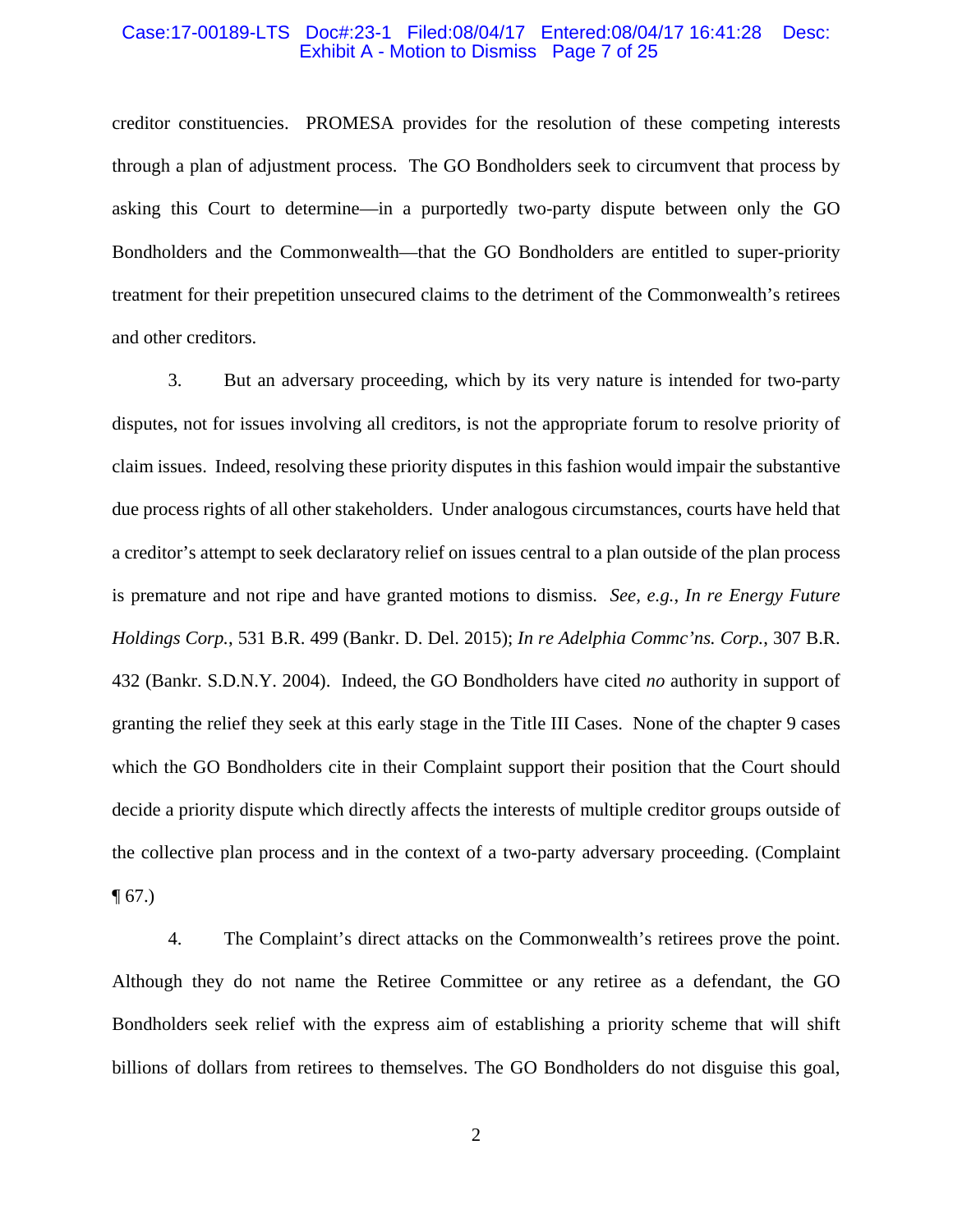#### Case:17-00189-LTS Doc#:23-1 Filed:08/04/17 Entered:08/04/17 16:41:28 Desc: Exhibit A - Motion to Dismiss Page 8 of 25

repeatedly attacking the Commonwealth's proposed treatment of pensions in their Complaint. (*See, e.g.*, Complaint ¶¶ 99, 101, 126, 147-154.) The GO Bondholders' attempts to modify the rights of the Commonwealth's retirees in two-party litigation that *excludes* the Retiree Committee and the retirees it represents demonstrates why this Adversary Proceeding is not the appropriate forum to consider the GO Bondholders' contentions. Moreover, although the GO Bondholders attempt to cast their Adversary Proceeding as one to determine the validity and priority of a lien under Bankruptcy Rule 7001(2), the GO Bondholders' debt is unsecured, taking this dispute out of Rule 7001(2) and making this Adversary Proceeding procedurally improper. (*See* Complaint  $\P 20.$ 

5. In short, PROMESA directs that the treatment of claims, including the determination of their priority vis-à-vis other creditors, should be determined through the plan confirmation process. *See* PROMESA §§ 301(a), 312, 313, 314; 11 U.S.C. §§ 1123, 1124, 1129. The relief the GO Bondholders seek therefore is premature and in conflict with PROMESA and the Bankruptcy Code, and this Court should dismiss the Complaint.<sup>3</sup> If the Court does not dismiss the Complaint, it should stay this litigation pending confirmation of a plan of adjustment to avoid inefficient resolution of common issues and to ensure that all parties with an interest in this issue are part of the decisional process.

#### **BACKGROUND**

#### **A. The PROMESA Cases.**

 $\overline{a}$ 

6. On June 30, 2016, President Obama signed PROMESA into law, which created the Financial Oversight and Management Board (the "**FOMB**") and empowered the FOMB to act as

<sup>&</sup>lt;sup>3</sup> The Retiree Committee reserves its right to join in any additional bases for dismissal advanced by the FOMB or the Commonwealth.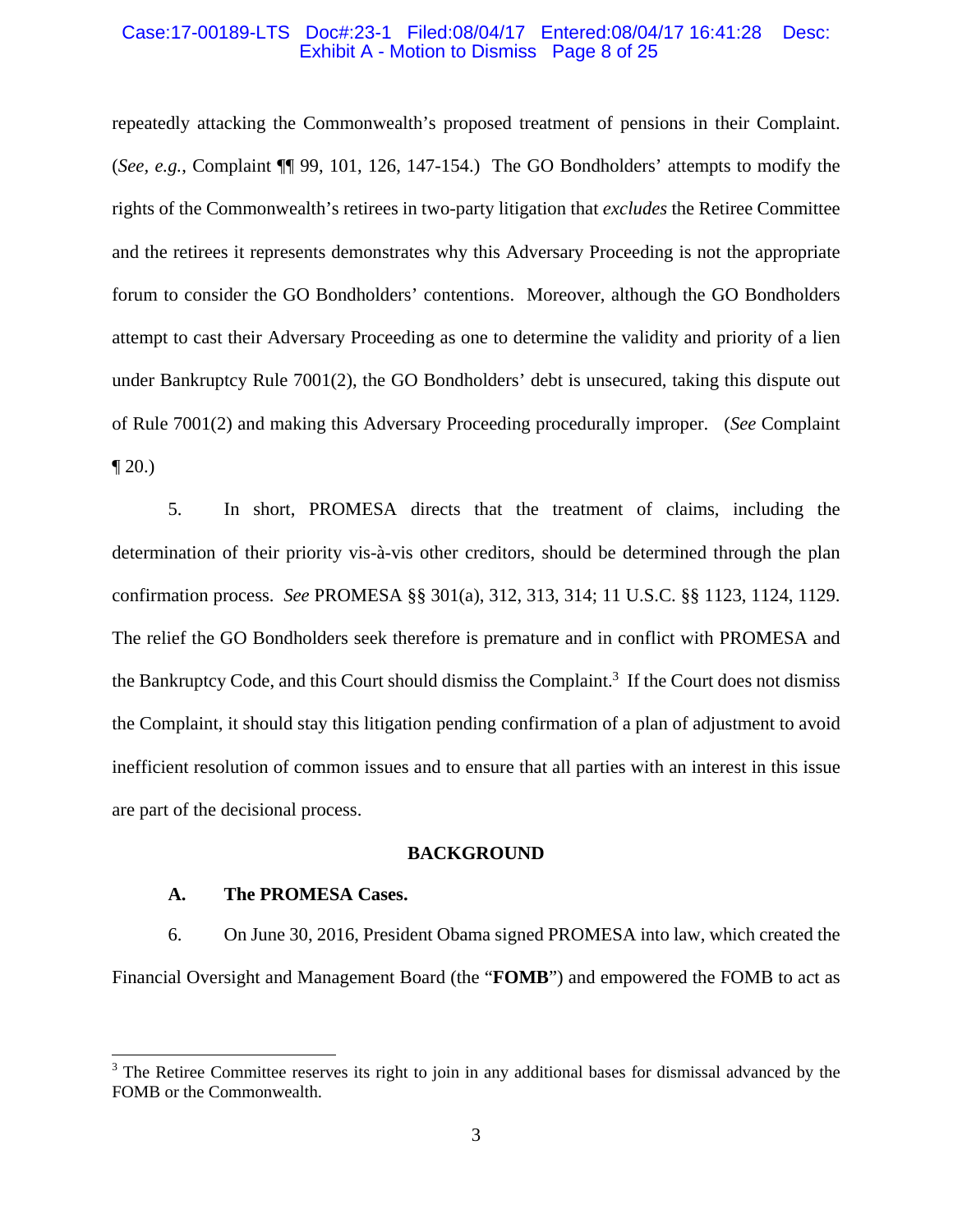#### Case:17-00189-LTS Doc#:23-1 Filed:08/04/17 Entered:08/04/17 16:41:28 Desc: Exhibit A - Motion to Dismiss Page 9 of 25

the Commonwealth's representative, triggered a temporary stay of litigation against the Commonwealth, and provided the Commonwealth with the ability to restructure its debts.

7. On March 13, 2017, the FOMB certified a joint fiscal plan (as amended and corrected, the "**Fiscal Plan**"). The proposed Fiscal Plan provides for a 10% reduction in aggregate annual pension payments to retirees.

8. On May 3, 2017, the FOMB filed a Title III petition for the Commonwealth of Puerto Rico (the "**Commonwealth**"). Thereafter, the FOMB commenced Title III cases for each of the Puerto Rico Sales Tax Financing Corporation ("**COFINA**"), the Puerto Rico Highways and Transportation Authority ("**HTA**"), and the Employees Retirement System of the Government of the Commonwealth of Puerto Rico ("**ERS**").

9. Through Orders of this Court, the Commonwealth, COFINA, HTA, and ERS Title III Cases (the "**Title III Cases**") are jointly administered for procedural purposes only, pursuant to PROMESA section 304(g) and Bankruptcy Rule 1015. (*See* Dkt. Nos. 242, 537.)

10. On June 23, 2017, the Court designated a team of sitting federal judges to facilitate confidential settlement negotiations of any and all issues arising in the Title III Cases, with the goal of a successful, consensual resolution of these issues.

#### **B. The Commonwealth's Retirees.**

11. On June 15, 2017, the United States Trustee, pursuant to section 1102(a)(1) of the Bankruptcy Code, appointed nine individuals to the Retiree Committee: Blanca Paniagua, Carmen Nunez, José Marin, Juan Ortiz, Lydia Pellot, Marcos A. Lopez, Miguel Fabre, Milagros Acevedo, and Rosario Pacheco. (Dkt. No. 340.) The Retiree Committee represents approximately 160,000 retired employees of the Commonwealth and various governmental bodies and their surviving beneficiaries, including Puerto Rico's retired teachers, police officers, firefighters, judges, municipal clerks, engineers, and other government workers of all categories.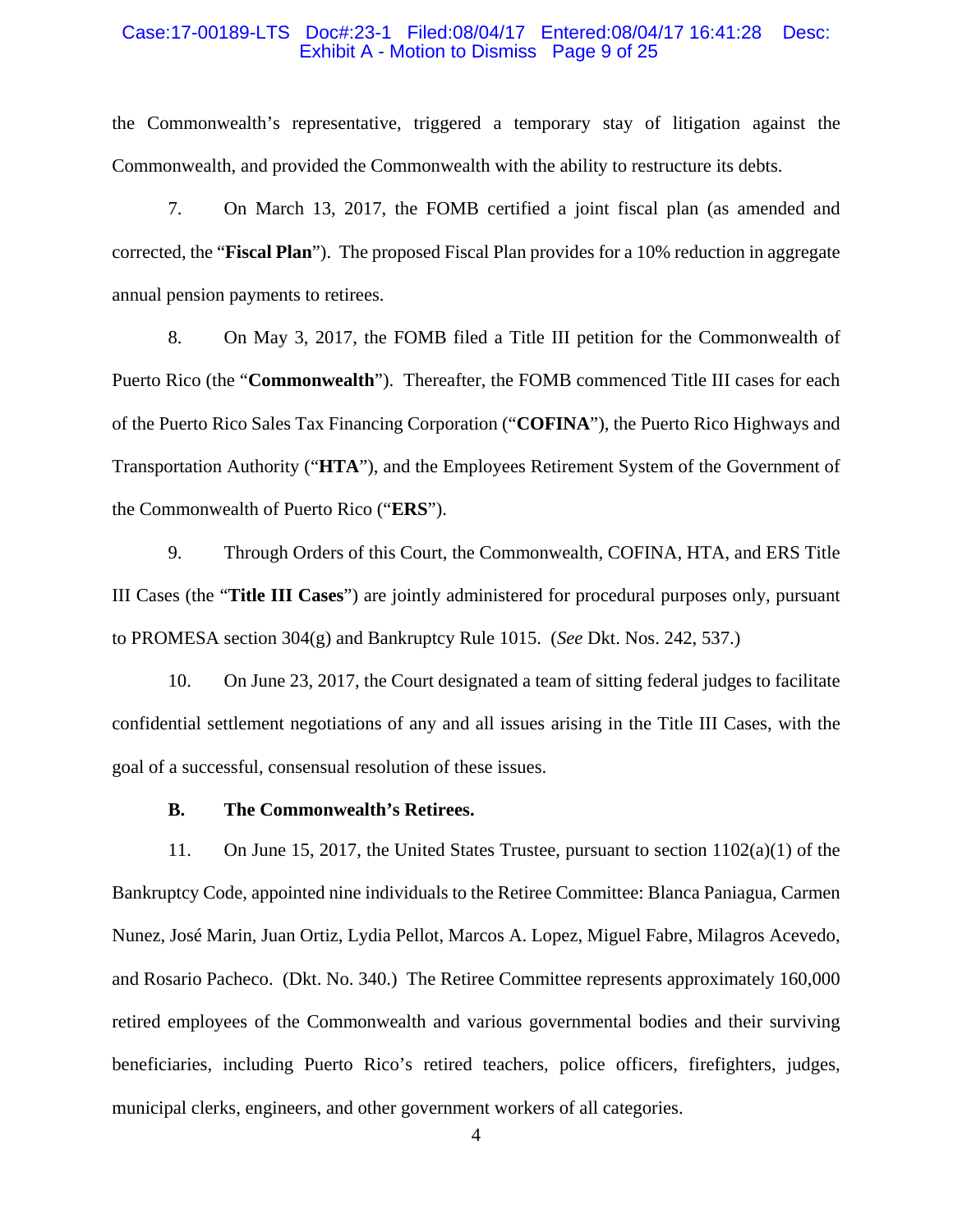#### Case:17-00189-LTS Doc#:23-1 Filed:08/04/17 Entered:08/04/17 16:41:28 Desc: Exhibit A - Motion to Dismiss Page 10 of 25

12. The Retiree Committee's constituents' pensions are underfunded by at least \$49 billion and they are the largest group of creditors in these Title III Cases. In addition to holding the largest claim, the Retiree Committee's constituents differ substantially from the Commonwealth's commercial creditors in that they have a very personal, long-term interest in the financial health and recovery of the Commonwealth, and for many, their very livelihoods depend on preserving their pensions. And unlike other creditor groups which until now have not even been asked to reduce their contractual entitlements, the Commonwealth's retirees have experienced significant reductions of their contractual benefits over the past several years. *See, e.g.*, 2013 P.R. Laws Act No. 3; 1999 P.R. Laws Act No. 305; 1990 P.R. Laws Act No. 1 (affecting ERS); 2013 P.R. Laws Act. No. 160 (affecting the Teachers Retirement System); 2013 P.R. Laws Act. No 162 (affecting the Judiciary Retirement System).

#### **C. The GO Bondholders.**

13. The GO Bondholders are beneficial owners of general obligation bonds issued by the Commonwealth and bonds issued by certain of the Commonwealth's public corporations and guaranteed by the Commonwealth (collectively, "**General Obligation Debt**").

14. On June 29, 2017, the GO Bondholders commenced this Adversary Proceeding seeking declaratory and injunctive relief governing the GO Bondholders' rights with respect to "certain revenues committed by the Puerto Rico Constitution, by statute, and by contract, to payment of public debt." (Complaint ¶ 1.) The GO Bondholders allege the Commonwealth's Fiscal Plan and budget misappropriate certain "Special Property Tax Revenues" and "Clawback Revenues." (*See* Complaint ¶¶ 118–27, 143–54.) The GO Bondholders contend that the only proper use of the Special Property Tax Revenues and the Clawback Revenues is to repay General Obligation Debt (Complaint ¶¶ 6, 63, 74, 122), and claim the Commonwealth's proposed expenditures, including pension payments to retirees, are an unlawful misappropriation of the GO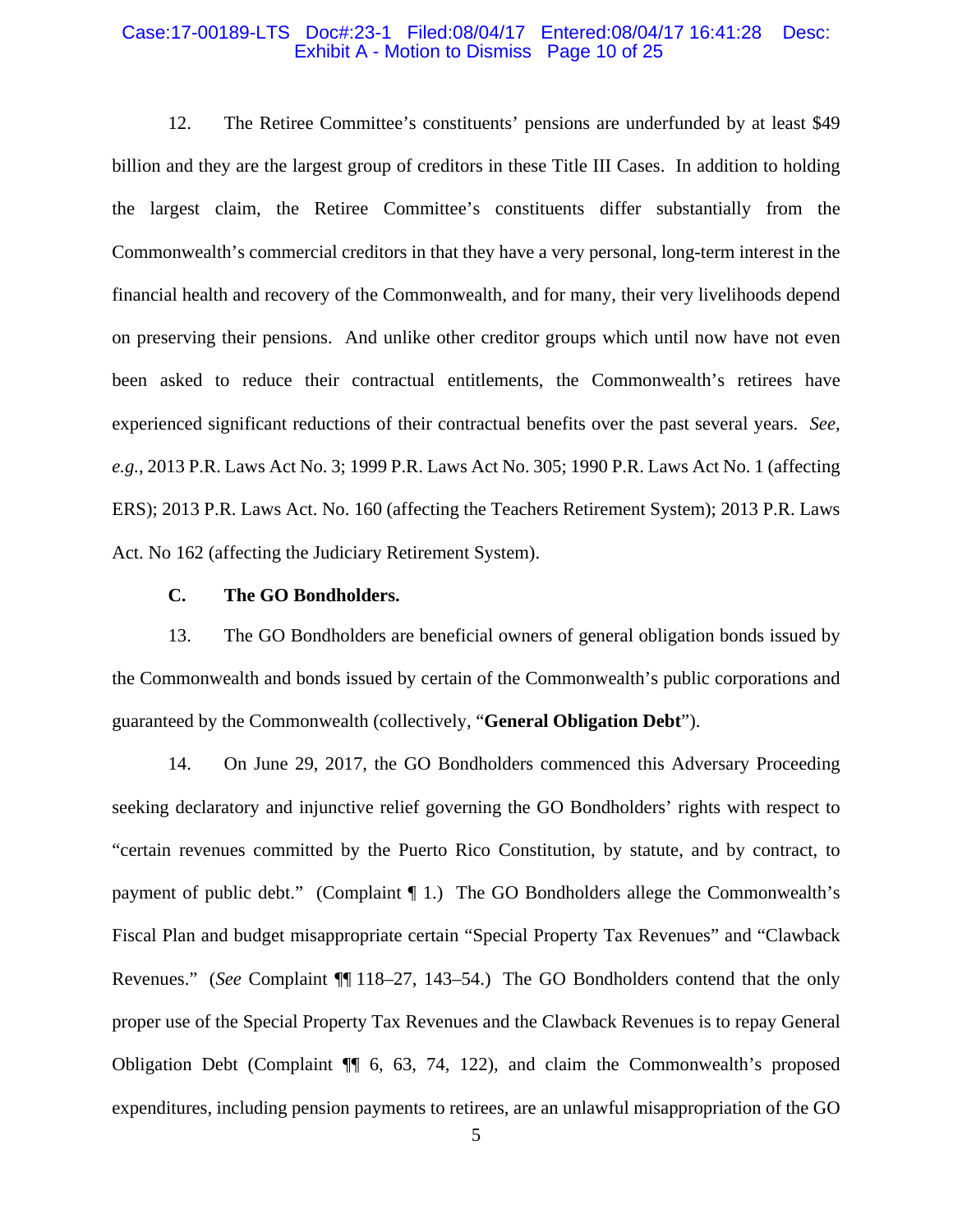#### Case:17-00189-LTS Doc#:23-1 Filed:08/04/17 Entered:08/04/17 16:41:28 Desc: Exhibit A - Motion to Dismiss Page 11 of 25

Bondholders' property. (Complaint ¶¶ 126–27, 145–54.) They further contend that General Obligation Debt is "secured" by a "first claim and lien" on all of the Commonwealth's "available resources" pursuant to the Commonwealth Constitution and thus, that the GO Bondholders are entitled to a "first claim and lien on all available resources" of the Commonwealth. (Complaint ¶¶ 2, 25, 28, 39, 68.)

15. The GO Bondholders seek relief that sharply curtails the Commonwealth's access to its revenues and resources, necessarily jeopardizing the Commonwealth's ability to satisfy its obligations to retirees and severely prejudicing the retirees' interests. The GO Bondholders rest their entitlement to the relief on the conclusion that they enjoy priority of payment over all other creditors, including the Retiree Committee's constituents and that this priority must be respected under PROMESA. The Complaint takes frequent and direct aim at the Retiree Committee's constituents. It claims a 10 percent reduction in aggregate pension liabilities is "inconsistent with Puerto Rico's Constitution and laws" (Complaint ¶ 126); criticizes Governor Rosselló's proposal to increase tax exemptions for pensioners (Complaint ¶ 148); claims the Fiscal Plan's "unabashed elevation of pension claims is a flagrant violation of PROMESA" (Complaint ¶ 152); and complains that retirees are a politically favored group and have not been asked to sacrifice as much as others. (*See, e.g.*, Complaint ¶¶ 101, 115.)

#### **RELIEF REQUESTED**

16. To protect the interests of its constituents, the Retiree Committee requests entry of an Order (i) dismissing the GO Bondholders' Complaint, or (ii) in the alternative, staying the Complaint pending the Court's consideration of the Commonwealth's Title III plan of adjustment.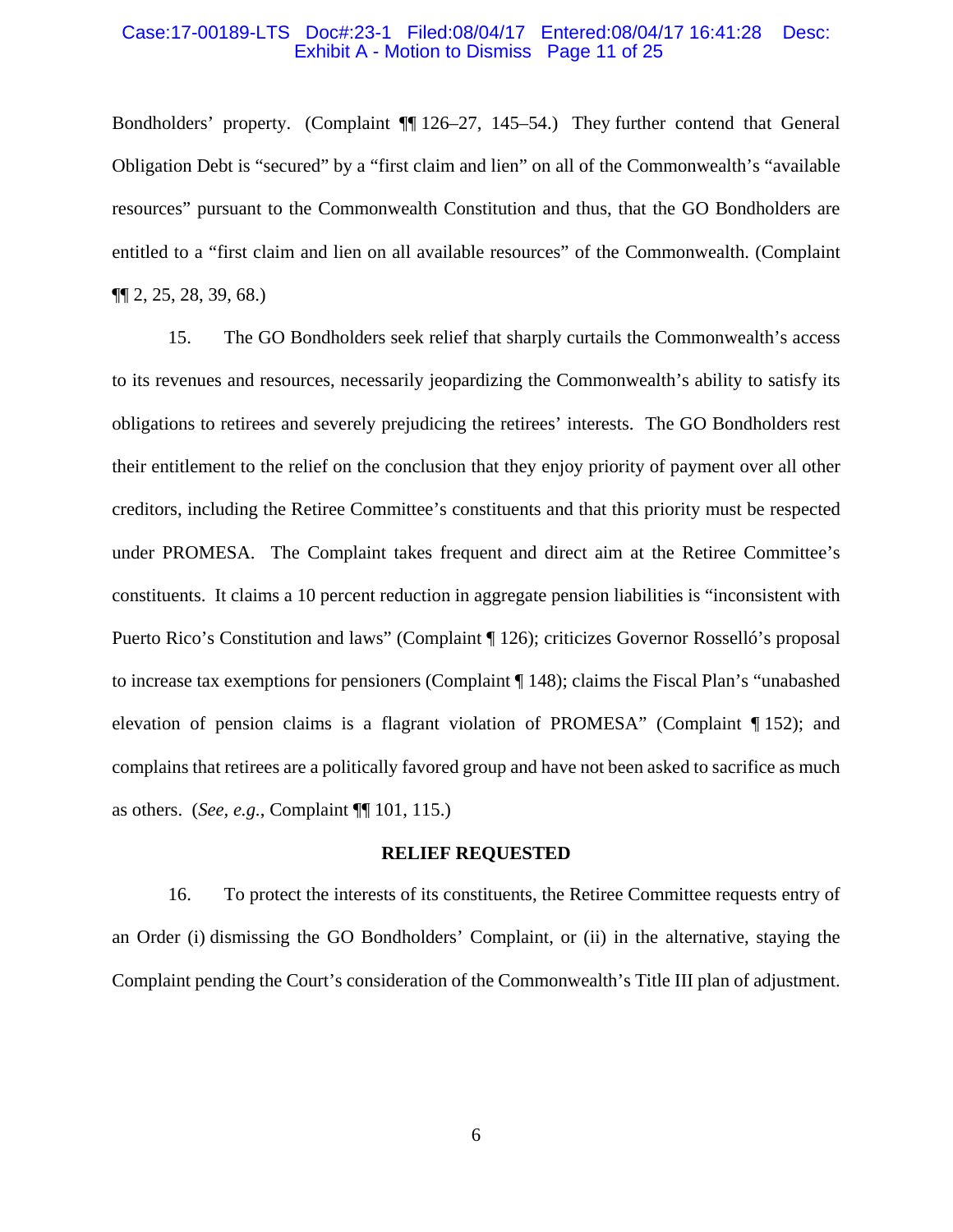#### **ARGUMENT**

#### L. **The Court Should Dismiss The Adversary Proceeding.**

17. Through this Adversary Proceeding, the GO Bondholders seek to substitute twoparty litigation for PROMESA's collective debt adjustment process. Rather than resolve their claims alongside competing constituencies through a plan of adjustment and the ongoing mediation process, the GO Bondholders have filed this Adversary Proceeding to modify the Fiscal Plan, impose their preferred treatment of Commonwealth claims, and grant themselves rights superior to parties not named in the Adversary Proceeding, including the Commonwealth's retirees. (Complaint ¶¶ 179–237.) Because the relief sought by the GO Bondholders should be considered in the context of a confirmation hearing at which all creditors will have the right to be heard and their substantive due process rights respected, this Complaint is not ripe for determination, is in conflict with PROMESA, and is procedurally improper. Accordingly, this Court should dismiss the Complaint pursuant to Rule 12(b)(1) of the Federal Rules of Civil Procedure.

### **A. The Adversary Proceeding Is Not "Ripe."**

18. The FOMB has not proposed a plan of adjustment specifying how creditors' claims will be restructured through the Title III process. Accordingly, the GO Bondholders' claims are speculative and not ripe for adjudication. As this Circuit has instructed:

[The] ripeness doctrine seeks to prevent the adjudication of claims relating to contingent future events that may not occur as anticipated, or indeed may not occur at all. The facts alleged, under all the circumstances, [must] show that there is a substantial controversy, between parties having adverse legal interests, of sufficient immediacy and reality to warrant the issuance of the judicial relief sought.

*Reddy v. Foster*, 845 F.3d 493, 500 (1st Cir. 2017) (citations and internal quotations omitted) (granting a motion to dismiss under Rule  $12(b)(1)$ ).

7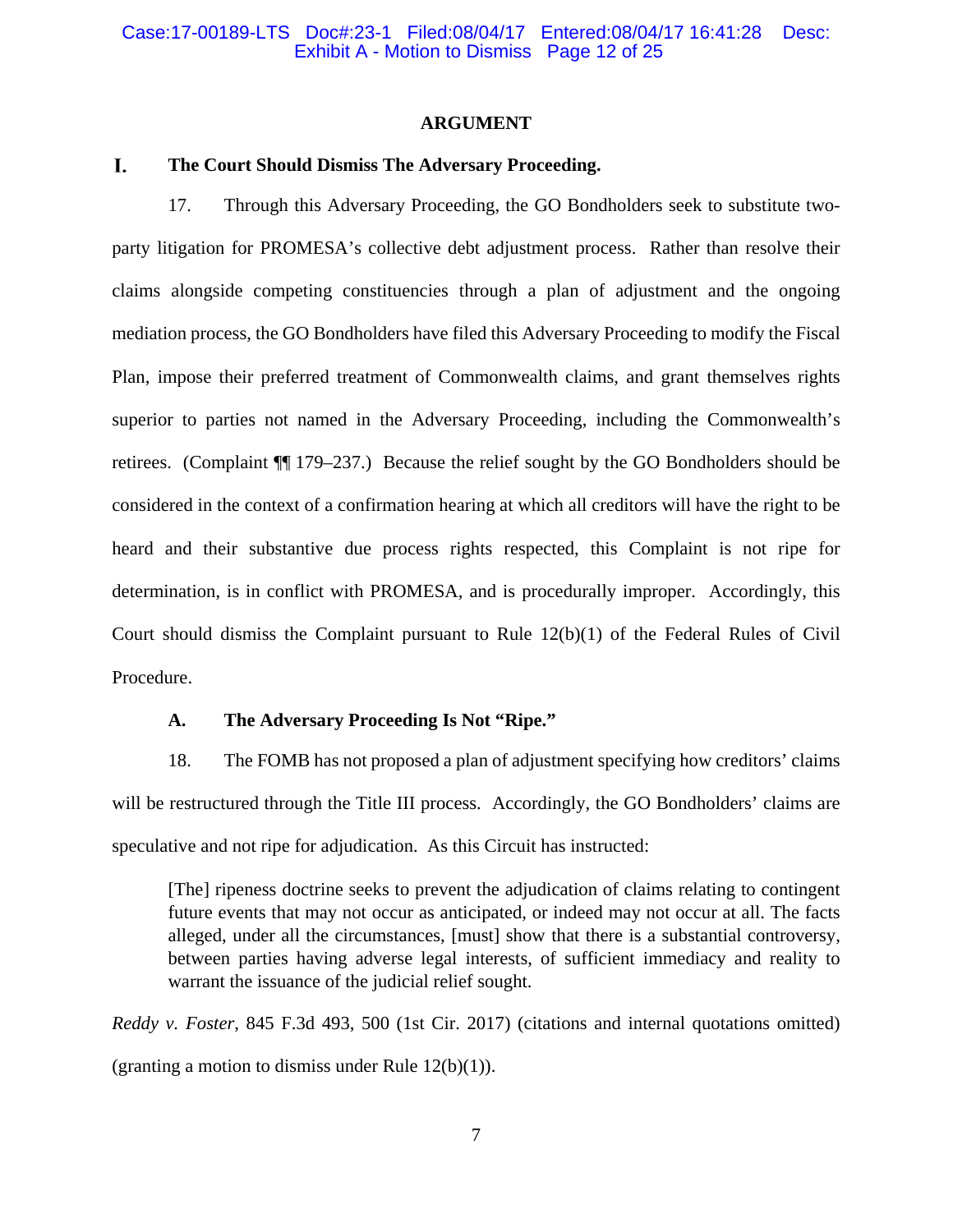#### Case:17-00189-LTS Doc#:23-1 Filed:08/04/17 Entered:08/04/17 16:41:28 Desc: Exhibit A - Motion to Dismiss Page 13 of 25

19. Under analogous circumstances, courts in other Circuits have granted motions to dismiss on the basis that issues that may be addressed by a plan are not ripe for adjudication. *See Energy Future Holdings Corp.*, 531 B.R. 499; *Adelphia Commc'ns. Corp.*, 307 B.R. 432. In *Energy Future Holdings*, for example, the debtors filed an adversary proceeding to determine whether prepayment penalties and post-petition interest would be due under the terms of PIK notes that had been accelerated upon the bankruptcy filing. 531 B.R. at 501. The bankruptcy court dismissed the suit as not ripe. *Id.* It explained: "[t]he function of the ripeness doctrine is to prevent federal courts through avoidance of premature adjudication, from entangling themselves in abstract disagreements." *Id.*at 507 (internal citations and quotations omitted). The court dismissed the complaint because, as is the case here, there were "multiple contingencies that must be resolved prior to the determination," and the proposed plan that would substantively affect the PIK notes had not been solicited for vote or confirmed by the court. *Id.* at 510-11.

20. Similarly, in *Adelphia*, holders of subordinated bonds filed an adversary proceeding *before* a plan was on file asking for a declaratory judgment that senior bondholders' claims could not be impaired. 307 B.R. at 435–36. While the motion was pending, the debtors filed a plan that enforced subordination when making distributions of common stock in the reorganized company. In light of the pending plan, the court declined to rule on the request for a declaratory judgment, reasoning that if "such an argument [were] to carry the day, bankruptcy courts would be beset with requests for numerous advisory opinions, many of which ultimately would have no practical application." *Id.* at 440–41. *See also In re Adelphia Commc'ns Corp.*, 336 B.R. 610, 671 (Bankr. S.D.N.Y. 2006) (denying prospective request to disqualify law firm from prosecuting substantive consolidation motion on ripeness grounds).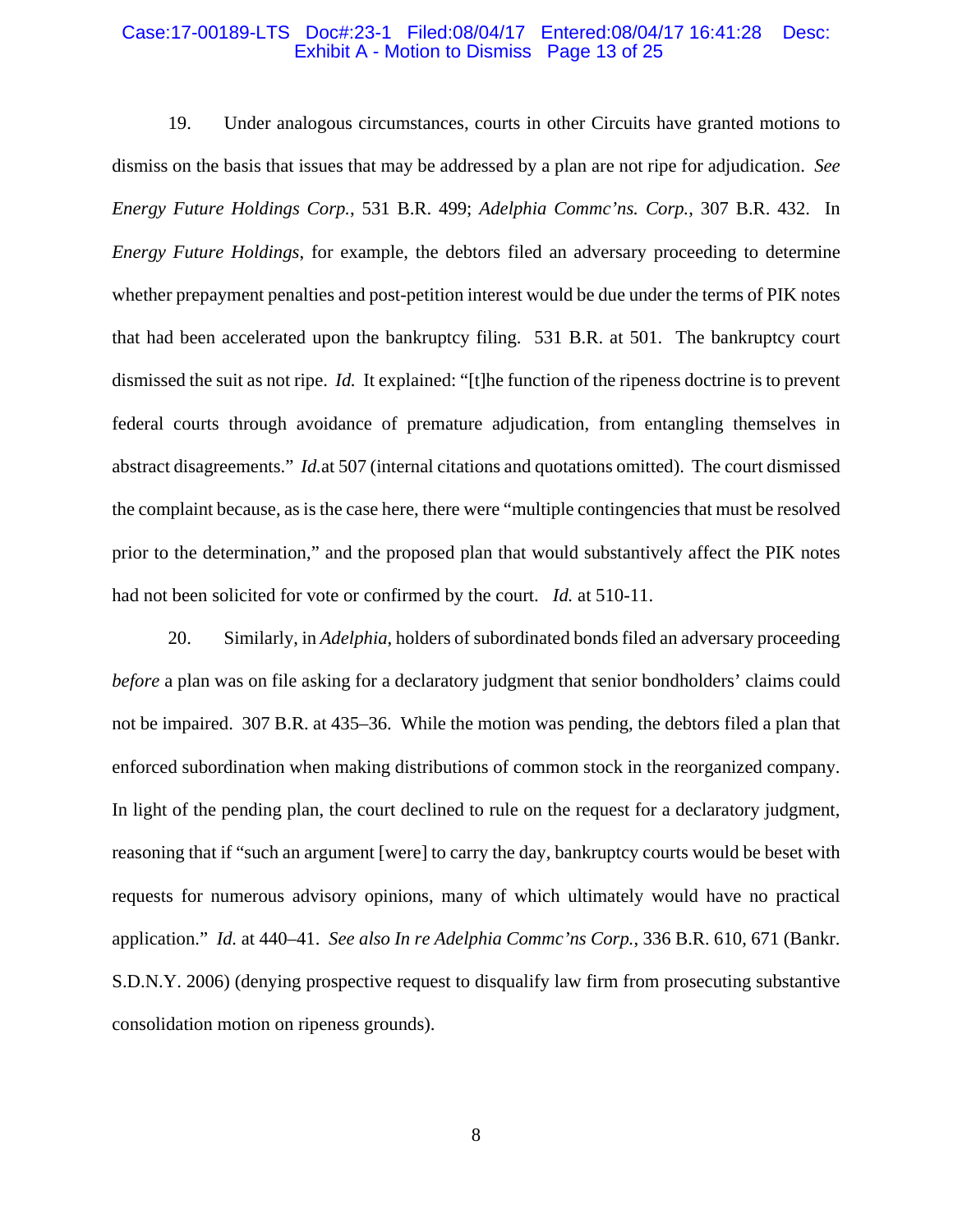#### Case:17-00189-LTS Doc#:23-1 Filed:08/04/17 Entered:08/04/17 16:41:28 Desc: Exhibit A - Motion to Dismiss Page 14 of 25

21. The rationale underlying *Energy Future* and *Adelphia* applies here. The GO Bondholders premise their injury on the current draft of the Fiscal Plan, which can be changed by the FOMB—not the plan of adjustment that will ultimately determine the treatment of the General Obligation Debt. (*See* Complaint ¶ 178.) The relief requested in this Adversary Proceeding, therefore, is speculative and advisory and would set a troubling precedent and invite duplicative and unnecessary litigation. Rather than adhere to PROMESA's collective, structured framework for restructuring debt, Title III petitions would simply trigger a race to the courthouse, resulting in a morass of overlapping lawsuits by creditors seeking to vindicate their positions before any plan of adjustment is negotiated or confirmed. Particularly where, as here, claimants can only identify hypothetical or speculative injury based on anticipated treatment in a plan of adjustment, dismissal is necessary to maintain an orderly, efficient, and just reorganization process.

22. Finally, the GO Bondholders suggest in their Complaint that the relief they seek has been routinely granted in analogous chapter 9 cases. (Complaint [ 67.) But none of the chapter 9 cases upon which the GO Bondholders rely support their position that the Court should decide this priority dispute outside of a collective plan process and in the context of a two-party adversary proceeding. In both *In re City of San Bernardino*, 499 B.R. 776, 789 (Bankr. C.D. Cal. 2013), and *In re City of Vallejo*, No. 08-26813-A-9, 2008 WL 4180008, at \*5 (Bankr. E.D. Cal. Sept. 5, 2008), the bankruptcy courts merely held that restricted funds would not be considered in determining the debtors' solvency and eligibility to file a chapter 9 bankruptcy. The courts did not determine the validity and priority of creditor claims or issue a ruling that would pre-ordain how payments would be made under a plan of adjustment. The GO Bondholders cite the debtor's disclosure statement in *In re City of Stockton*, No. 12-32118, ECF No. 1215 (Bankr. E.D. Cal. Nov. 21, 2013), which simply indicates that the plan comports with relevant state law. *In re City*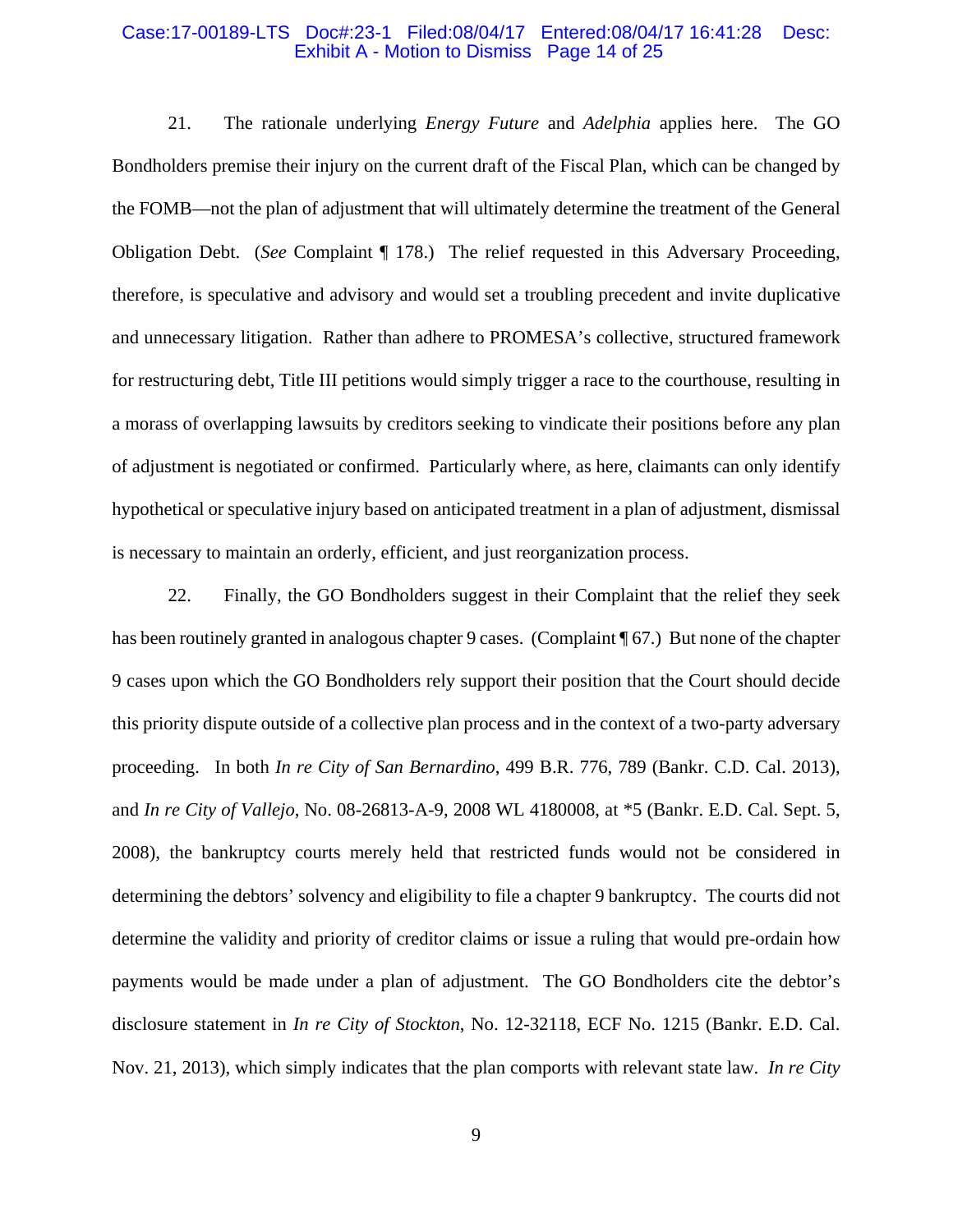#### Case:17-00189-LTS Doc#:23-1 Filed:08/04/17 Entered:08/04/17 16:41:28 Desc: Exhibit A - Motion to Dismiss Page 15 of 25

*of Detroit*, No. 13-53846, ECF No. 2521 at \*25-27 (SWR) (Bankr. E.D. Mich. Jan. 16, 2014), involved a challenge to the debtor's use of proceeds from post-petition financing—not a declaration made in the context of an adversary proceeding that a particular creditor would receive payment priority under a plan of adjustment. The single case the GO Bondholders identify involving an action to restrict the use of a debtor's revenues was filed four years after the debtor entered chapter 9, and even there, the court declined to make any findings regarding the status of the disputed funds under state law. *In re Sanitary & Imp. Dist. No. 7 of Lancaster Cty.*, 96 B.R. 967, 972 (Bankr. D. Neb. 1989).

23. Accordingly, this Court should dismiss the Complaint on the basis that it is not ripe for adjudication.

#### **B. The Adversary Proceeding Seeks Relief Unavailable Under PROMESA.**

24. The Court also should dismiss the Adversary Proceeding because it seeks relief unavailable under PROMESA. The relief the GO Bondholders seek amounts to a modification of the Fiscal Plan with a resulting change in all stakeholders' rights to recovery outside of PROMESA's requirements for a plan of adjustment. (Complaint ¶¶ 179–237.) By establishing a plan of adjustment confirmation procedure and granting the FOMB the ability to classify claims in that plan of adjustment, PROMESA does not create a right of action that would allow one subset of creditors to jump the queue and obtain an advisory decision as to how any plan of adjustment should treat their claims.

25. By seeking relief in two-party litigation that excludes the vast majority of affected stakeholders—including the Retiree Committee, which represents the largest creditor constituency in these Title III Cases—the GO Bondholders seek to evade PROMESA's requirements for a collective debt-adjustment process. (*See* PROMESA §§ 312, 313, 314.) Specifically, section 312 and 313 of PROMESA provide that only the FOMB may file a plan of adjustment and that only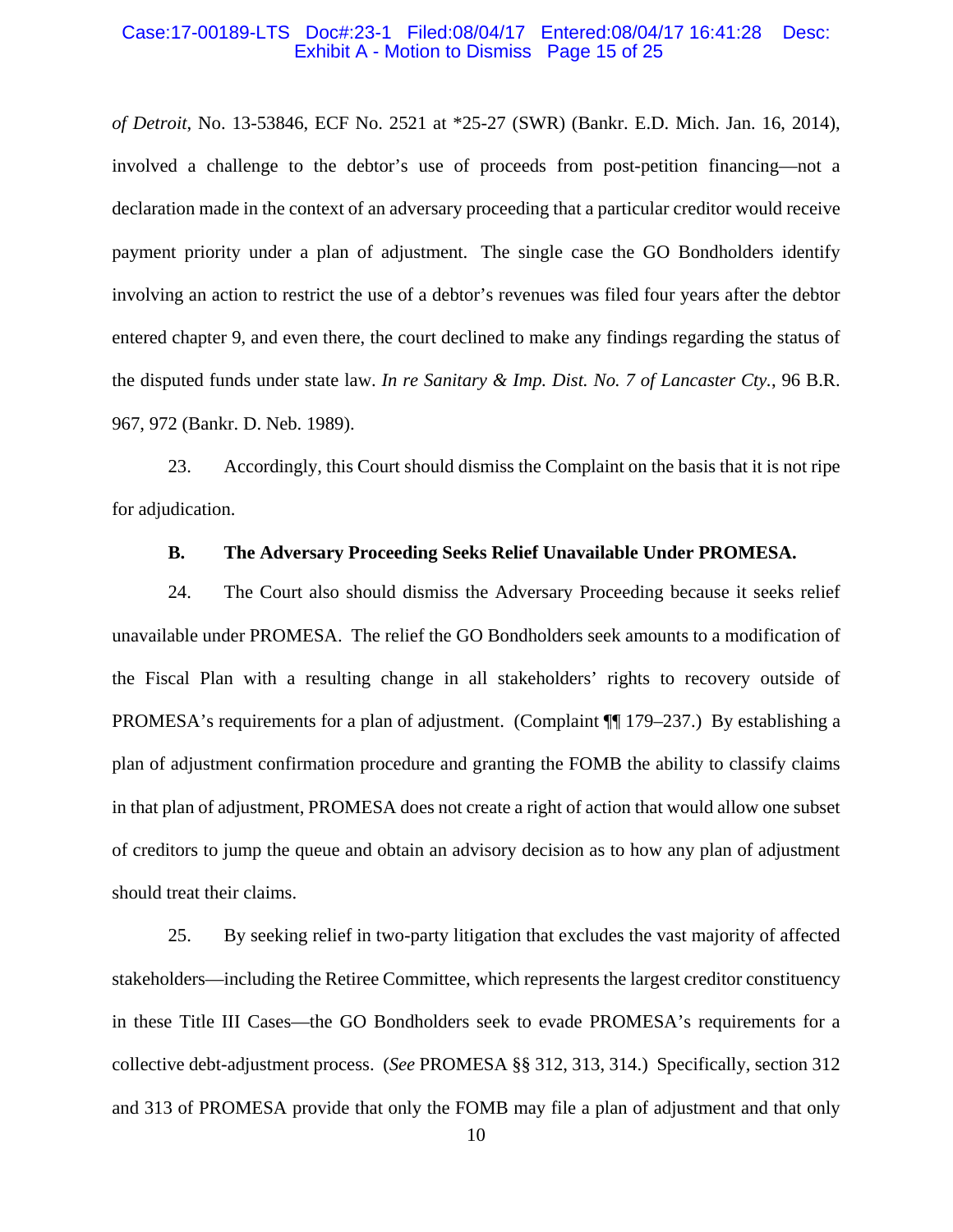#### Case:17-00189-LTS Doc#:23-1 Filed:08/04/17 Entered:08/04/17 16:41:28 Desc: Exhibit A - Motion to Dismiss Page 16 of 25

the FOMB may make modifications to that plan of adjustment pending confirmation. Section 314 sets forth the requirements for confirmation of any plan of adjustment, and section 301(a) makes certain requirements of sections 1123, 1124, and 1129 of the Bankruptcy Code applicable to plan confirmation. The GO Bondholders will have the opportunity to make their objections to the plan of adjustment at the appropriate time. But neither PROMESA nor the applicable provisions of the Bankruptcy Code permit the GO Bondholders to use the Complaint to attack a cornerstone of the Fiscal Plan itself and, in turn, define the contours of any plan of adjustment.

26. Earlier this year, the First Circuit considered a lawsuit by a separate coalition of general obligation bondholders seeking declaratory and injunctive relief that is similar to what the GO Bondholders seek in this Adversary Proceeding. *Lex Claims, LLC v. Fin. Oversight & Mgmt. Bd.*, 853 F.3d 548, 552 (1st Cir. 2017). The *Lex Claims* court considered a slightly different legal issue—whether the lawsuit violated the temporary stay imposed upon PROMESA's enactment but like plaintiffs here, the *Lex Claims* plaintiffs sought to commandeer control of the Commonwealth's finances and prioritize repayment of their debt over all other expenditures. As the First Circuit explained:

When Congress enacted PROMESA and its "immediate—but temporary—stay" of litigation, it could hardly have envisaged that, during the stay period, one of these groups of bondholders could seek and potentially obtain injunctive relief that would dispossess the other by driving its bonds into default. And yet, that is what the GO bondholders evidently intend to do.

*Id.* at 550. The First Circuit rejected the plaintiffs' attempts to circumvent PROMESA's stay through their allegations that the Commonwealth's allocation of certain proceeds and funds were unlawful: "the plaintiffs' attempt to alter [the Commonwealth's] resource-allocation decision falls comfortably within PROMESA's stay of acts to exercise control over Commonwealth property." *Id.* at 552.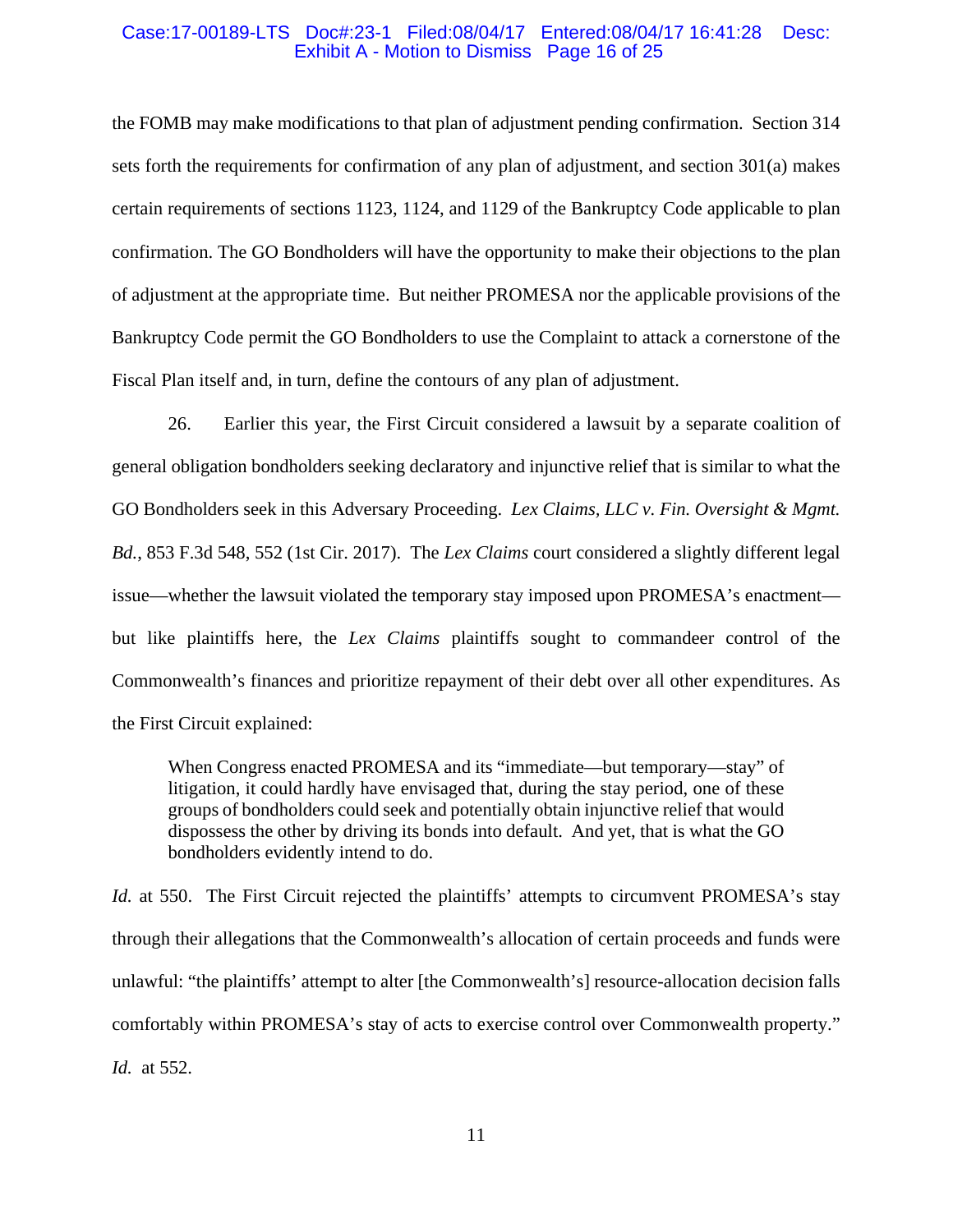#### Case:17-00189-LTS Doc#:23-1 Filed:08/04/17 Entered:08/04/17 16:41:28 Desc: Exhibit A - Motion to Dismiss Page 17 of 25

27. The First Circuit's reasoning in *Lex Claims* applies with equal force here. Like the *Lex Claims* suit, which was dismissed for violating the stay, this litigation should be dismissed because it seeks to preclude parties in interest from consensually resolving their claims as PROMESA requires, through a plan of adjustment, and instead shifts the focus of debt adjustment to piecemeal two-party litigation.

### **C. The Adversary Proceeding Is Procedurally Improper.**

28. This Court should also dismiss the Complaint because the Adversary Proceeding is not a proper adversary proceeding under Federal Rule of Bankruptcy Procedure 7001. Bankruptcy Rule 7001 limits the relief a party can obtain in an adversary proceeding to ten exclusive categories. Fed. R. Bank. P. 7001. If a party in interest seeks relief that is not specified in one of these ten categories set forth in Rule 7001, it must seek relief through a contested matter under Federal Rule of Bankruptcy Procedure 9014.

29. That is particularly true when the point of the complaint, like the GO Bondholders' Complaint here, is to establish a claim in a particular priority. It is well-established that the only means by which a creditor may seek recovery against a bankruptcy estate based on a pre-petition unsecured claim is by filing a proof of claim in the debtor's bankruptcy case. "[T]he filing of a proof of claim is a necessary condition to the allowance of an unsecured or priority claim...." *N.L.R.B. v. Bildisco & Bildisco*, 465 U.S. 513, 529 n.10 (1984). The requirement that a proof of claim is the sole means by which a creditor may assert an unsecured claim exists because the formal proof of claim process is the only way in which a bankruptcy estate can efficiently and practically deal with the claims asserted against an estate. As a bankruptcy court explained in *In re Crutchfield*, "[t]he fundamental purpose of the claims allowance process and the various rules for filing proofs of claim and allocating burdens of proof is to provide a fair and inexpensive procedure for the proper determination of claims on the merits." 492 B.R. 60, 68 (Bankr. M.D.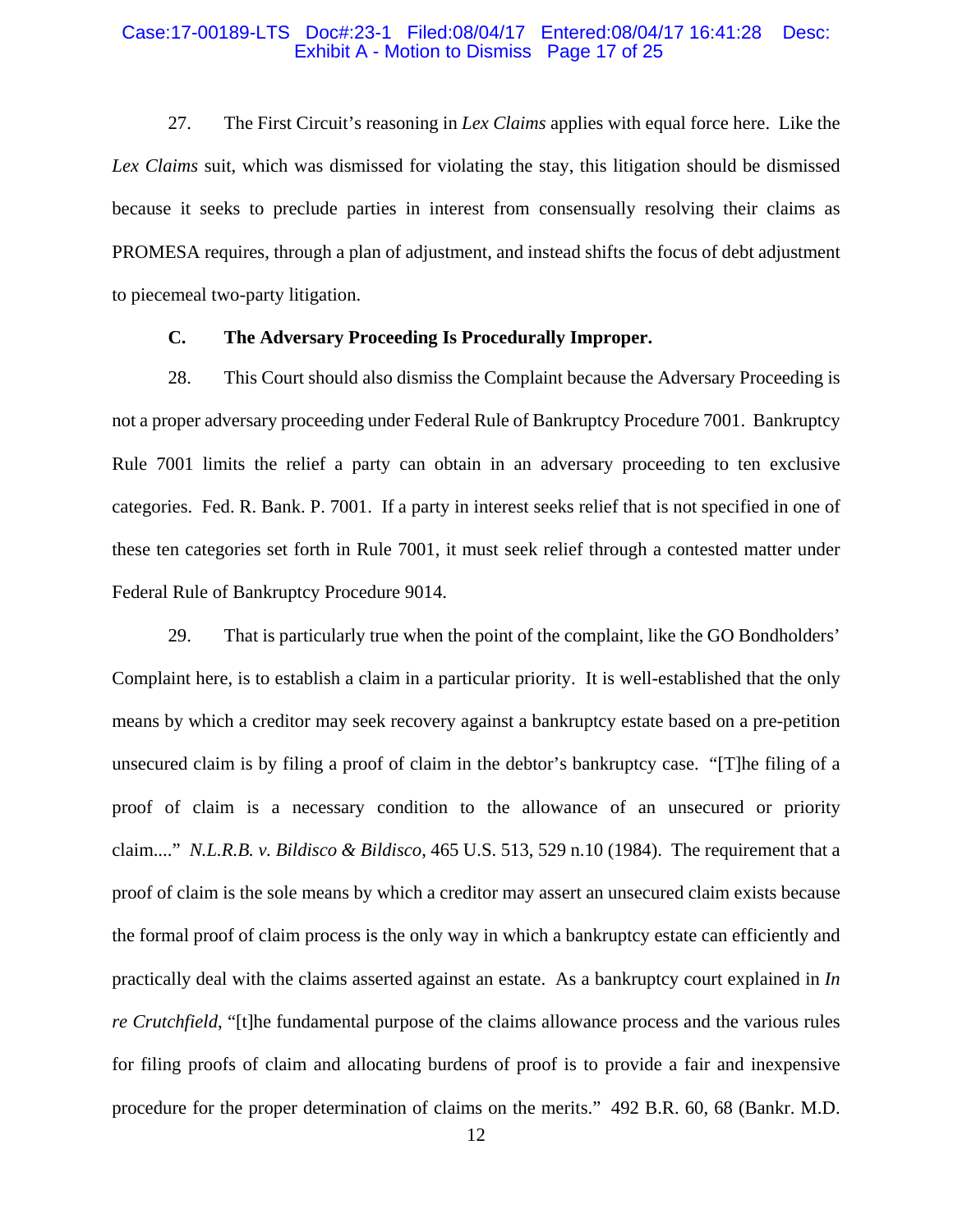#### Case:17-00189-LTS Doc#:23-1 Filed:08/04/17 Entered:08/04/17 16:41:28 Desc: Exhibit A - Motion to Dismiss Page 18 of 25

Ga. 2013) (citations and internal quotations omitted). Otherwise, debtors, their estates, and the bankruptcy courts would be paralyzed by untold numbers of adversary proceedings corresponding to each individual creditor's claim. *Accord Welt v. Conston Corp. (In re Conston, Inc.)*, 181 B.R. 175, 176 (Bankr. D. Del. 1995) (adversary proceeding cannot be used "as a substitute for a proof of claim"); *Dade County Sch. Dist. v. John-Manville Corp. (In re Johns-Manville Corp.)*, 53 B.R. 346, 354 (Bankr. S.D.N.Y. 1985) ("[T]he only appropriate way to assert a claim against a debtor's estate is through the timely filing of a properly executed proof of claim.").

30. In their Complaint, the GO Bondholders allege that the Adversary Proceeding is filed pursuant to Rule 7001(2) (a proceeding to determine the validity, priority, or extent of a lien or other interest in property) and Rule 7001(9) (a proceeding to obtain a declaratory judgment). (Complaint ¶ 20.) The GO Bondholders contend that the General Obligation Debt is "secured" by a "first claim and lien" on all of the Commonwealth's "available resources" pursuant to the Commonwealth Constitution, and thus, that the GO Bondholders are entitled to a "first claim and lien on all available resources" of the Commonwealth. (Complaint ¶¶ 2, 25, 28, 39, 68.) But conspicuously absent from the Complaint is any evidence that the GO Bondholders' claims are anything more than general, unsecured claims—the GO Bondholders do not allege the existence of any security agreements, financing statements, recorded liens, or other documents that support their contention that they are "secured." Thus, the Complaint as drafted does not satisfy the plausibility standard of pleading established in *Bell Atlantic Corp. v. Twombly*, 550 U.S. 544, 570 (2007).

31. The GO Bondholders' suggestion that the Commonwealth's pledge of its full faith and credit and Puerto Rico's Constitution somehow create a security interest is also mistaken. (*See, e.g.*, Complaint ¶¶ 27, 28, 33, 38.) A contractual priority is not the same as possessing collateral.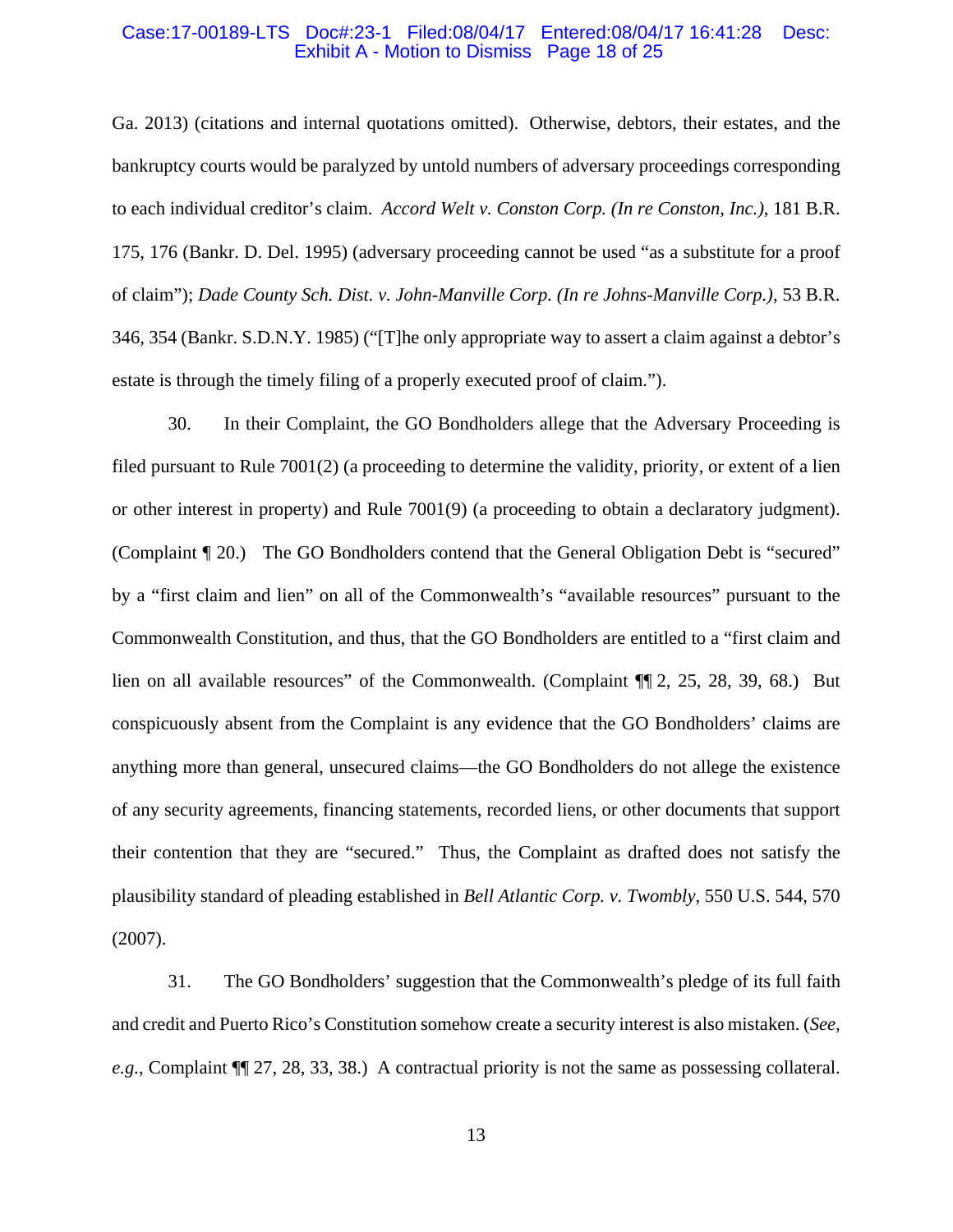#### Case:17-00189-LTS Doc#:23-1 Filed:08/04/17 Entered:08/04/17 16:41:28 Desc: Exhibit A - Motion to Dismiss Page 19 of 25

As the court explained in *Flushing National Bank v. Municipal Assistance Corp. for City of N.Y.*, 40 N.Y.2d 731, 735 (1976), "[t]he effect of such pledge of 'full faith and credit' is not to create a general or special lien or charge upon the unspecified revenues, moneys or income of the obligor not therein specifically obligated to the payment of such bonds, but is to acknowledge an indebtedness for the amount of money received as a consideration for the bonds." *Id*. Therefore, these provisions do not confer upon the GO Bondholders a security interest in the Commonwealth's assets and are insufficient to create a property interest sufficient to bring an adversary proceeding before this Court.

32. The GO Bondholders' contention that their debt is "secured" is particularly disingenuous in light of the pending motion of certain of the GO Bondholders to reconstitute the Official Committee of *Unsecured* Creditors (the "**UCC**"). (Dkt. No. 694.) In that motion, the GO Bondholders ask this Court to direct the United States Trustee to appoint the GO Bondholders to the UCC. *Id.*at 35. The GO Bondholders cannot have it both ways. Rule 7001 does not permit an unsecured creditor to litigate its claim in an Adversary Proceeding. *See, e.g.*, *Crutchfield*, 492 B.R. at 68; *Welt*, 181 B.R. at 176; *Johns-Manville*, 53 B.R. at 354. Therefore, this Court should dismiss the Adversary Proceeding on the basis that it is improper under Rule 7001.

#### П. **Alternatively, The Court Should Stay The Adversary Proceeding.**

33. "[F]ederal district courts possess the inherent power to stay pending litigation." *Marquis v. FDIC*, 965 F.2d 1148, 1154 (1st Cir. 1992). If the Court does not dismiss the Adversary Proceeding, it should stay litigation on the Complaint, pursuant to section 105 of the Bankruptcy Code and this Court's inherent power, pending consideration and resolution of the Commonwealth's plan of adjustment. *See In re Baldwin-United Corp. Litig.*, 765 F.2d 343, 348 (2d Cir. 1985) (recognizing authority of bankruptcy court to enjoin litigation under Bankruptcy Code section 105 in connection with complex chapter 11 reorganization); *see also Landis v. N.*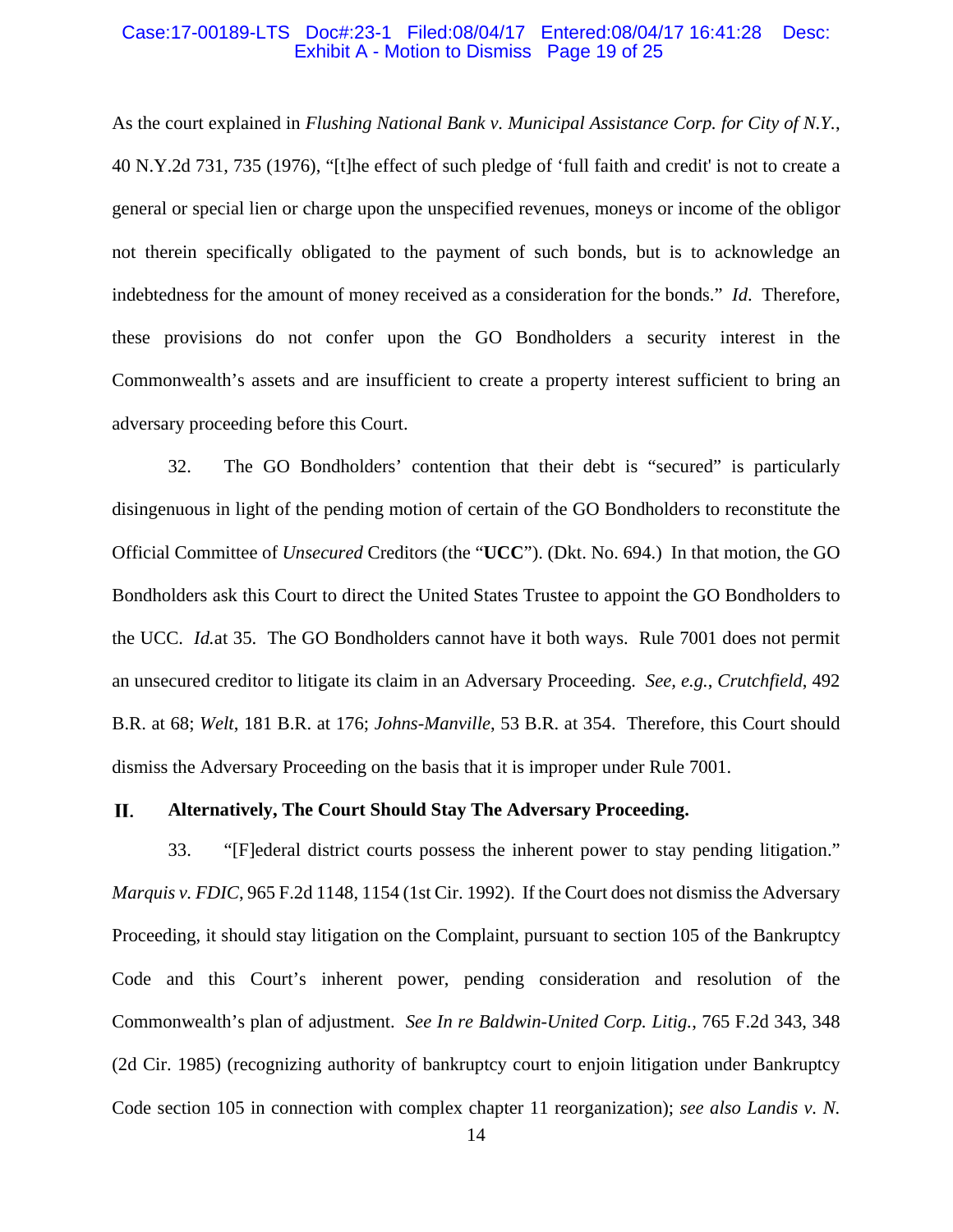#### Case:17-00189-LTS Doc#:23-1 Filed:08/04/17 Entered:08/04/17 16:41:28 Desc: Exhibit A - Motion to Dismiss Page 20 of 25

*Am. Co.*, 299 U.S. 248, 254–55 (1936); *Kan. City S. Ry. Co. v. United States*, 282 U.S. 760, 763– 64 (1931).

34. Prior to imposing a stay, a court must ensure that (1) the stay is supported by good cause, (2) the stay is "reasonable in duration," and (3) "competing equities are weighed and balanced." *Marquis*, 965 F.2d at 1155; *Ainsworth Aristocrat Int'l Pty. Ltd. v. Tourism Co. of P.R.*, 818 F.2d 1034, 1039 (1st Cir. 1987). These criteria are fully satisfied in this case. *First,* good cause exists to stay this litigation. As set forth above, this litigation attempts to adjudicate the Commonwealth's adjustment of debts prior to the Court's consideration of the FOMB's plan of adjustment, forcing the Court to consider overlapping issues in a piecemeal fashion and contrary to the plain language of PROMESA. To the extent any of the claims raised in the Complaint are not disposed of in connection with the plan of adjustment, the Court should stay consideration of such claims until disputes about priority and security are resolved.

35. *Second*, the stay is reasonable in duration. The proposed stay would remain in effect until this Court considers the Commonwealth's plan of adjustment. Section 312(b) of PROMESA requires the FOMB to propose such a plan within a time period set by the Court. Thus, the duration is within the Court's control and is not open-ended.

36. *Third*, the equities weigh strongly in favor of staying this litigation. The GO Bondholders will experience no harm as a result of the stay. Any modification to the Commonwealth's debt, including the GO Bondholders' claims, will take place through the plan of adjustment. The GO Bondholders' allegations regarding their purported "liens" on Commonwealth funds or priority in repayment of Commonwealth obligations will be properly addressed when this Court considers the Commonwealth's plan. But if this Court were to allow the Complaint to go forward, the interests of all other creditors of the Commonwealth would be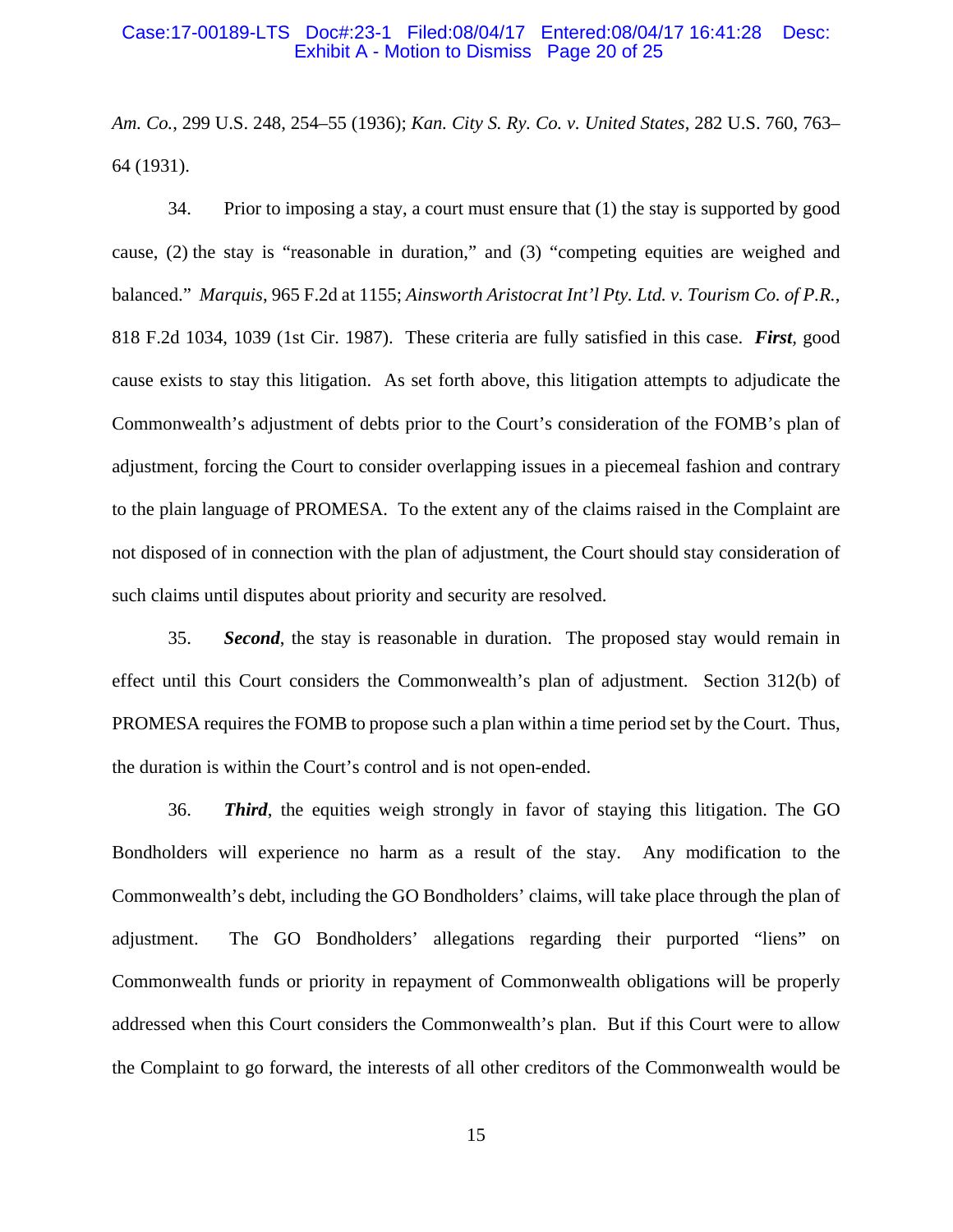#### Case:17-00189-LTS Doc#:23-1 Filed:08/04/17 Entered:08/04/17 16:41:28 Desc: Exhibit A - Motion to Dismiss Page 21 of 25

prejudiced. Therefore, the equities weigh in favor of staying the Adversary Proceeding pending this Court's consideration of the Commonwealth's plan of adjustment.

### **NOTICE**

37. Notice of this Motion has been given in accordance with this Court's *Order (A) Imposing And Rendering Applicable Local Bankruptcy Rules To These Title III Cases, (B) Authorizing Establishment Of Certain Notice, Case Management, And Administrative Procedures, And (C) Granting Related Relief*, as amended. (Dkt. Nos. 249, 262.)

[*Remainder of page left intentionally blank*]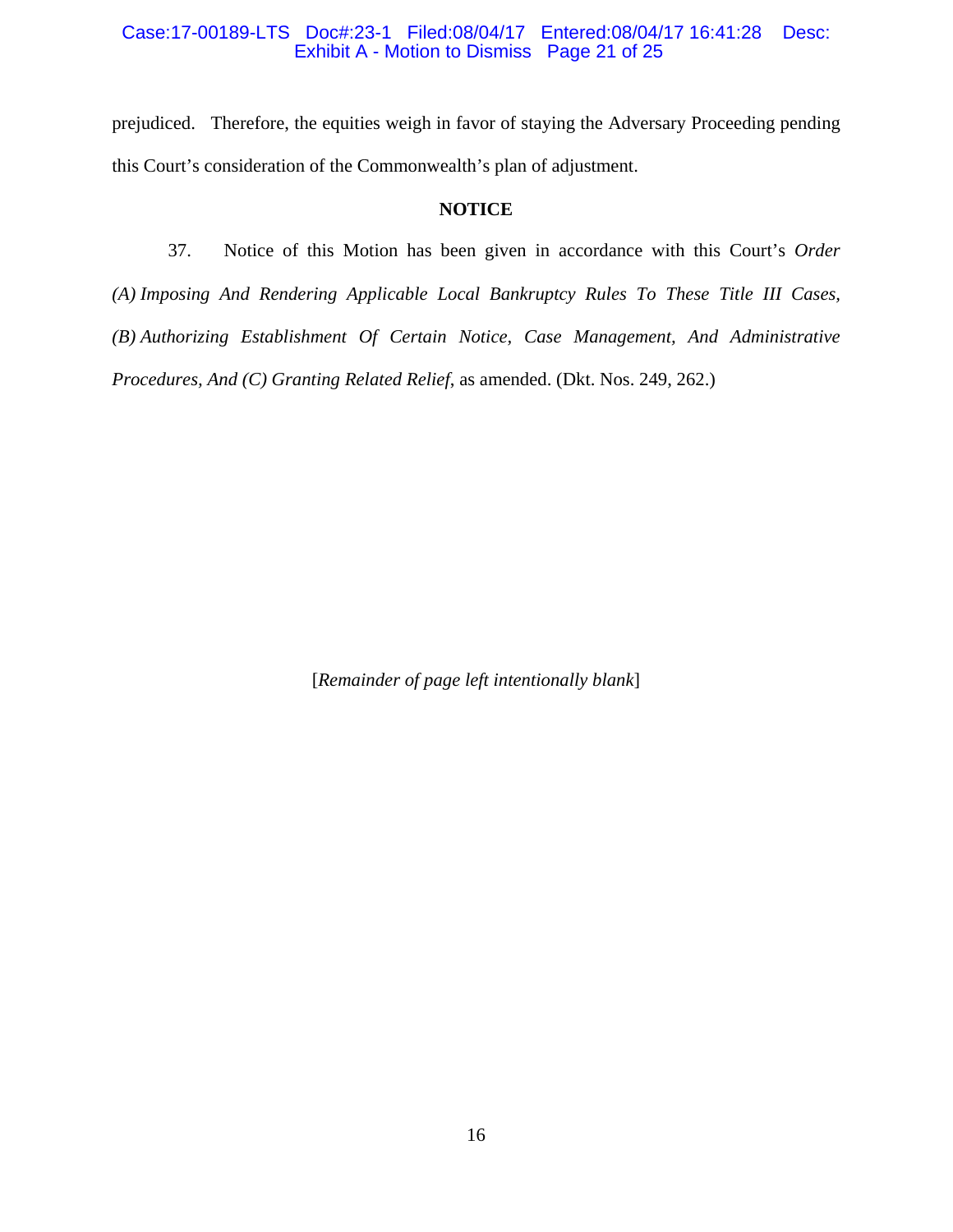#### Case:17-00189-LTS Doc#:23-1 Filed:08/04/17 Entered:08/04/17 16:41:28 Desc: Exhibit A - Motion to Dismiss Page 22 of 25

WHEREFORE, the Retiree Committee respectfully requests the entry of an Order in the form attached hereto as Exhibit A dismissing the GO Bondholder's Complaint, or, in the alternative, staying the Adversary Proceeding pending this Court's consideration of the Commonwealth's plan of adjustment, and granting such other relief as the Court deems just and proper.

August 4, 2017

#### JENNER & BLOCK LLP

By:

*/s/ Robert Gordon*  Robert Gordon (admitted *pro hac vice*) Richard Levin (admitted *pro hac vice*) 919 Third Ave New York, NY 10022-3908 rgordon@jenner.com rlevin@jenner.com 212-891-1600 (telephone) 212-891-1699 (facsimile)

Catherine Steege (admitted *pro hac vice*) Melissa Root (admitted *pro hac vice*) 353 N. Clark Street Chicago, IL 60654 csteege@jenner.com mroot@jenner.com 312-222-9350 (telephone) 312-239-5199 (facsimile)

Respectfully submitted,

BENNAZAR, GARCÍA & MILIÁN, C.S.P.

By:

*/s/ A.J. Bennazar-Zequeira*  A.J. Bennazar-Zequeira Edificio Union Plaza PH-A piso 18 Avenida Ponce de León #416 Hato Rey, San Juan Puerto Rico 00918 ajb@bennazar.org 787-754-9191 (telephone) 787-764-3101 (facsimile)

*Proposed Counsel for The Official Committee of Retired Employees of Puerto Rico*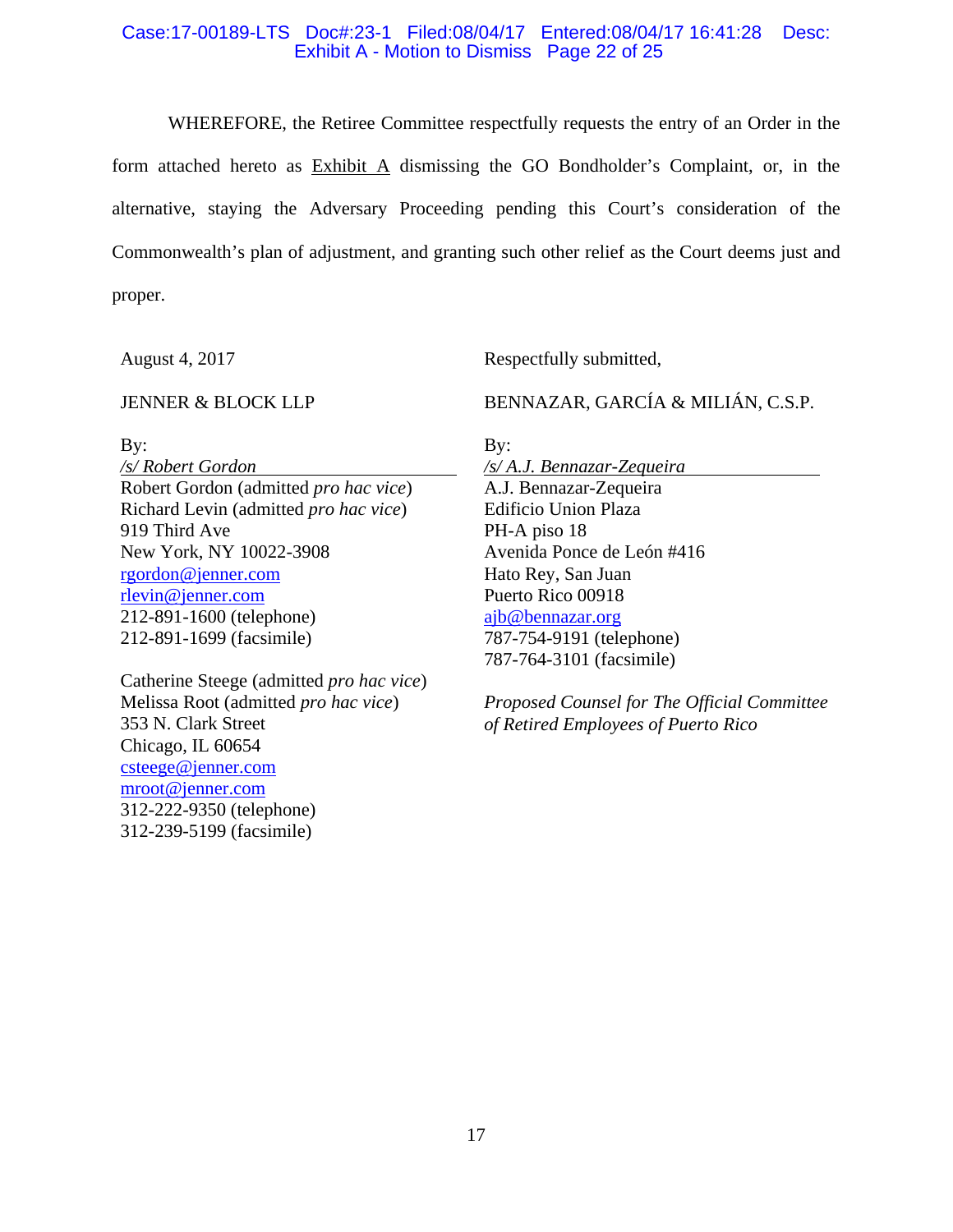Case:17-00189-LTS Doc#:23-1 Filed:08/04/17 Entered:08/04/17 16:41:28 Desc: Exhibit A - Motion to Dismiss Page 23 of 25

# *Exhibit A*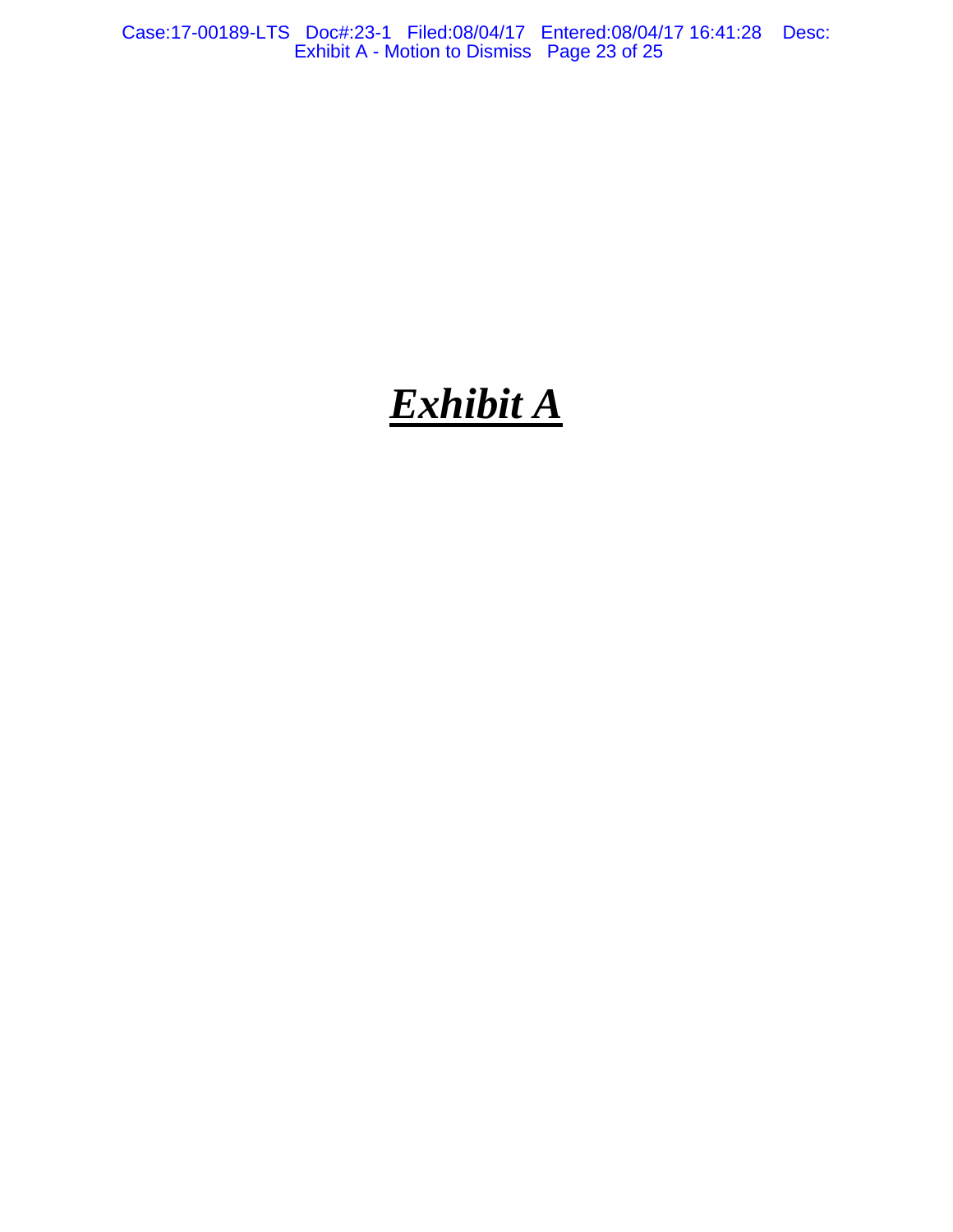# **IN THE UNITED STATES DISTRICT COURT FOR THE DISTRICT OF PUERTO RICO**

| In re:<br>THE FINANCIAL OVERSIGHT AND<br>MANAGEMENT BOARD FOR PUERTO<br>RICO,<br>as representative of | <b>PROMESA</b><br>Title III<br>No. 17 BK 3283-LTS<br>(Jointly Administered) |
|-------------------------------------------------------------------------------------------------------|-----------------------------------------------------------------------------|
| THE COMMONWEALTH OF PUERTO RICO,<br>et al.,<br>Debtors. $1$                                           |                                                                             |
| ACP MASTER, LTD., et al.,<br>Plaintiffs,<br>V.<br>THE COMMONWEALTH OF PUERTO RICO,<br>et al.,         | Adv. Proc. No. 17-189<br>in 17 BK 3283-LTS                                  |
| Defendants.                                                                                           |                                                                             |

# **ORDER DISMISSING ADVERSARY PROCEEDING**

 Upon the motion ("**Motion**") filed by the Official Committee of Retired Employees of Puerto Rico (the "**Retiree Committee**") in these Title III Cases for entry of an order dismissing the above-captioned adversary proceeding (the "**Adversary Proceeding**"), pursuant to

 $\overline{a}$ 

<sup>&</sup>lt;sup>1</sup> The Debtors in these jointly-administered PROMESA title III cases (these "Title III Cases"), along with each Debtor's respective title III case number listed as a bankruptcy case number due to software limitations and the last four (4) digits of each Debtor's federal tax identification number, as applicable, are: (i) Commonwealth of Puerto Rico (Bankruptcy Case No. 17 BK 3283-LTS) (Last Four Digits of Federal Tax ID: 3481); (ii) Puerto Rico Sales Tax Financing Corporation (Bankruptcy Case No. 17 BK 3284) (Last Four Digits of Federal Tax ID: 8474); (iii) Puerto Rico Highways and Transportation Authority (Bankruptcy Case No. 17 BK 3567-LTS) (Last Four Digits of Federal Tax ID: 3808); and (iv) Employees Retirement System of the Government of the Commonwealth of Puerto Rico (Bankruptcy Case No. 17 BK 3566-LTS) (Last Four Digits of Federal Tax ID: 9686).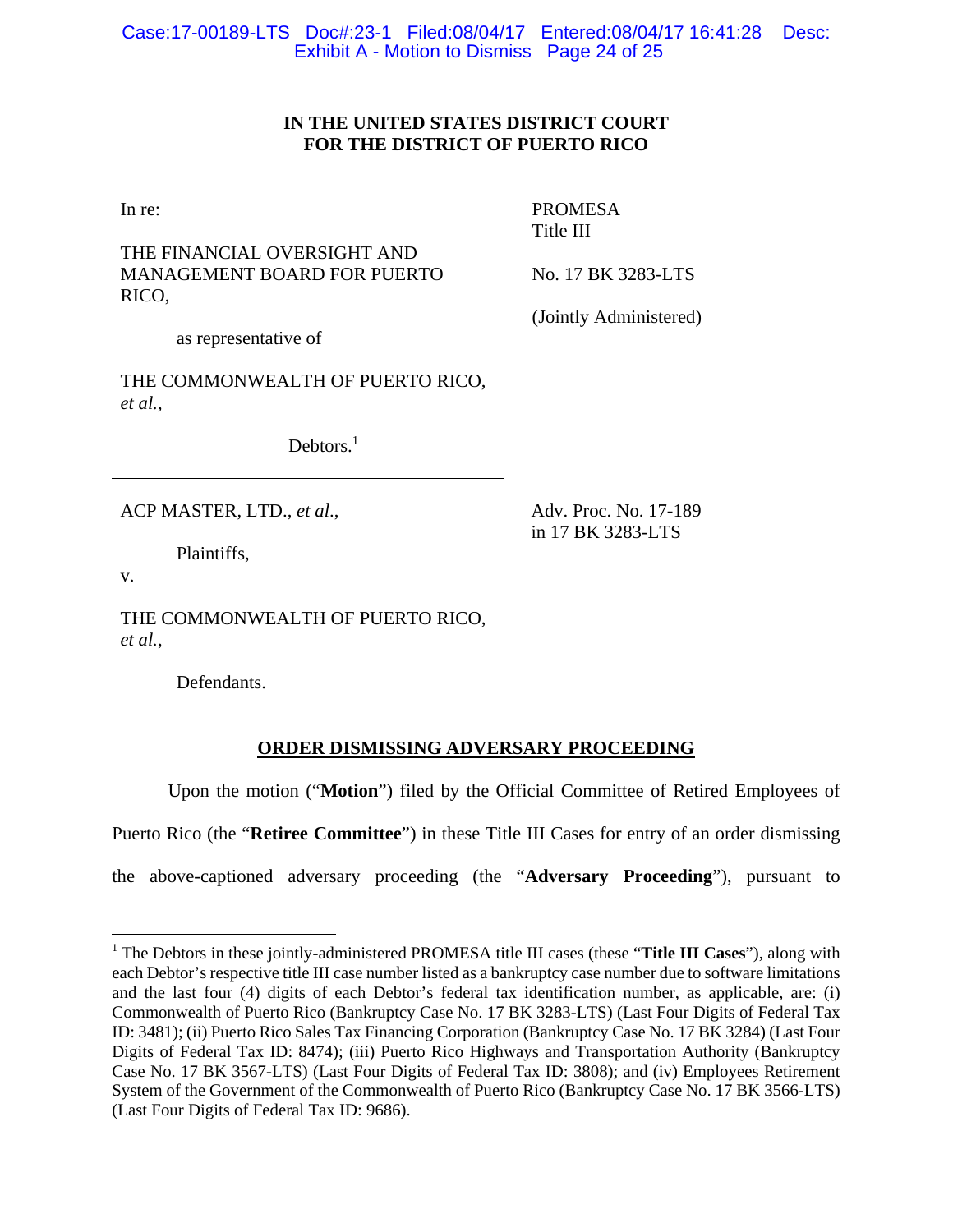### Case:17-00189-LTS Doc#:23-1 Filed:08/04/17 Entered:08/04/17 16:41:28 Desc: Exhibit A - Motion to Dismiss Page 25 of 25

Bankruptcy Rule 7012 and Federal Rule of Civil Procedure 12(b)(1), made applicable by Section 310 of the Puerto Rico Oversight, Management and Economic Stability Act ("**PROMESA**"), and the Court finding that notice of the Motion given by the Retiree Committee was sufficient under the circumstances and that no other or further notice is necessary; and the Court being fully advised in the premises and having determined that the legal and factual bases set forth in the Motion and at the Hearing on the Motion establish just cause for the relief herein granted; it is hereby:

# ORDERED, ADJUDGED AND DECREED THAT:

1. The Motion is GRANTED, as set forth herein.

2. The Adversary Proceeding is dismissed.

3. The terms and conditions of this Order shall be immediately effective and enforceable upon its entry.

4. This Court retains exclusive jurisdiction with respect to all matters arising from or related to the implementation, interpretation, and enforcement of this Order.

 $\overline{\phantom{a}}$  , and the contract of the contract of the contract of the contract of the contract of the contract of the contract of the contract of the contract of the contract of the contract of the contract of the contrac

Dated: \_\_\_\_, 2017

San Juan, Puerto Rico

 Honorable Laura Taylor Swain United States District Judge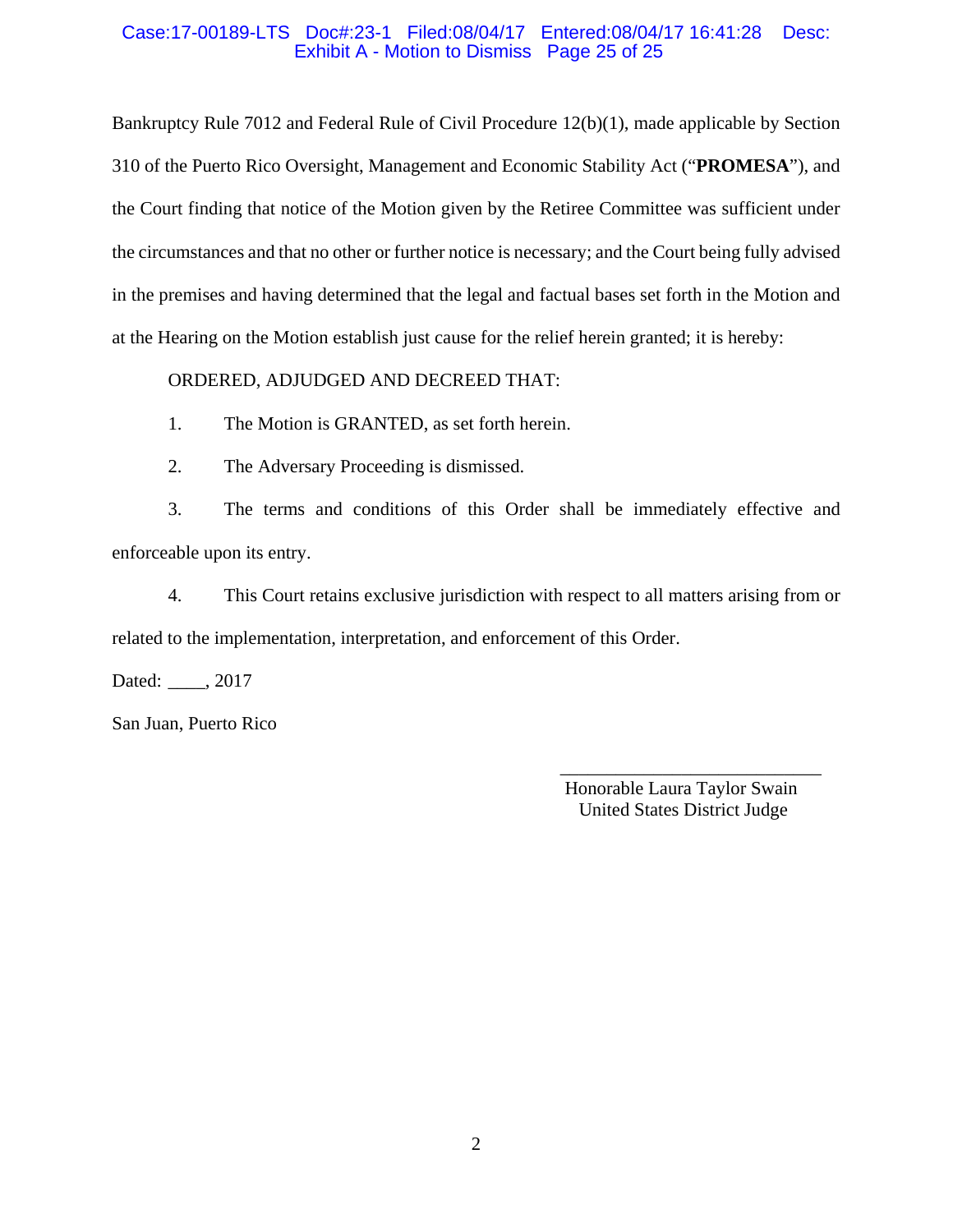# **IN THE UNITED STATES DISTRICT COURT FOR THE DISTRICT OF PUERTO RICO**

| In re:<br>THE FINANCIAL OVERSIGHT AND<br><b>MANAGEMENT BOARD FOR PUERTO</b><br>RICO,<br>as representative of | <b>PROMESA</b><br>Title III<br>No. 17 BK 3283-LTS<br>(Jointly Administered) |
|--------------------------------------------------------------------------------------------------------------|-----------------------------------------------------------------------------|
| THE COMMONWEALTH OF PUERTO RICO,<br>et al.,                                                                  |                                                                             |
| Debtors. $1$                                                                                                 |                                                                             |
| ACP MASTER, LTD., et al.,                                                                                    | Adv. Proc. No. 17-189<br>in 17 BK 3283-LTS                                  |
| Plaintiffs,<br>V.                                                                                            |                                                                             |
| THE COMMONWEALTH OF PUERTO RICO,<br>et al.,                                                                  |                                                                             |
| Defendants.                                                                                                  |                                                                             |

# **ORDER AUTHORIZING OFFICIAL COMMITTEE OF RETIRED EMPLOYEES OF THE COMMONWEALTH OF PUERTO RICO LEAVE TO INTERVENE**

Upon the motion ("**Motion**") filed by the Official Committee of Retired Employees of

Puerto Rico (the "**Retiree Committee**") in these Title III Cases for entry of an order authorizing

 $\overline{a}$ 

<sup>&</sup>lt;sup>1</sup> The Debtors in these jointly-administered PROMESA title III cases (these "Title III Cases"), along with each Debtor's respective title III case number listed as a bankruptcy case number due to software limitations and the last four (4) digits of each Debtor's federal tax identification number, as applicable, are: (i) Commonwealth of Puerto Rico (Bankruptcy Case No. 17 BK 3283-LTS) (Last Four Digits of Federal Tax ID: 3481); (ii) Puerto Rico Sales Tax Financing Corporation (Bankruptcy Case No. 17 BK 3284) (Last Four Digits of Federal Tax ID: 8474); (iii) Puerto Rico Highways and Transportation Authority (Bankruptcy Case No. 17 BK 3567-LTS) (Last Four Digits of Federal Tax ID: 3808); and (iv) Employees Retirement System of the Government of the Commonwealth of Puerto Rico (Bankruptcy Case No. 17 BK 3566-LTS) (Last Four Digits of Federal Tax ID: 9686).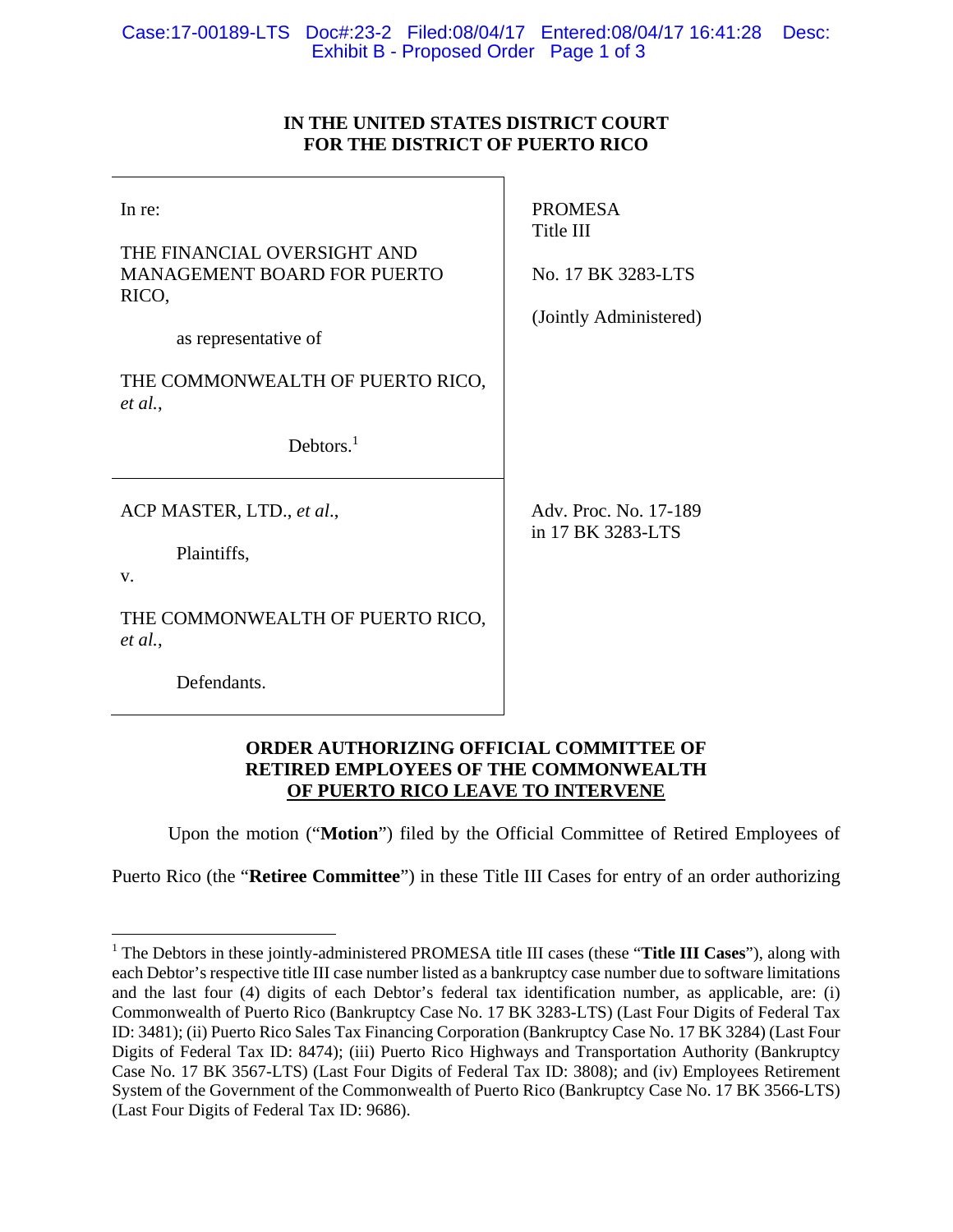#### Case:17-00189-LTS Doc#:23-2 Filed:08/04/17 Entered:08/04/17 16:41:28 Desc: Exhibit B - Proposed Order Page 2 of 3

the Retiree Committee to intervene in the above-captioned adversary proceeding (the "**Adversary Proceeding**"), pursuant to Bankruptcy Code Section 1109, made applicable by Section 301 of the Puerto Rico Oversight, Management and Economic Stability Act ("**PROMESA**"), and Bankruptcy Rule 7024, made applicable by Section 310 of PROMESA; and the Court having heard the statements of counsel in support of the relief requested therein and at a hearing thereon (the "**Hearing**"); and the Court finding that (a) the Court has subject matter jurisdiction over this motion pursuant to PROMESA section 306(a), (b) venue is proper pursuant to PROMESA section 307(a), and (c) notice of the Motion given by the Retiree Committee was sufficient under the circumstances and that no other or further notice is necessary; and the Court being fully advised in the premises and having determined that the legal and factual bases set forth in the Motion and at the Hearing on the Motion establish just cause for the relief herein granted; it is hereby:

#### ORDERED, ADJUDGED AND DECREED THAT:

1. The Motion is GRANTED, as set forth herein.

2. The Retiree Committee is authorized, pursuant to Section 1109 of the Bankruptcy Code and Bankruptcy Rule 24, to intervene as a Defendant in the Adversary Proceeding.

3. The Retiree Committee is authorized to participate fully in the discovery process as it relates to any and all aspects of the Adversary Proceeding, including, without limitation, the right to propound discovery requests, examine witnesses, and receive and examine all discovery materials.

4. The Retiree Committee is entitled to receive and review copies of all pleadings, memoranda and any other discovery or document which have been obtained or exchanged in the Adversary Proceeding.

5. The Retiree Committee is entitled to receive notice of and be authorized to attend

2